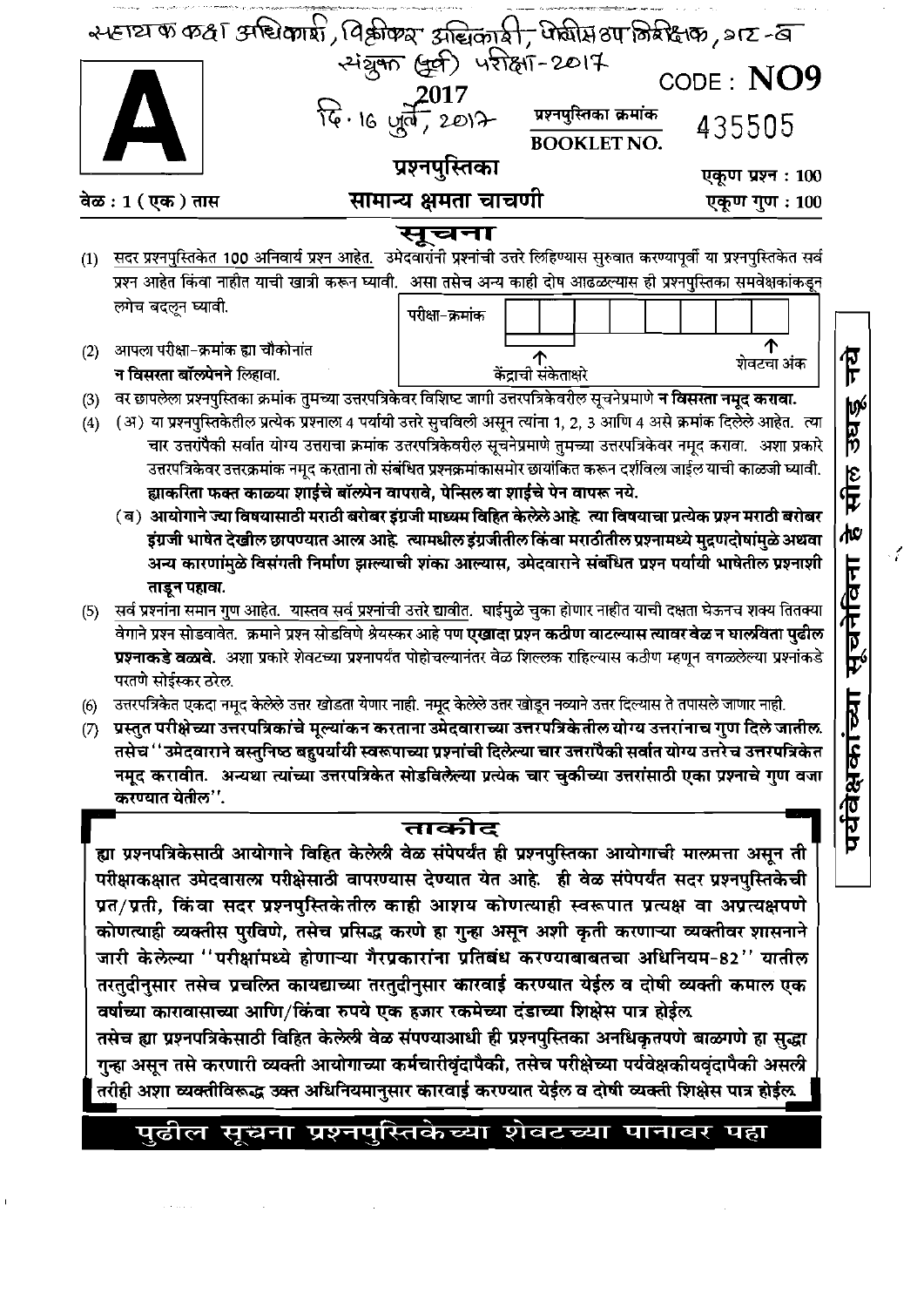the contract of the complete complete and contract the method of

 $\mathcal{A}^{\prime}$ 

**कच्च्या कामासाठी जागा /SPACE FOR ROUGH WORK**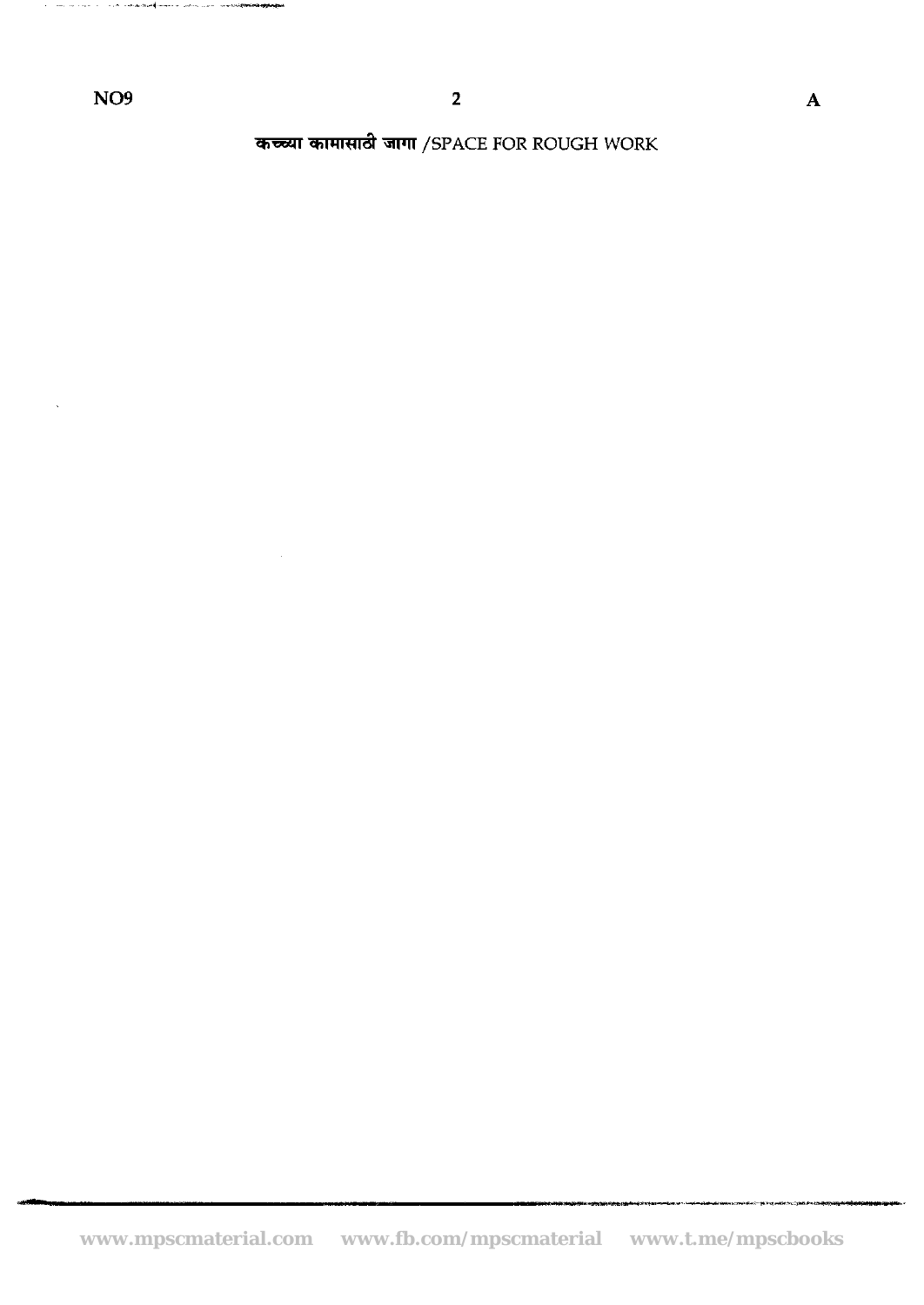$\overline{\mathbf{3}}$ 

- 1. स्वतंत्र भारतातील पहिले भारतीय गव्हर्नर जनरल कोण होते ?
	- (1) लॉर्ड माउंटबॅटन **(2) सी. राजागोपालाचा**री
	- (3) +Em (4) **bin m**

Who was the first Indian Governor General of Independent India ?

- (1) Lord Mountbatten (2) C. Rajagopalachari
- (3) Rajendra Prasad (4) Warren Hastings

निश्चलीकरणानंतर जनतेचे आयुष्य सखकर होण्याचे उपाय सूचविण्यासाठी केंद्र सरकारने पाच राज्यांच्या मुख्यमंत्र्यांची  $2.$ समिती गठीत करण्याचे ठरविले. या समितीचे प्रमुख कोणाला केले गेले?

- सर्वानंद सोनोवाल नितीश कुमार  $(2)$  $(1)$
- ममता बॅनर्जी एन. चंद्राबाबू नायडू  $(3)$  $(4)$

The Union Government decided to constitute a committee of Chief Ministers of five states to suggest measures to ease the sufferings of the people after demonetisation. Who is appointed as the head of the Committee ?

- (1) Nitish Kumar (2) Sarbananda Sonowal
- (3) Mamata Banerjee (4) N. Chandrababu Naidu
- $\overline{\mathbf{3}}$ .
- .- . (a) -ern m M **91a~sc614i~1** && PTRiitq & **w&?**  पंतप्रधान आणि त्यांच्या मंत्रिमंडळावरील अविश्वास प्रस्तावासंदर्भात भारतीय रा<br>करण्यात आलेले नाही.
	- पंतप्रधान आणि त्यांच्या मंत्रिमंडळावरील अविश्वास प्रस्ताव फक्त लोकसभेतच सादर करता येतो.  $(b)$
	- पंतप्रधान आणि त्यांच्या मंत्रिमंडळावरील अविश्वास प्रस्ताव लोकसभा आणि राज्यसभेत सादर करता येतो.  $(c)$
	- वरीलपैकी कोणते/ती विधान/ने बरोबर आहे/त?

 $(1)$ फक्त $(a)$  $(2)$ फक्त $(b)$  $(3)$ (a) आणि (b)  $(4)$ फक्त $(c)$ 

Consider the following statements :

- (a) There is no mention of a No Confidence Motion against the Prime Minister and Council of Ministers in the Constitution of India.
- @) A motion of No Confidence against the Prime Minister and Council of Ministers can be introduced in Lok Sabha only.
- (c) A motion of No Confidence against the Prime Minister and Council of Ministers can be introduced in Lok Sabha and Rajya Sabha.

Which of the statement/s given above is/are correct ?

 $(1)$ Only  $(a)$  $(2)$ Only  $(b)$  $(3)$  $(a)$  and  $(b)$  $(4)$ Only  $(c)$ 

# **कच्च्या कामासाठी जागा** /SPACE FOR ROUGH WORK

فالقدام والمتارين

**P.T.O.**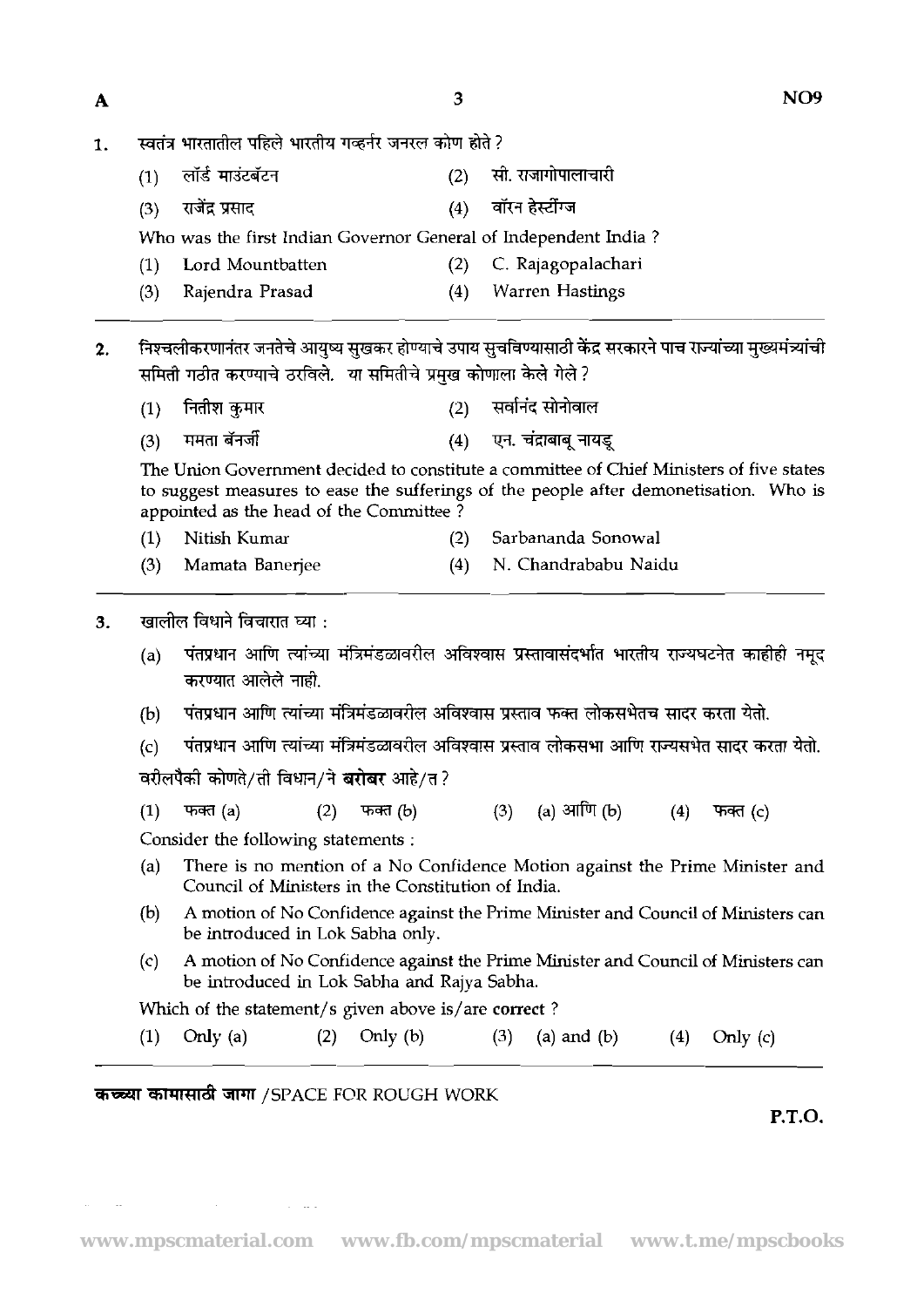| NO <sub>9</sub> |                          |                                                                                                                                                                                                                                                                                                                                                           | 4                 |     |                                                                                              |     | A             |
|-----------------|--------------------------|-----------------------------------------------------------------------------------------------------------------------------------------------------------------------------------------------------------------------------------------------------------------------------------------------------------------------------------------------------------|-------------------|-----|----------------------------------------------------------------------------------------------|-----|---------------|
| 4.              | दान दिला.                | मुंबईंच्या पहिल्या महिला जिल्हाधिकारी शर्वरी गोखले यांनी मृत्यू नंतर आपला मुंबईमधील फ्लॅट _                                                                                                                                                                                                                                                               |                   |     |                                                                                              |     |               |
|                 | (1)                      | हृदयावरील संशोधनासाठी                                                                                                                                                                                                                                                                                                                                     | (2)               |     | मूत्रपिंडावरील संशोधनासाठी                                                                   |     |               |
|                 | (3)                      | मेंदूवरील संशोधनासाठी                                                                                                                                                                                                                                                                                                                                     | (4)               |     | मधुमेहावरील संशोधनासाठी                                                                      |     |               |
|                 |                          | Mumbai's First lady Collector, Sharwaree Gokhale left behind her flat in Mumbai for<br>after her death.                                                                                                                                                                                                                                                   |                   |     |                                                                                              |     |               |
|                 | (1)                      | Heart research                                                                                                                                                                                                                                                                                                                                            | (2)               |     | Kidney research                                                                              |     |               |
|                 | (3)                      | Brain research                                                                                                                                                                                                                                                                                                                                            | (4)               |     | Diabetes research                                                                            |     |               |
| 5.              |                          | नोव्हेंबर 2016 मध्ये 'हॅन्ड इन हॅन्ड 2016' या नावाची संयुक्त लष्करी कवायत पुणे येथे भारत आणि<br>या देशांमध्ये पार पडली.                                                                                                                                                                                                                                   |                   |     |                                                                                              |     |               |
|                 | (1)                      | रशिया<br>(2)                                                                                                                                                                                                                                                                                                                                              | अमेरिका           |     | (3) चीन                                                                                      | (4) | जपान          |
|                 |                          | Joint Military Exercise 'Hand in Hand 2016' was held in Pune in November 2016 between<br>India and                                                                                                                                                                                                                                                        |                   |     |                                                                                              |     |               |
|                 | (1)                      | (2)<br>Russia                                                                                                                                                                                                                                                                                                                                             | America           | (3) | China                                                                                        | (4) | Japan         |
| 6.              | (1)<br>(3)<br>(1)<br>(3) | भारतीय अर्थव्यवस्था रोकड-रहीत करण्यासाठी काय उपाययोजना आखावी यासाठी केंद्र सरकारने गठित केलेल्या<br>समितीचे प्रमुख कोण आहेत ?<br>अमिताभ कांत<br>ए. घोष<br>The centre announced a new committee to form a strategy to expedite the process of<br>transforming India into a cashless economy. Who is the head of the committee?<br>Amitabh Kant<br>A. Ghosh | (4)<br>(2)<br>(4) |     | (2) बी. जनार्दन रेड्डी<br>एन. चंद्राबाबू नायडू<br>B. Janardhan Reddy<br>N. Chandrababu Naidu |     |               |
| 7.              |                          | खालील विधाने विचारात घ्या :                                                                                                                                                                                                                                                                                                                               |                   |     |                                                                                              |     |               |
|                 | (a)                      | भारतमाला हा केंद्र शासनाचा महत्वाकांक्षी प्रकल्प आहे.                                                                                                                                                                                                                                                                                                     |                   |     |                                                                                              |     |               |
|                 | (b)                      | या प्रकल्पांतर्गत 25,000 कि.मी.चे रस्ते बांधण्यात येणार आहेत.                                                                                                                                                                                                                                                                                             |                   |     |                                                                                              |     |               |
|                 | (c)                      | हा प्रकल्प 2018 पर्यंत पूर्ण केला जाईल.                                                                                                                                                                                                                                                                                                                   |                   |     |                                                                                              |     |               |
|                 |                          | वरीलपैको कोणते/ती विधान/ने <b>बरोबर</b> आहे/त?                                                                                                                                                                                                                                                                                                            |                   |     |                                                                                              |     |               |
|                 | (1)                      | (a) आणि (b)<br>(2)                                                                                                                                                                                                                                                                                                                                        | (b) आणि (c)       | (3) | फक्त (c)                                                                                     | (4) | (a) आणि $(c)$ |
|                 |                          | Consider the following statements:                                                                                                                                                                                                                                                                                                                        |                   |     |                                                                                              |     |               |
|                 | (a)<br>(b)               | Bharatmala is the ambitious Project of Central Government.<br>The construction of 25,000 km roads will be undertaken during this projects.                                                                                                                                                                                                                |                   |     |                                                                                              |     |               |
|                 | (c)                      | This project will be completed by 2018.                                                                                                                                                                                                                                                                                                                   |                   |     |                                                                                              |     |               |
|                 |                          | Which of the statement/s given above is/are correct?                                                                                                                                                                                                                                                                                                      |                   |     |                                                                                              |     |               |
|                 | $\left(1\right)$         | (a) and $(b)$<br>(2)                                                                                                                                                                                                                                                                                                                                      | $(b)$ and $(c)$   | (3) | Orily $(c)$                                                                                  | (4) | (a) and $(c)$ |

 $\sim 10^{-11}$ 

ain air seo.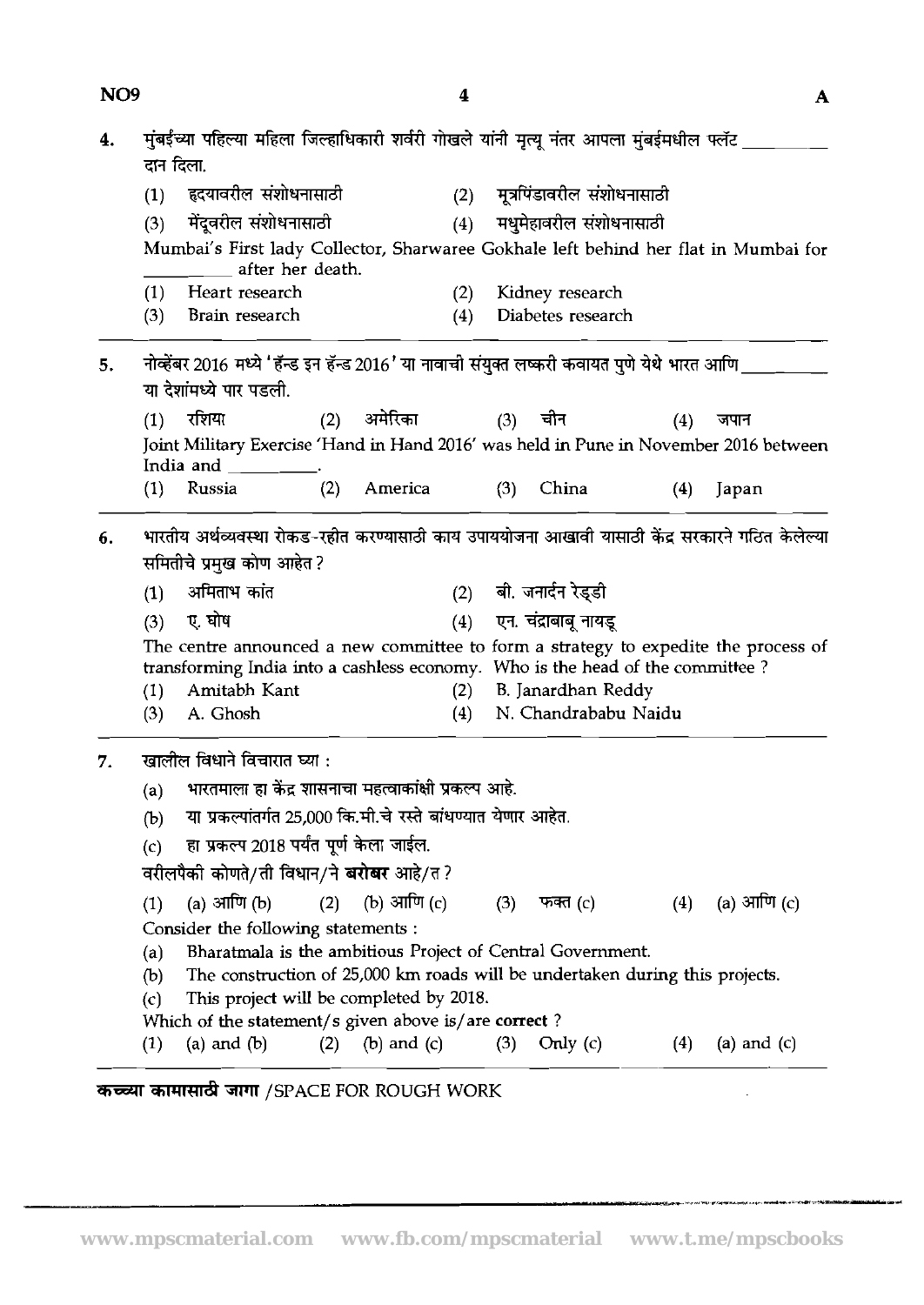| 8.  | राज्यासाठीच्या मार्गदर्शक तत्वांच्या संदर्भात पुढीलपैकी कोणते/ती विधान/ने <b>योग्य</b> आहे/त ते लिहा.<br>देशात सामाजिक - आर्थिक लोकशाही प्रस्थापित करण्यासाठीची तत्वे यात आहेत.<br>(a)<br>या भागात समाविष्ट असलेली तत्वे ही न्यायप्रविष्ट नाहीत.<br>(b)                                                                                                                                                                                                                                                                                                                                                                       |
|-----|-------------------------------------------------------------------------------------------------------------------------------------------------------------------------------------------------------------------------------------------------------------------------------------------------------------------------------------------------------------------------------------------------------------------------------------------------------------------------------------------------------------------------------------------------------------------------------------------------------------------------------|
|     | वरीलपैकी कोणते/ती विधान/ने बरोबर आहे/त?                                                                                                                                                                                                                                                                                                                                                                                                                                                                                                                                                                                       |
|     | फक्त (a)<br>फक्त (b)<br>(2)<br>(1)                                                                                                                                                                                                                                                                                                                                                                                                                                                                                                                                                                                            |
|     | (a) आणि (b) दोन्हीही नाही<br>(a) आणि (b) दोन्हीही<br>(4)<br>(3)                                                                                                                                                                                                                                                                                                                                                                                                                                                                                                                                                               |
|     | Consider the following statement/s regarding the Directive Principles of State Policy.<br>The principles spell out the Socio-economic democracy in the country.<br>(a)<br>The provisions contained in these principles are not enforceable by any court.<br>(b)<br>Which of the statement/s given above is/are correct?                                                                                                                                                                                                                                                                                                       |
|     | Only $(a)$<br>Only $(b)$<br>(2)<br>(1)                                                                                                                                                                                                                                                                                                                                                                                                                                                                                                                                                                                        |
|     | Both $(a)$ and $(b)$<br>(4)<br>Neither (a) nor $(b)$<br>(3)                                                                                                                                                                                                                                                                                                                                                                                                                                                                                                                                                                   |
| 9.  | भारतीय महिला क्रिकेट संघाने पाकिस्तान संघाला हरवून 'आशिया कप' जिंकला.  या स्पर्धेमध्ये कोणाला सर्वोत्कृष्ट<br>खेळाडूचा पुरस्कार दिला गेला होता ?<br>मिताली राज<br>झुलान गोस्वामी<br>(2)<br>(1)<br>स्मृती मांधना<br>लतिका कुमारी<br>(4)<br>(3)<br>The Indian Women's Cricket Team won Asia Cup by beating Pakistan. Who was adjudged<br>as the player of the tournament?<br>Jhulan Goswami<br>Mitali Raj<br>(2)<br>(L)<br>Latika Kumari<br>Smriti Mandhana<br>(4)<br>(3)                                                                                                                                                       |
| 10. | भारतीय कनिष्ठ हॉकी संघाने 2016 साली विश्वचषक जिंकताना अंतिम फेरीमध्ये पुढीलपैकी कोणत्या संघाचा<br>पराभव केला होता ?<br>पाकिस्तान<br>जर्मनी<br>(2)<br>अर्जेंटिना<br>बेल्जियम<br>(3)<br>(4)<br>(1)                                                                                                                                                                                                                                                                                                                                                                                                                              |
|     | Whom did Indian Junior Hockey team defeat in final match to win the World Cup in                                                                                                                                                                                                                                                                                                                                                                                                                                                                                                                                              |
|     | 2016 ?                                                                                                                                                                                                                                                                                                                                                                                                                                                                                                                                                                                                                        |
|     | Pakistan<br>Belgium<br>(1)<br>Germany<br>Argentina<br>(3)<br>(4)<br>(2)                                                                                                                                                                                                                                                                                                                                                                                                                                                                                                                                                       |
|     | 11. मरियप्पन थांगावेलू यांच्या बाबतीत खालील विधानांचा विचार करा.<br>तो भारतीय पॅरालिम्पीक उंच उडीपटू आहे.<br>(a)<br>रिओ डी जनेरिओ येथे भरलेल्या 2016 च्या समर पॅरालिम्पीक खेळात त्याने भारताचे प्रतिनिधित्व केले.<br>(b)<br>तो पॅरालिम्पीक उंच उडीत सुवर्णपदक प्राप्त करणारा पहिला भारतीय होय.<br>(c)<br>योग्य पर्याय निवडा :<br>वरील सर्व<br>$(a)$ , $(b)$<br>$(b)$ , $(c)$<br>(2)<br>(3)<br>(a), (c)<br>(4)<br>(1)<br>Considering following sentences about Mariyappan Thangavelu.<br>He is an Indian Paralympic high jumper.<br>(a)<br>He represented India in 2016 Summer Paralympic games held in Rio De Janeiro.<br>(b) |

Select **correct** code :<br>(1) (a), (b) (2) (b), (c)  $(3)$  (a), (c)  $(4)$  All the above

 $\alpha$  , and  $\alpha$  are seen as  $\alpha$  , and  $\alpha$  , and  $\alpha$  , and  $\alpha$  , and

**कच्च्या कामासाठी जागा /SPACE FOR ROUGH WORK** 

**P.T.O.**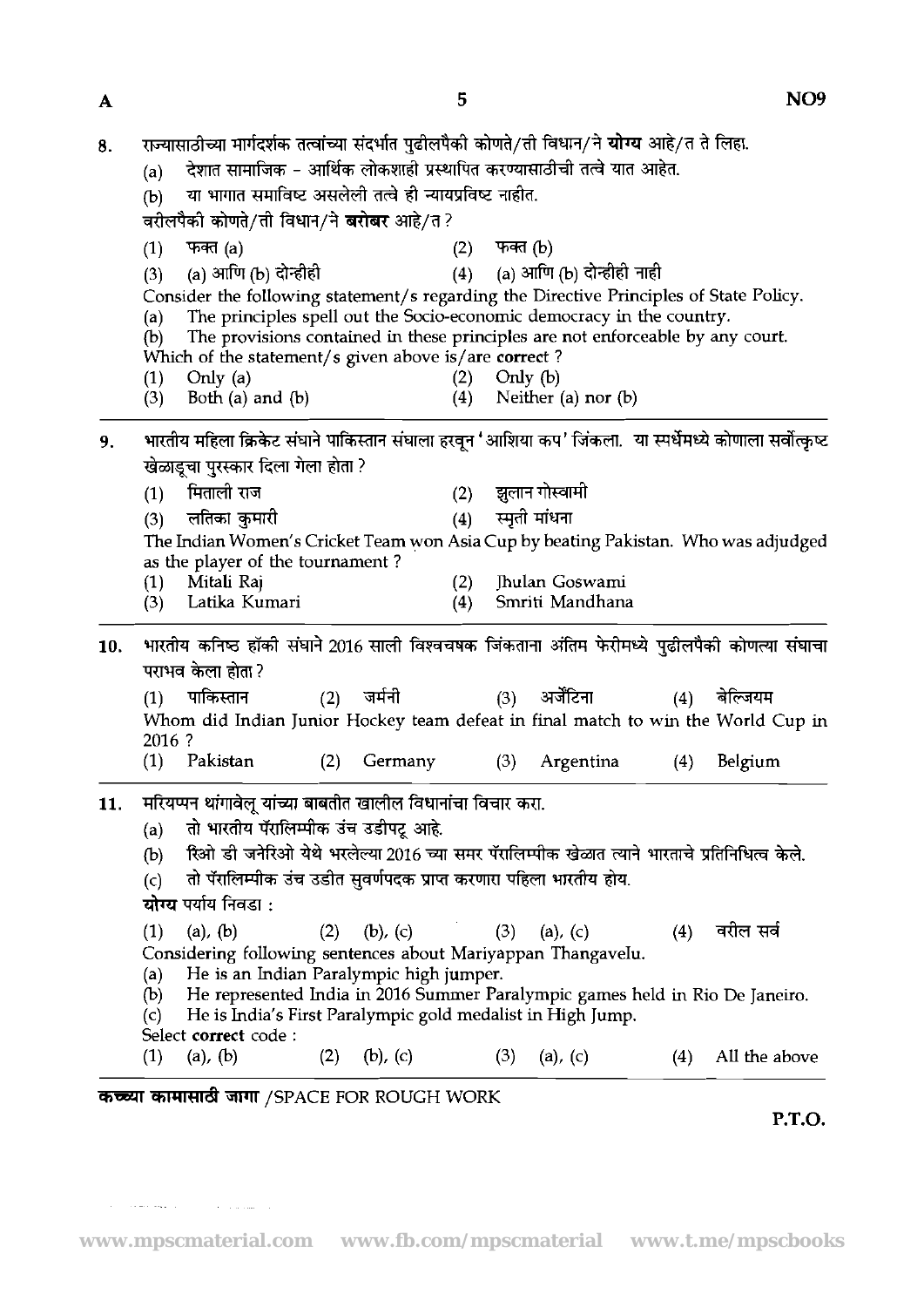| NO <sub>9</sub> |       |                                                                         | 6   | А                                                                                               |
|-----------------|-------|-------------------------------------------------------------------------|-----|-------------------------------------------------------------------------------------------------|
| 12.             |       | मेजर रोहीत सुरी यांना अलिकडेच भारताच्या राष्ट्रपर्तीच्या हस्ते ________ |     | मिळाले.                                                                                         |
|                 | (1)   | किर्ती चक्र                                                             | (2) | शोर्य चक्र                                                                                      |
|                 | (3)   | अशोक चक्र                                                               | (4) | परमवीर चक्र                                                                                     |
|                 |       | Major Rohit Suri recently received the                                  |     | from President of India.                                                                        |
|                 | (1)   | Kirti Chakra                                                            | (2) | Shaurya Chakra                                                                                  |
|                 | (3)   | Ashok Chakra                                                            | (4) | Param Vir Chakra                                                                                |
| 13.             |       | 'राष्ट्रीय विकास परिषदेत' पुढीलपैको कोणत्या घटकांचा समावेश असतो ?       |     |                                                                                                 |
|                 | (a)   | पंतप्रधान                                                               |     |                                                                                                 |
|                 | (b)   | अध्यक्ष, वित्त आयोग                                                     |     |                                                                                                 |
|                 | (c)   | केंद्रीय कॅबीनेट मंत्री                                                 |     |                                                                                                 |
|                 | (d)   | राज्यांचे मुख्यमंत्री                                                   |     |                                                                                                 |
|                 |       | पुढीलपैकी <b>योग्य</b> पर्याय निवडा :                                   |     |                                                                                                 |
|                 |       |                                                                         |     |                                                                                                 |
|                 | (1)   | फक्त (b) आणि (d)                                                        | (2) | फक्त (b) आणि (c)                                                                                |
|                 | (3)   | फक्त (a) आणि (c)                                                        | (4) | फक्त (a), (c) आणि (d)                                                                           |
|                 |       | Who among the following constitute the National Development Council?    |     |                                                                                                 |
|                 | (a)   | The Prime Minister                                                      |     |                                                                                                 |
|                 | (b)   | The Chairman, Finance Commission                                        |     |                                                                                                 |
|                 | (c)   | Ministers of Union Cabinet                                              |     |                                                                                                 |
|                 | (d)   | Chief Ministers of the States                                           |     |                                                                                                 |
|                 |       | Select the correct answer using the codes given below:                  |     |                                                                                                 |
|                 | (1)   | $(b)$ and $(d)$ only                                                    | (2) | $(b)$ and $(c)$ only                                                                            |
|                 | (3)   | (a) and $(c)$ only                                                      | (4) | $(a)$ , $(c)$ and $(d)$ only                                                                    |
| 14.             |       |                                                                         |     | भारतीय राज्यघटनेमध्ये आंतरराष्ट्रीय शांतता आणि सुरक्षा यांचा समावेश पुढीलपैकी कशात केलेला आहे ? |
|                 | (1)   | राज्यघटनेची उद्देशिका                                                   | (2) | राज्याची मार्गदर्शक तत्वे                                                                       |
|                 | (3)   | मूलभूत कर्तव्ये                                                         | (4) | नववी सूची                                                                                       |
|                 | the : |                                                                         |     | In the Constitution of India, promotion of International Peace and Security is included in      |
|                 | (1)   | Preamble to the Constitution                                            | (2) | Directive Principles of State Policy                                                            |
|                 | (3)   | <b>Fundamental Duties</b>                                               | (4) | Ninth Schedule                                                                                  |
|                 |       |                                                                         |     |                                                                                                 |

# कच्च्या कामासाठी जागा /SPACE FOR ROUGH WORK

 $\label{eq:1.1} \mathbb{E}[\omega(\omega)]=\mathbb{E}[\omega(\omega) \cdot \mathbf{u}(\mathbf{v})] = \mathbf{v} - \mathbf{v}(\mathbf{v}) \cdot \mathbf{v}(\omega)$ 

 $\sim$ 

 $\beta$  , and  $\beta$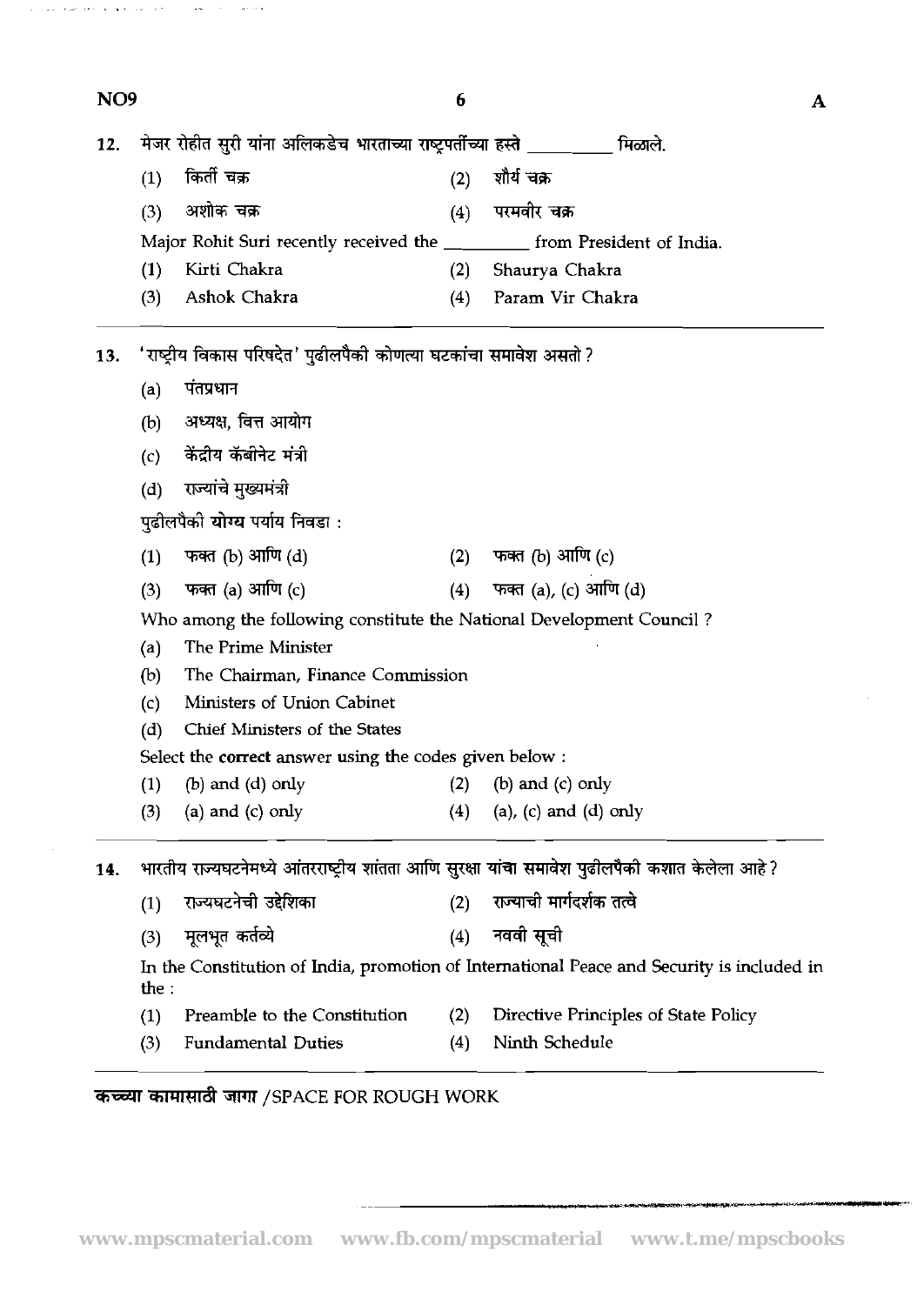- 15.
	- पुढील विधानांपैकी कोणते/ती विधान/ने **योग्य** आहेत ते लिहा ?<br>(a) सर्वोच्च न्यायालयाने राष्ट्रीय आणि राज्यमहामार्गावरील मद्यविक्रीवर बंदी आणली आहे.
	- ही बंदी पुढील वर्षी एक एप्रिलपर्यंत अंमलात आणावयाची असून या द्वारे महामार्गाच्या बाजूने 1000 मीटर  $(b)$ अंतरावर असणारी मद्यविक्रीची दुकाने बंद करण्यात येतील.

पर्यायी उत्तरे :

 $(1)$  फक्त  $(a)$ (2) फक्त (b) (a) आणि (b) दोन्ही दोन्होहो नाही  $(3)$  $(4)$ Consider the following statement/s and select the correct answer :

- (a) The Supreme Court banned the sale of alcohol along national and state highways.
- (b) It set a deadline of April 1<sup>st</sup> next year to shut down all liquor shops situated at a distance of 1000 meters from the edge of highways.

# Answer Options :

|     | (1) | Only $(a)$                                                                                                                                          | (2) | Only (b) | (3) |     | Both (a) $\&$ (b)         | (4) |     | Neither (a) nor $(b)$ |
|-----|-----|-----------------------------------------------------------------------------------------------------------------------------------------------------|-----|----------|-----|-----|---------------------------|-----|-----|-----------------------|
| 16. |     | महिलांविरुद्धचा हिंसाचार नष्ट करण्यासाठीचा आंतरराष्ट्रीय दिवस __________ हा आहे.                                                                    |     |          |     |     |                           |     |     |                       |
|     | (1) | 25 नोव्हेंबर                                                                                                                                        |     |          | (2) |     | 10 डिसेंबर                |     |     |                       |
|     | (3) | 16 डिसेंबर                                                                                                                                          |     |          | (4) |     | 25 डिसेंबर                |     |     |                       |
|     |     | International Day for elimination of violence against women is on _______                                                                           |     |          |     |     |                           |     |     |                       |
|     | (1) | 25 <sup>th</sup> November                                                                                                                           |     |          | (2) |     | 10 <sup>th</sup> December |     |     |                       |
|     | (3) | 16 <sup>th</sup> December                                                                                                                           |     |          | (4) |     | 25 <sup>th</sup> December |     |     |                       |
| 17. |     | भारतात गोवा येथे भरवल्या गेलेल्या 47 व्या आंतरराष्ट्रीय चित्रपट महोत्सवात 2016 साली पुढीलपैकी कोणत्या<br>चित्रपटाने 'सुवर्णमयूर' पुरस्कार पटकावला ? |     |          |     |     |                           |     |     |                       |
|     | (1) | रौफ                                                                                                                                                 | (2) | डॉटर     |     |     | (3) मेलो मड               |     | (4) | रा रा                 |
|     |     | Which film bagged 'Golden Peacock' award at the 47 <sup>th</sup> International Film Festival of India<br>in Goa 2016 ?                              |     |          |     |     |                           |     |     |                       |
|     | (1) | Rauf                                                                                                                                                | (2) | Daughter |     | (3) | Mellow Mud                |     | (4) | Ra Ra                 |
| 18. |     | कोणत्या भारतीय बँकेला 'आसोचाम' चा SME Lending साठी सर्वोत्कृष्ट बँकेचा पुरस्कार जाहीर झाला आहे ?                                                    |     |          |     |     |                           |     |     |                       |
|     | (1) | कॅनरा बँक                                                                                                                                           |     |          | (2) |     | स्टेट बँक ऑफ इंडिया       |     |     |                       |
|     | (3) | विजया बँक                                                                                                                                           |     |          | (4) |     | बँक ऑफ इंडिया             |     |     |                       |
|     |     | Which Indian Bank has been adjudged as the Best Bank for SME Lending by Assocham?                                                                   |     |          |     |     |                           |     |     |                       |
|     | (1) | Canara Bank                                                                                                                                         |     |          | (2) |     | State Bank of India       |     |     |                       |
|     | (3) | Vijaya Bank                                                                                                                                         |     |          | (4) |     | Bank of India             |     |     |                       |

# कच्च्या कामासाठी जागा /SPACE FOR ROUGH WORK

وسادحت

المتناعين

**P.T.O.** 

 $\mathbb{Z}_{2n}$  .  $\mathbb{Z}_{2n}$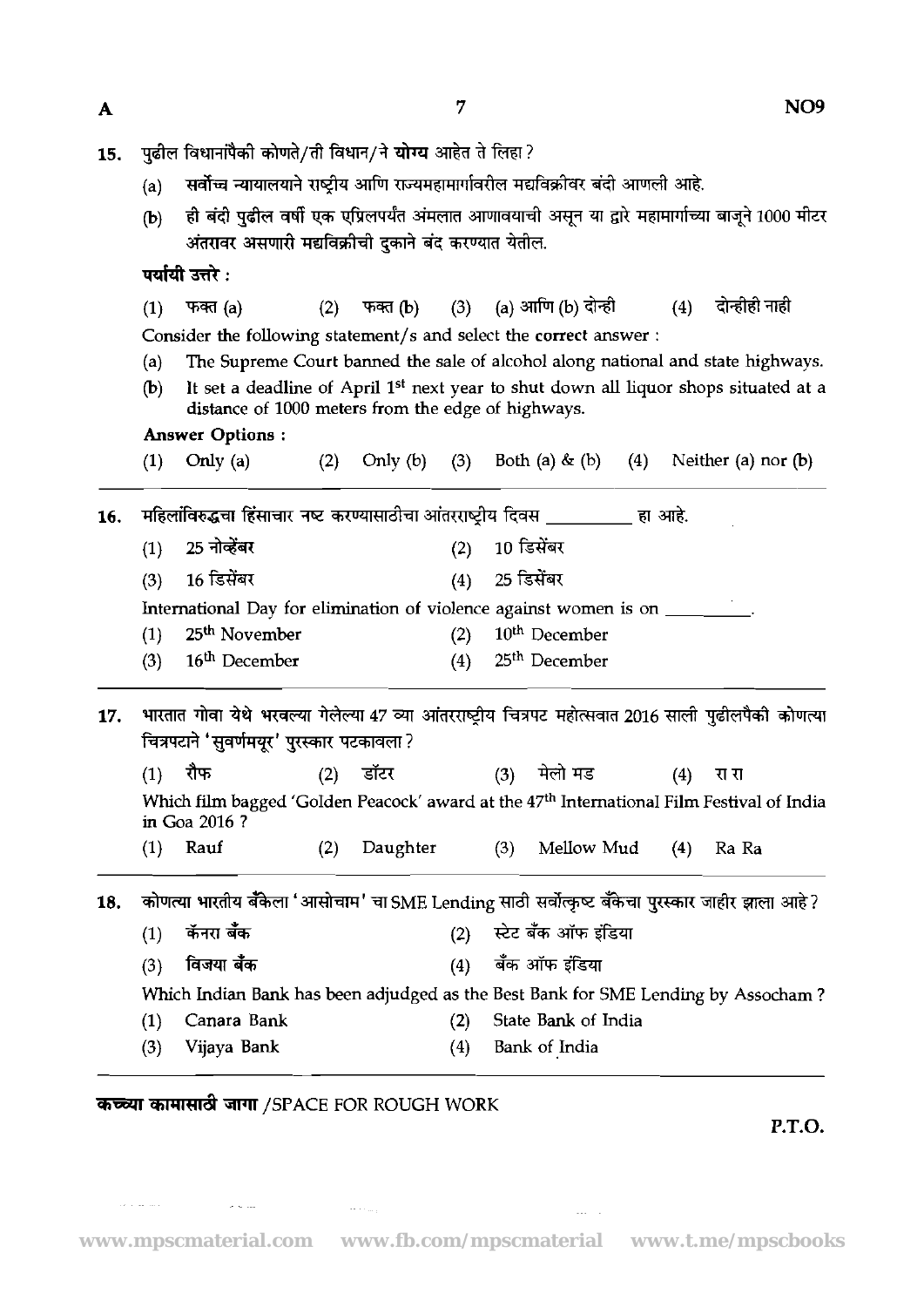- खालील विधाने लक्षात घ्या : 19.
	- (A) : देशातील सात केंद्रशासित प्रदेशांपैकी फक्त दिल्ली आणि पददचेरी या दोघांनाच राज्य सभेमध्ये प्रतिनिधित्व मिळाले आहे
	- (R) : इतर पाच केंद्रशासित प्रदेशांची लोकसंख्या अतिशय कमी असल्यामळे त्यांना राज्यसभेत प्रतिनिधित्व नाही.

पर्यायी उत्तरे :

- (A) आणि (R) ही दोन्ही विधाने योग्य असून (R) है (A) चे योग्य स्पष्टीकरण आहे.  $(1)$
- (A) आणि (R) ही दोन्ही विधाने योग्य आहेत मात्र (R) हे (A) चे योग्य स्पष्टीकरण नाही.  $(2)$
- (A) हे बिनचक विधान आहे मात्र (R) हे चुकीचे विधान आहे.  $(3)$
- (A) हे चुकीचे विधान असून (R) हे बिनचुक आहे.  $(4)$

Consider the following statements :

Assertion (A) : Out of the seven union territories only two i.e. Delhi and Pudducherry have representation in Rajya Sabha.

Reason (R) : The Populations of other five union territories are too small to have any representative in the Rajya Sabha.

Answer options :

- (1) Both  $(A)$  and  $(R)$  are true and  $(R)$  is the correct explanation of  $(A)$ .
- (2) Both  $(A)$  and  $(R)$  are true but  $(R)$  is not the correct explanation of  $(A)$ .
- **(3)** (A) is true but (R) is false.
- (4) (A) is false but  $(R)$  is true.

 $20.$  खालील विधाने विचारात घ्या:

- (a) "इस्रो" या भारतीय अवकाश संस्थेने नुकतेच 104 उपग्रह प्रक्षेपित करून विक्रम नोंदविला.
- (b)  $104$  उपग्रहांपैकी फक्त तीन उपग्रह भारताचे आणि उर्वरीत आंतरराष्ट्रीय ग्राहकांचे होते.

वरीलपैकी कोणते/ती विधान/ने **बरोबर** आहे/त ?

फक्त (a)  $(2)$  $(3)$ (a) आणि  $(b)$  $(4)$ वरीलपैको नाही  $(1)$ फक्त (b)

Consider the following statements :

- (a) India's space agency "ISRO" launched a record 104 satellites.
- @) Of the total 104 satellites, three were Indian and remaining belonged to International Customers.

Which of the statement/s given above is/are correct?

(1) Only (a)  $(2)$  Only (b)  $(3)$  (a) and (b)  $(4)$  None of the above

\_\_

कच्च्या कामासाठी जागा /SPACE FOR ROUGH WORK

--- .--.,. ^.. +-. ~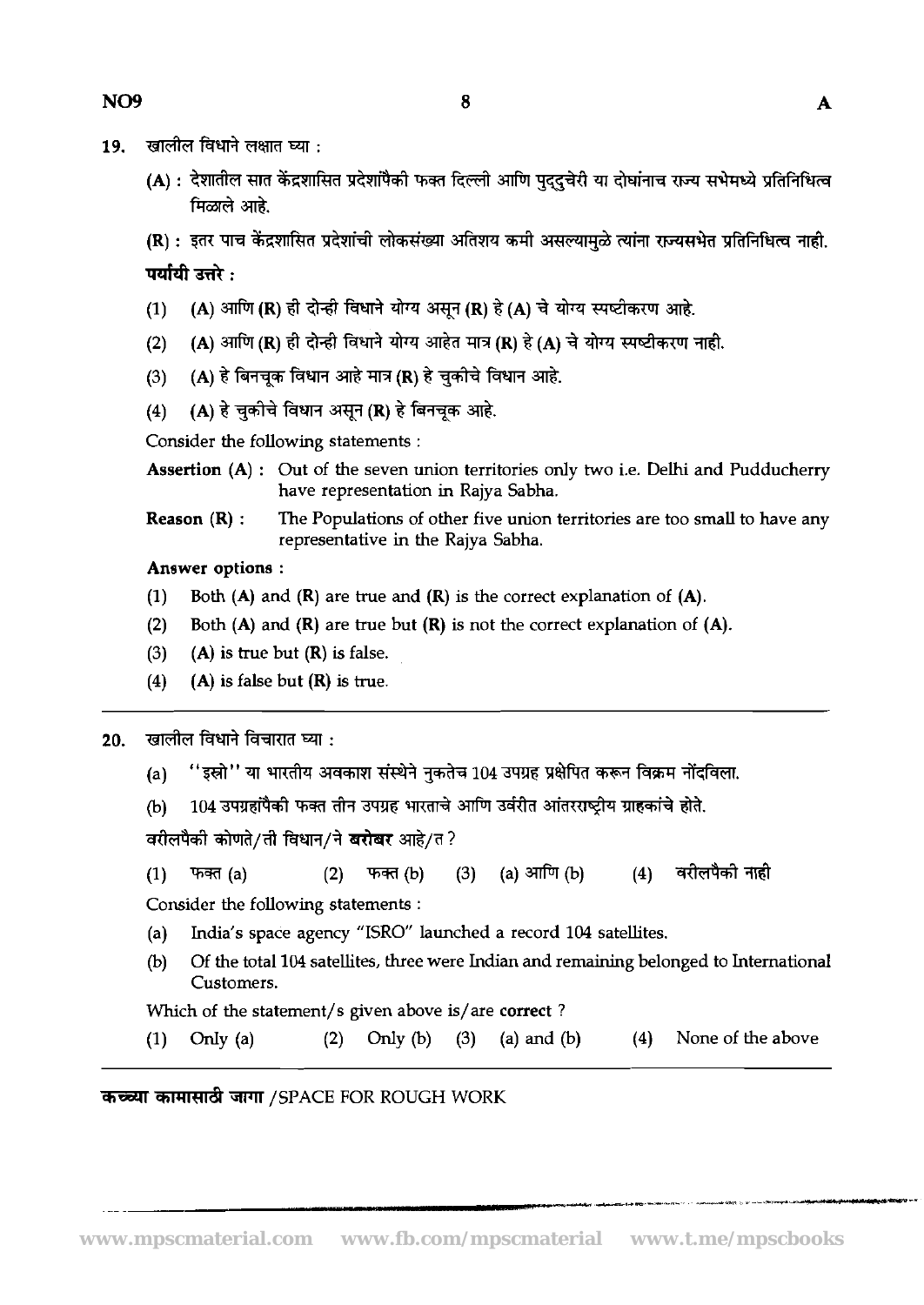21. भारताचे महान्यायवादी:

 $\overline{\mathbf{A}}$ 

- (a) हे लोकसभेतल्या कामकाजात सहभागी होऊ शकतात.
- (b) हे लोकसभेच्या समितीचे सदस्य होऊ शकतात.
- 
- (d) हे लोकसभेत मतदान करू शकतात.

- (c) ह लाकसभत बालू राकतात.<br>(d) हे लोकसभेत मतदान करू शकतात.<br>वरीलपैको कोणते/ती विधान/ने सत्य आहे/त ?<br>(1) फक्त (a) (2) फक्त (a) आणि (c)<br>(3) (b) आणि (d) फक्त
- (a) लिशाकसमत मतदान करू राकतात.<br>वरीलपैको कोणते/ती विधान/ने **सत्य** आहे/त ?<br>(1) फक्त (a) (2) फक्त (a) आणि (c)<br>(3) (b) आणि (d) फक्त<br>Attorney General of India can : - (4) फक्त (a), (b) आणि (c)

Attorney General of India can :

- (a) Take part in the proceedings of Lok Sabha.<br>(b) Be a member of a committee of the Lok Sab
- (b) Be a member of a committee of the Lok Sabha.<br>(c) Speak in the Lok Sabha.
- (c) Speak in the Lok Sabha.<br>(d) Vote in the Lok Sabha.
- Vote in the Lok Sabha.

Which of the statement/s given above is/are correct?

- (1) Only (a)  $(2)$  Only (a) and (c)  $(3)$  Only (b) and  $(d)$   $(4)$  Only (a), (b) and Only (a), (b) and  $(c)$
- 

खालील विधाने विचारात घ्या:  $22.$ 

- (a) भारतीय राज्यघटनेतील 352 ते 360 ही कलमे विविध प्रकारच्या आणीबाणी संदर्भात आहेत.
- (b) भारतीय राज्यघटनेतील कलम क्र. 356 राज्य आणीबाणीशी (राष्ट्रपती राजवट) संबंधित आहे.
- (c) भारतीय राज्यघटनेतील कलम क्र. 360 राष्ट्रीय आणीबाणीशी संबंधित आहे.

वरीलपैकी कोणते/ती विधान/ने **बरोबर** आहे/त?

- (b) आणि (c)  $(1)$ फक्त $(a)$  $(2)$ (a) आणि  $(b)$  $(3)$  $(4)$ (a), (b) आणि (c) Consider the following statements :
- (a) Article 352 to 360 of Indian Constitution deals with various types of emergencies.<br>(b) Article 356 of Indian Constitution is related with State emergency.
- Article 356 of Indian Constitution is related with State emergency.

(c) Article 360 of Indian Constitution deals with National emergency.

- Which of the statement/s given above is/are correct?
- (1) Only (a)  $(2)$  (a) and (b) (3) (b) and (c) (4) (a), (b) and (c)
- 23. खालीलपैकी कोणत्या दिवशी पंतप्रधान नरेंद्र मोदी यांनी <del>र</del> 500 व र 1000 निरुपयोगी कागदाचे तुकडे असतील असे घोषित केले?
	- (1) 8 **d** 2016 (2) *8* 3=ib&t7 <sup>2016</sup>
	- (3) *8* 2016 (4) *8* 2016

On which of the following days Prime Minister Narendra Modi announced that **T** 500 and **T** 1000 would be just worthless piece of paper ?

- (1) March 2016 (2) *Eth* October 2016
- (3) *Eth* November 2016 *(4) 8"* December 2016

# कच्च्या कामासाठी जागा /SPACE FOR ROUGH WORK

**P.T.O.**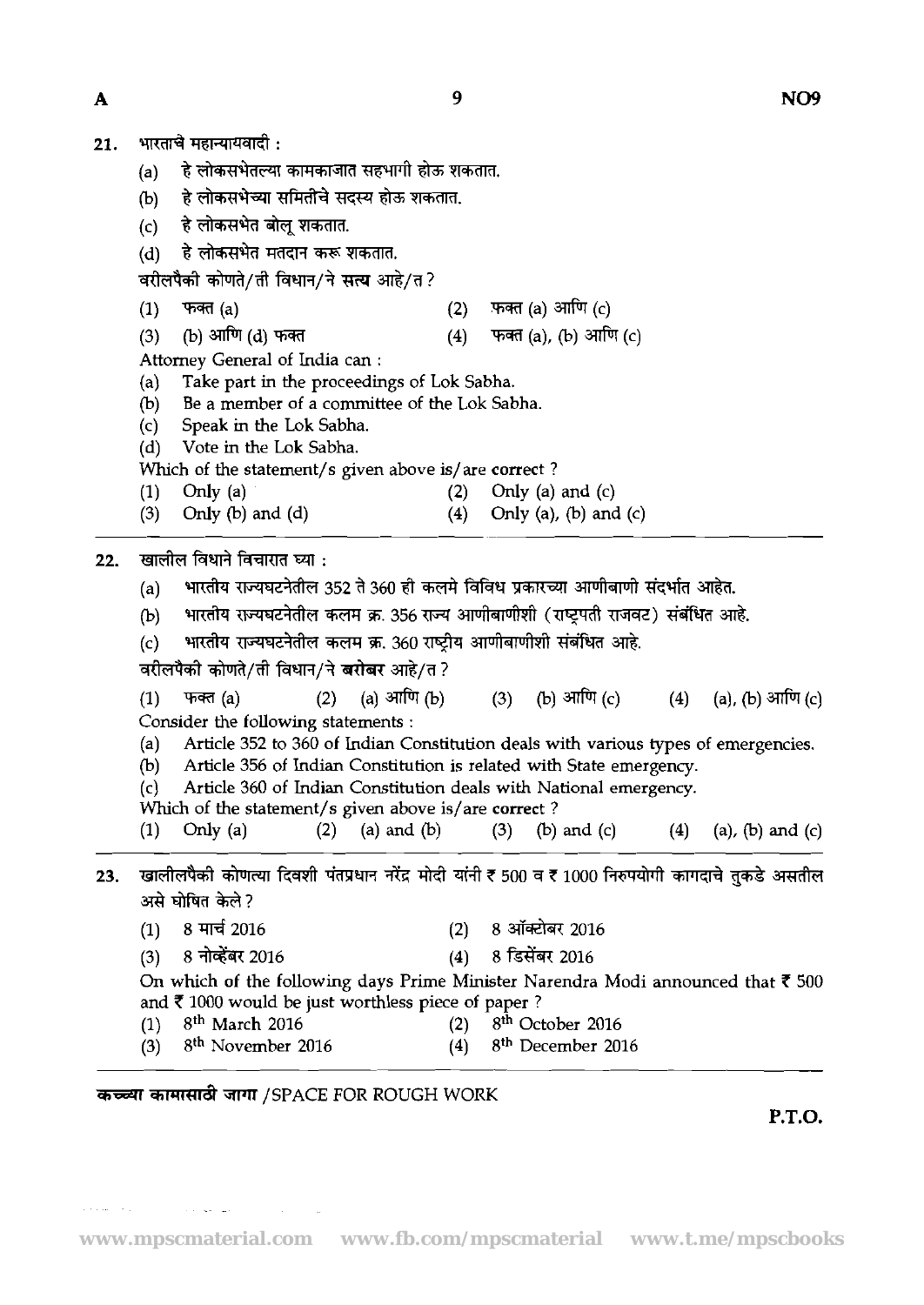| NO <sub>9</sub> | 10                                                                                                                                                                                          | A             |
|-----------------|---------------------------------------------------------------------------------------------------------------------------------------------------------------------------------------------|---------------|
| 24.             | पुढीलपैकी कोणत्या एका देशाने नुकतेच क्रोशियाला नमवून डेव्हीस कप स्पर्धेचे विजेतेपद पटकावले ?                                                                                                |               |
|                 | (3) अर्जेंटीना<br>अमेरिका (यु.एस.ए.)<br>(2)<br>फ्रान्स<br>(4)<br>(1)                                                                                                                        | रशिया         |
|                 | Which one of the following countries recently won Davis Cup by defeating Croatia in the<br>Final?                                                                                           |               |
|                 | France<br>(1)<br>USA<br>(4)<br>(3)<br>Argentina<br>(2)                                                                                                                                      | <b>Russia</b> |
| 25.             | भारतीय संसद आंतरराष्ट्रीय करार अमलात आणण्यासाठी संपूर्ण भारतासंदर्भात किंवा भारतातील काही भागात<br>कायदे तयार करू शकते ?<br>यासाठी सगळ्या घटकराज्यांची संमती आवश्यक असते.<br>(1)            |               |
|                 | यासाठी बहुसंख्य घटकराज्यांची संमती आवश्यक असते.<br>(2)                                                                                                                                      |               |
|                 | यासाठी या निर्णयाने प्रभावित होणाऱ्या राज्यांची संमती आवश्यक असते.<br>(3)                                                                                                                   |               |
|                 | यासाठी कोणत्याही राज्याच्या संमतीची आवश्यकता नसते.<br>(4)                                                                                                                                   |               |
|                 | The Parliament can make any law for whole or any part of India for implementing<br><b>International Treaties:</b>                                                                           |               |
|                 | $\mathbf{r}$ , $\mathbf{r}$ , $\mathbf{r}$ , $\mathbf{r}$ , $\mathbf{r}$<br>the contract of the contract of the contract of the contract of the contract of the contract of the contract of |               |

- **(1)** With the consent of all the states
- **(2)** With the consent of the majority of states
- **(3)** With the consent of the states concerned
- **(4)** Without the consent of any state

**(1)** -\*\* **(2)** - <sup>T</sup> **(3)** mili-4 **(4) sf.** 37-4 \* 26. भारतीय स्वातंत्र्य चळवळीत स्त्रियांना आणण्याचे कार्य प्रथम पुढीलपैकी कोणी केले? Who from the following was the first to bring women in the freedom movement ? (1) Mahahna Jyotiba Phule **(2)** Sarojini Naidu **(3)** Mahatma Gandhi **(4)** Dr. Annie Besant 27. 1857 च्या उठावानंतर इंग्रजी सैनिकांचे हिंदी सैनिकांशी ठेवलेले प्रमाण \_\_\_\_\_\_\_\_ होते.  $(1)$  1 : 2 (2) 1 : 3 (3) 1 : 4 (4) 1 : 5 After the revolt of **1857** the ratio of the English Soldiers to the Indian Soldiers was fixed as  $1:2$  $1:3$  $(3)$  $1:4$  $(4)$  $1:5$  $(1)$  $(2)$ 28. वासुदेव बळवंत फडके <u>| पा</u>ल खात्यात लिपिक होते. (1) लष्करी (2) टपाल (3) संरक्षण (4) रेल्वे Vasudeo Balwant Phadke served as a clerk in \_\_\_\_\_\_\_\_ department. **(1)** Military **(2)** Post **(3)** Defence **(4)** Railway

कच्च्या कामासाठी जागा /SPACE FOR ROUGH WORK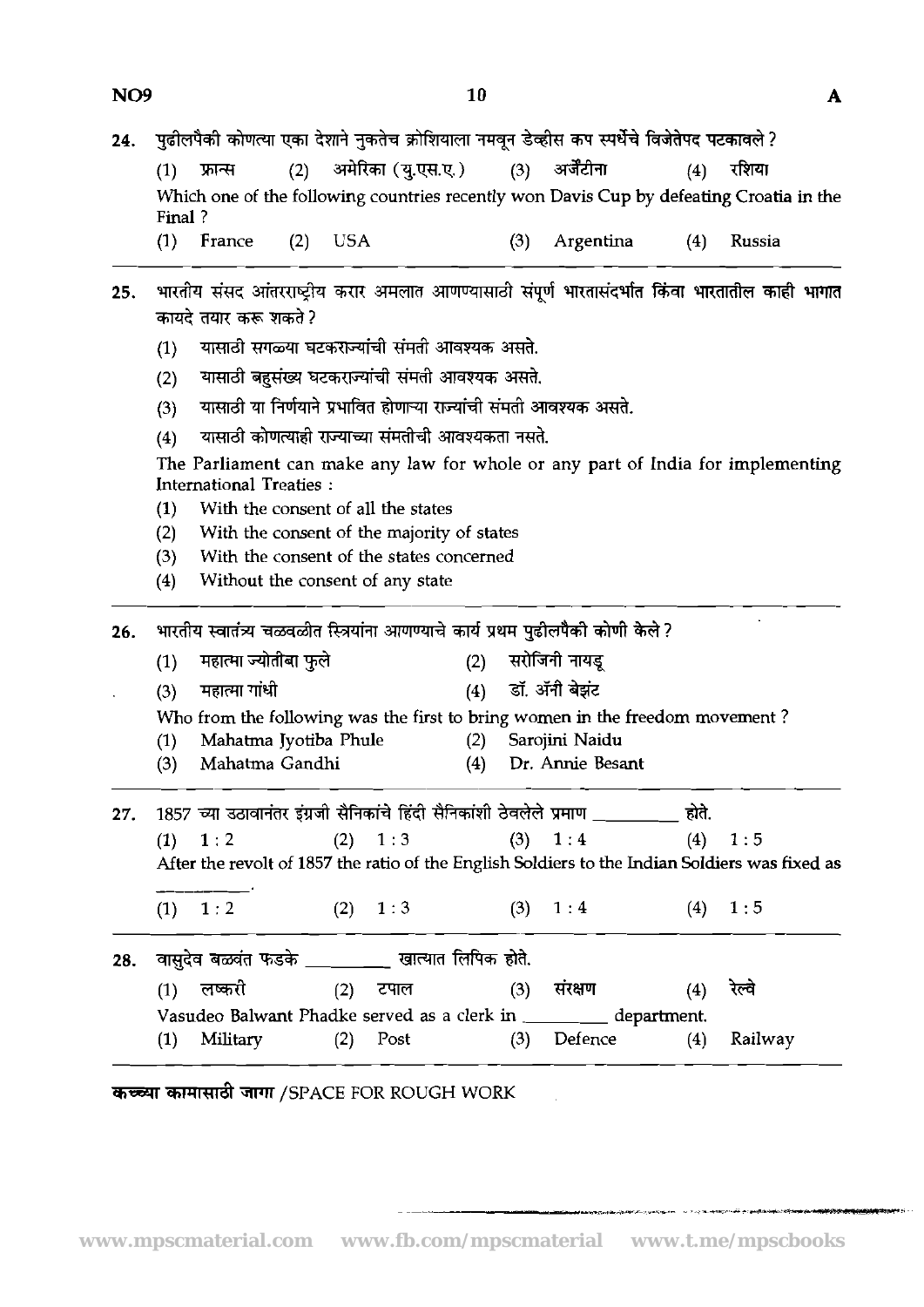| A   |                                                                                                                                                                                                                                                                                                                                                                                                                                                                                                                                                                    |                              | 11<br>NO <sub>9</sub>                                                                                                                                                        |
|-----|--------------------------------------------------------------------------------------------------------------------------------------------------------------------------------------------------------------------------------------------------------------------------------------------------------------------------------------------------------------------------------------------------------------------------------------------------------------------------------------------------------------------------------------------------------------------|------------------------------|------------------------------------------------------------------------------------------------------------------------------------------------------------------------------|
| 29. | जोड्या जुळवा :                                                                                                                                                                                                                                                                                                                                                                                                                                                                                                                                                     |                              |                                                                                                                                                                              |
|     | साम्राज्यवादी विचारसरणी<br>(a)                                                                                                                                                                                                                                                                                                                                                                                                                                                                                                                                     | (i)                          | वेलेंटाइन चिरोल                                                                                                                                                              |
|     | केंब्रोज विचारसरणी<br>(b)                                                                                                                                                                                                                                                                                                                                                                                                                                                                                                                                          | (ii)                         | अनिल सेअल                                                                                                                                                                    |
|     | राष्ट्रवादी विचारसरणी<br>(c)                                                                                                                                                                                                                                                                                                                                                                                                                                                                                                                                       | (iii)                        | आर.सी. मुझुमदार                                                                                                                                                              |
|     | साम्यवादी विचारसरणी<br>(d)                                                                                                                                                                                                                                                                                                                                                                                                                                                                                                                                         | (iv)                         | आर.पी. दत्त                                                                                                                                                                  |
|     | पर्यायी उत्तरे :                                                                                                                                                                                                                                                                                                                                                                                                                                                                                                                                                   |                              |                                                                                                                                                                              |
|     | (b)<br>(a)<br>(c)<br>(d)<br>(ii)<br>(iii)<br>(iv)<br>(i)<br>(1)<br>(ii)<br>(2)<br>(iii)<br>(i)<br>(iv)<br>(3)<br>(i)<br>(ii)<br>(iii)<br>(iv)<br>(4)<br>(iv)<br>(i)<br>(ii)<br>(iii)<br>Match the following:<br>The Imperialist School<br>(a)<br>The Cambridge School<br>(b)<br>The Nationalist School<br>(c)<br>The Marxist School<br>(d)<br>Answer options:<br>(b)<br>(a)<br>(c)<br>(d)<br>(1)<br>(ii)<br>(iii)<br>(iv)<br>(i)<br>(ii)<br>(2)<br>(iii)<br>(iv)<br>(i)<br>(3)<br>(i)<br>(ii)<br>(iii)<br>(iv)<br>(i)<br>$\left( 4\right)$<br>(iv)<br>(i)<br>(iii) | (i)<br>(ii)<br>(iii)<br>(iv) | Valentine Chirol<br>Anil Seal<br>R.C. Muzumdar<br>R.P. Datt                                                                                                                  |
| 30. | टाटा हायड्रोलिक पावर कंपनीची स्थापना कोणी केली ?                                                                                                                                                                                                                                                                                                                                                                                                                                                                                                                   |                              |                                                                                                                                                                              |
|     | दोराबजी टाटा           (2)     जमशेदजी टाटा<br>(1)                                                                                                                                                                                                                                                                                                                                                                                                                                                                                                                 |                              | वीरजित टाटा<br>(3) रतन टाटा<br>(4)                                                                                                                                           |
|     | Who was the founder of Tata Hydraulic Power Company?                                                                                                                                                                                                                                                                                                                                                                                                                                                                                                               |                              |                                                                                                                                                                              |
|     | Dorabji Tata<br>(1)                                                                                                                                                                                                                                                                                                                                                                                                                                                                                                                                                |                              | (2) Jamshedji Tata (3)<br>Ratan Tata<br>Virjeet Tata<br>(4)                                                                                                                  |
| 31. | 1789 मध्ये सुरू झालेले मुंबई प्रांतातील पहिले वृत्तपत्र कोणते ?<br>बॉम्बे गॅझेट<br>(1)<br>दर्पण<br>(3)<br><b>Bombay Gazette</b><br>(1)<br>(3)<br>Darpan                                                                                                                                                                                                                                                                                                                                                                                                            |                              | बॉम्बे कुरियर<br>(2)<br>बॉम्बे हेरॉल्ड<br>(4)<br>Which was the first newspaper started in Bombay Presidency in 1789?<br><b>Bombay Courier</b><br>(2)<br>Bombay Herold<br>(4) |
| 32. | 1872 मध्ये एका पठाणाने अंदमान बेटावर ________ यांचा खून केला.                                                                                                                                                                                                                                                                                                                                                                                                                                                                                                      |                              |                                                                                                                                                                              |
|     | लॉर्ड मेओ<br>(1)                                                                                                                                                                                                                                                                                                                                                                                                                                                                                                                                                   |                              | (2) लॉर्ड डलहौसी     (3)   लॉर्ड वेलस्ली<br>(4) लॉर्ड लिटन                                                                                                                   |
|     |                                                                                                                                                                                                                                                                                                                                                                                                                                                                                                                                                                    |                              | was assassinated in 1872 by a Pathan in the Andaman Islands.                                                                                                                 |
|     | (1)<br>Lord Mayo                                                                                                                                                                                                                                                                                                                                                                                                                                                                                                                                                   |                              | (2) Lord Dalhousie (3) Lord Wellesley (4)<br>Lord Lytton                                                                                                                     |
|     |                                                                                                                                                                                                                                                                                                                                                                                                                                                                                                                                                                    |                              |                                                                                                                                                                              |

# कच्च्या कामासाठी जागा /SPACE FOR ROUGH WORK

 $\mathcal{L}^{\text{max}}_{\text{max}}$  and  $\mathcal{L}^{\text{max}}_{\text{max}}$ 

 $\delta \sigma \sigma$  . Then a single property is a sequence of the set of  $\sigma$  ,  $\sigma$  ,  $\sigma$  ,  $\sigma$  , and  $\sigma$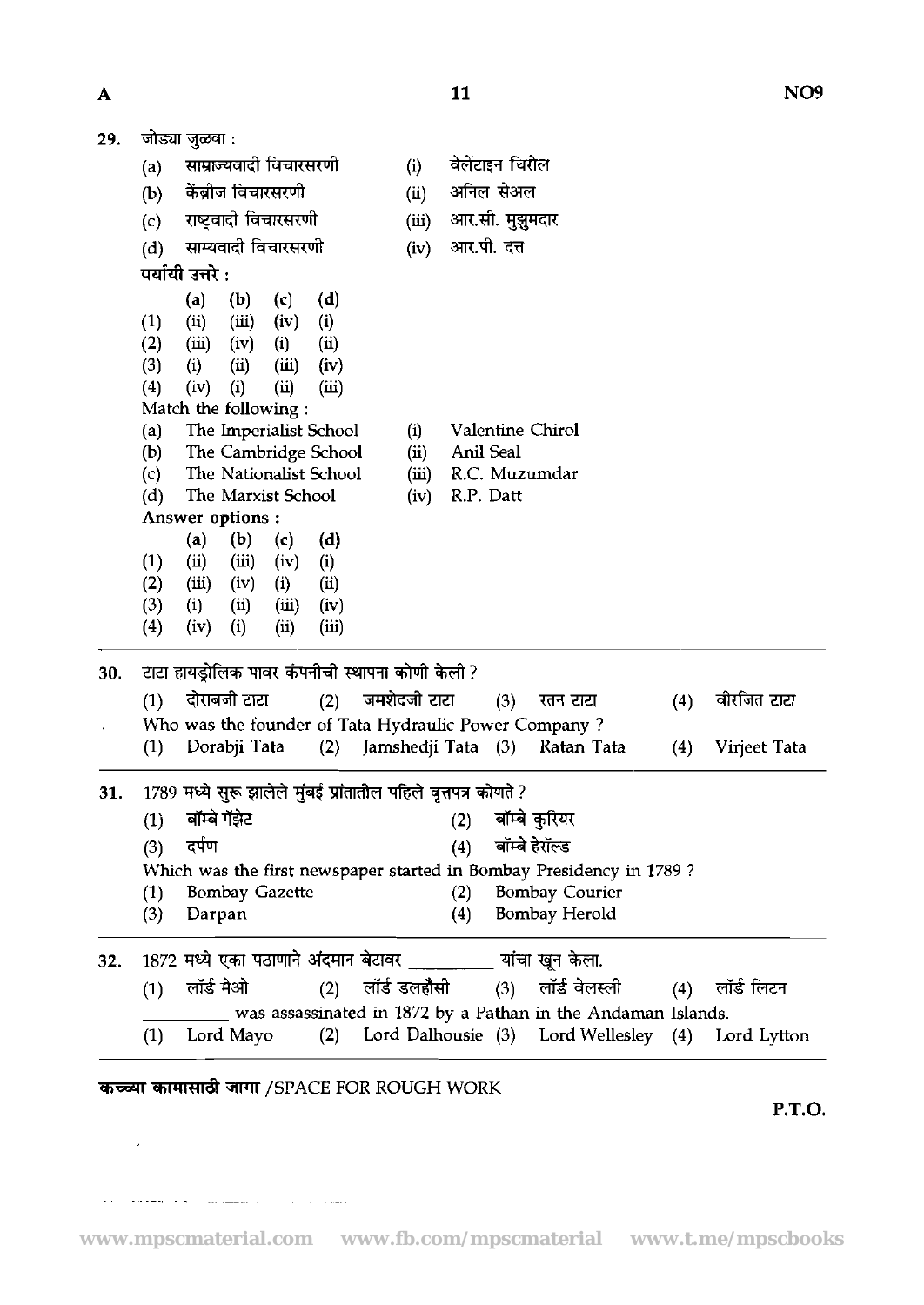| NO <sub>9</sub> |                                                                                   | 12  | A                                                                                  |  |  |  |  |  |  |  |
|-----------------|-----------------------------------------------------------------------------------|-----|------------------------------------------------------------------------------------|--|--|--|--|--|--|--|
| 33.             | ्यांच्या मते वेद हे अपौरुषेय नाहीत.                                               |     |                                                                                    |  |  |  |  |  |  |  |
|                 | महात्मा गांधी<br>(1)                                                              | (2) | लोकमान्य टिळक                                                                      |  |  |  |  |  |  |  |
|                 | महात्मा फुले<br>(3)                                                               | (4) | दयानंद सरस्वती                                                                     |  |  |  |  |  |  |  |
|                 | According to ____________ Vedas are not 'Apaurusheya'.                            |     |                                                                                    |  |  |  |  |  |  |  |
|                 | Mahatma Gandhi<br>(1)                                                             | (2) | - Lokmanya Tilak                                                                   |  |  |  |  |  |  |  |
|                 | Mahatma Phule<br>(3)                                                              | (4) | Dayanand Saraswati                                                                 |  |  |  |  |  |  |  |
| 34.             | 'चौरीचौरा' घटनेनंतर _________ ही चळवळ संपुष्टात आली.                              |     |                                                                                    |  |  |  |  |  |  |  |
|                 | सायमन विरोधी सत्याग्रह<br>(1)                                                     |     | (2) सविनय कायदेभंग चळवळ                                                            |  |  |  |  |  |  |  |
|                 | (3)<br>असहकार चळवळ                                                                | (4) | भारत छोडो चळवळ                                                                     |  |  |  |  |  |  |  |
|                 | The Chauri Chaura incident caused the end of this movement                        |     |                                                                                    |  |  |  |  |  |  |  |
|                 | (1)<br>Anti Rowlatt Satyagraha                                                    | (2) | Civil Disobedience Movement                                                        |  |  |  |  |  |  |  |
|                 | (3)<br>Non-Cooperation Movement                                                   | (4) | Quit India Movement                                                                |  |  |  |  |  |  |  |
| 35.             | खालीलपैकी कोणत्या व्यक्ती सहकारी चळवळीशी संबंधित होत्या?                          |     |                                                                                    |  |  |  |  |  |  |  |
|                 | भाऊसाहेब हिरे, विठ्ठलराव विखे पाटील<br>(a)                                        |     |                                                                                    |  |  |  |  |  |  |  |
|                 | वैकुंठभाई मेहता, डॉ. धनंजय गाडगीळ<br>(b)                                          |     |                                                                                    |  |  |  |  |  |  |  |
|                 | वसंतदादा पाटील, यशवंतराव मोहीते<br>(c)                                            |     |                                                                                    |  |  |  |  |  |  |  |
|                 | भाऊसाहेब थोरात, जी.के. देवधर<br>(d)                                               |     |                                                                                    |  |  |  |  |  |  |  |
|                 | पर्यायी उत्तरे :                                                                  |     |                                                                                    |  |  |  |  |  |  |  |
|                 | (a), (b) आणि (c) फक्त<br>(1)                                                      |     | (2) (b), (c) आणि (d) फक्त                                                          |  |  |  |  |  |  |  |
|                 | (a) आणि (b) फक्त<br>(3)                                                           |     | (4) (a), (b), (c) आणि (d)                                                          |  |  |  |  |  |  |  |
|                 | Who from the following persons were related to the co-operative movement?         |     |                                                                                    |  |  |  |  |  |  |  |
|                 | Bhausaheb Hire, Vitthalrao Vikhe Patil<br>(a)                                     |     |                                                                                    |  |  |  |  |  |  |  |
|                 | Vaikunthbhai Mehta, Dr. Dhananjay Gadgil<br>(b)                                   |     |                                                                                    |  |  |  |  |  |  |  |
|                 | Vasantdada Patil, Yashwantrao Mohite<br>(c)                                       |     |                                                                                    |  |  |  |  |  |  |  |
|                 | Bhausaheb Thorat, G.K. Devdhar<br>(d)<br>Answer options :                         |     |                                                                                    |  |  |  |  |  |  |  |
|                 | $(a)$ , $(b)$ and $(c)$ only<br>(1)                                               | (2) | $(b)$ , $(c)$ and $(d)$ only                                                       |  |  |  |  |  |  |  |
|                 | $(a)$ and $(b)$ only<br>(3)                                                       | (4) | (a), (b), (c) and (d)                                                              |  |  |  |  |  |  |  |
|                 |                                                                                   |     |                                                                                    |  |  |  |  |  |  |  |
| 36.             | महर्षी धोंडो केशव कर्वेनी विधवा महिलांसाठी पुण्यात पुढीलपैकी कोणती संस्था काढली ? |     |                                                                                    |  |  |  |  |  |  |  |
|                 | विधवाश्रम<br>(1)                                                                  | (2) | शारदा सदन                                                                          |  |  |  |  |  |  |  |
|                 | निष्काम कर्म मठ<br>(3)                                                            | (4) | महिलाश्रम                                                                          |  |  |  |  |  |  |  |
|                 | Dhondo Keshav Karve?                                                              |     | Which of the following institutions for widows was established at Pune by Maharshi |  |  |  |  |  |  |  |
|                 | Vidhva Ashram<br>(1)                                                              | (2) | Sharda Sadan                                                                       |  |  |  |  |  |  |  |
|                 | Nishkam Karma Math<br>(3)                                                         | (4) | Mahilashram                                                                        |  |  |  |  |  |  |  |

# कच्च्या कामासाठी जागा /SPACE FOR ROUGH WORK

 $\bar{z}$ 

.<br>تەربىيەت ئىسپى ئۇچرۇش كۆز. يارىلىق ئۇيغان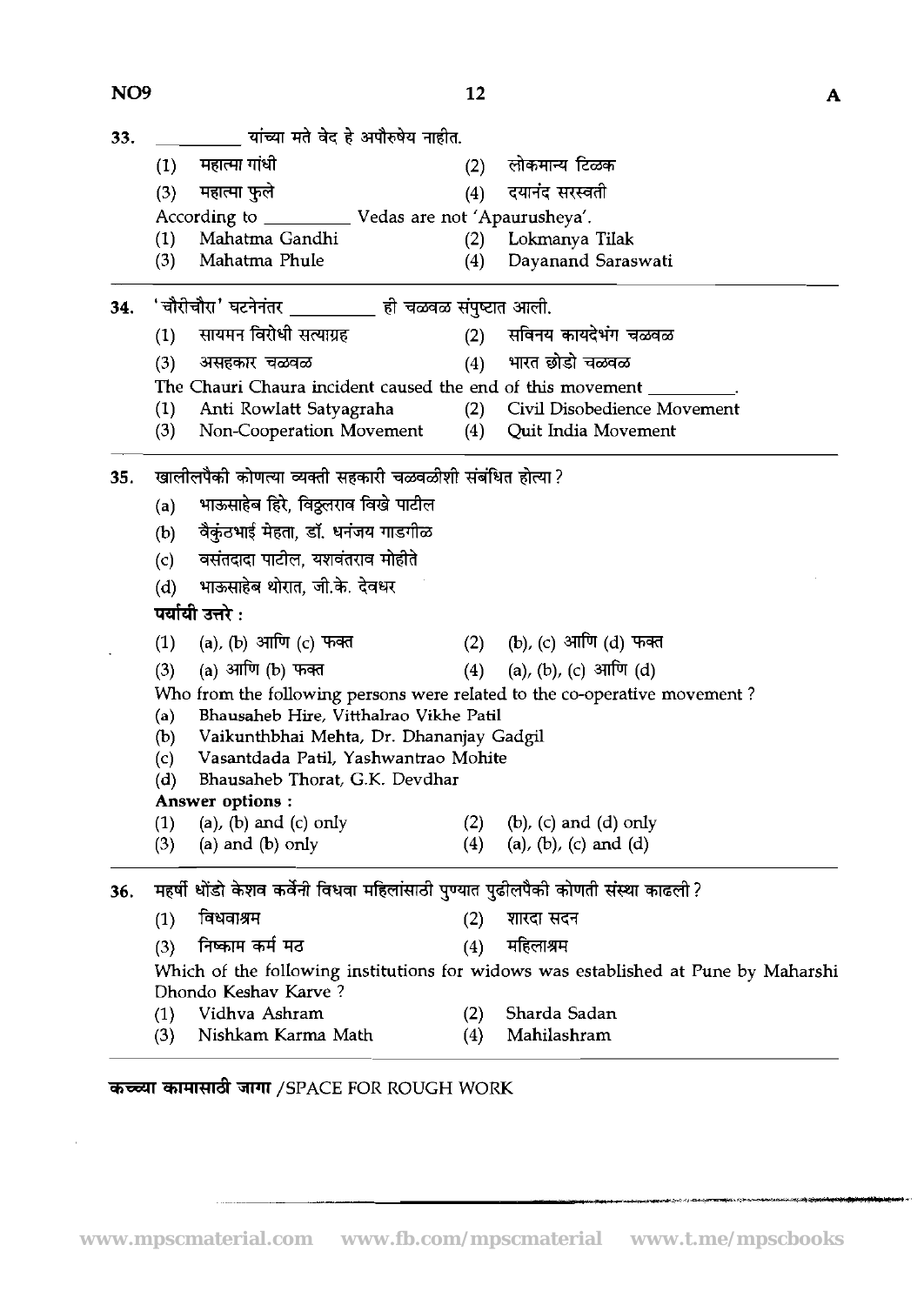| A   |     |                                                                                                                           |     |            | 13       |        |                              |     |           | NO <sub>9</sub>    |
|-----|-----|---------------------------------------------------------------------------------------------------------------------------|-----|------------|----------|--------|------------------------------|-----|-----------|--------------------|
| 37. |     | लखनौ येथील 1857 च्या उठावाचे नेतृत्व __________                                                                           |     |            |          |        | यांनी केले होते.             |     |           |                    |
|     | (1) | अवधच्या बेगम                                                                                                              |     | (2)        | बडी बेगम |        |                              |     |           |                    |
|     | (3) | बेगम साहिबा                                                                                                               |     |            | (4)      |        | बेगम ताज                     |     |           |                    |
|     |     | 1857 Revolt of Lucknow was led by _                                                                                       |     |            |          |        |                              |     |           |                    |
|     | (1) | Begam of Avadh                                                                                                            |     |            | (2)      |        | Badi Begam                   |     |           |                    |
|     | (3) | Begam Sahiba                                                                                                              |     |            | (4)      |        | Begam Taj                    |     |           |                    |
| 38. |     | 1949 मध्ये कोणत्या प्रादेशिक विद्यापीठाची स्थापना झाली ?                                                                  |     |            |          |        |                              |     |           |                    |
|     | (1) | मुंबई                                                                                                                     | (2) | पुणे       |          | (3)    | अमरावती                      |     | (4)       | कोल्हापूर          |
|     |     | Which Regional University was established in 1949?                                                                        |     |            |          |        |                              |     |           |                    |
|     | (1) | Mumbai                                                                                                                    | (2) | Pune       |          | (3)    | Amaravati                    |     | (4)       | Kolhapur           |
| 39. |     | 1908 च्या कायद्याच्या कडक तरतुर्दीमुळे पुढीलपैकी कोणत्या वृत्तपत्रांनी त्यांचे प्रकाशन बंद केले?                          |     |            |          |        |                              |     |           |                    |
|     |     | (a) युगांतर                                                                                                               | (b) | दर्पण      | (c)      | संध्या |                              | (d) | वंदेमातरम |                    |
|     |     | पर्यायी उत्तरे :                                                                                                          |     |            |          |        |                              |     |           |                    |
|     | (1) | (a), (b), (c) फक्त (2) (a), (c), (d) फक्त (3) (a), (d) फक्त                                                               |     |            |          |        |                              |     | (4)       | (c), (d) फक्त      |
|     |     | Which of the following newspapers stopped their publication on account of the stringent<br>provisions of the Act of 1908? |     |            |          |        |                              |     |           |                    |
|     |     | (a) Yugantar                                                                                                              | (b) | Darpan (c) |          |        | Sandhya                      | (d) |           | Bandemataram       |
|     |     | Answer options:                                                                                                           |     |            |          |        |                              |     |           |                    |
|     | (1) | (a), (b), (c) only (2) (a), (c), (d) only (3) (a), (d) only                                                               |     |            |          |        |                              |     | (4)       | $(c)$ , $(d)$ only |
| 40. |     | ब्रिटिश साम्राज्यशाहीने कोणत्या कायद्याखाली ईस्ट इंडीया कंपनीकडून भारताचा राज्यकारभार हाती घेतला ?                        |     |            |          |        |                              |     |           |                    |
|     | (1) | इंडियन कौन्सील ॲक्ट 1909                                                                                                  |     |            |          |        | (2) इंडियन कौन्सील ॲक्ट 1861 |     |           |                    |
|     | (3) | गव्हर्नमेंट ऑफ इंडीया ॲक्ट 1858 (4) गव्हर्नमेंट ऑफ इंडीया ॲक्ट 1935                                                       |     |            |          |        |                              |     |           |                    |
|     |     | By which act did the British Crown take over the administration of India from the East<br>India Company ?                 |     |            |          |        |                              |     |           |                    |
|     | (1) | Indian Councils Act 1909                                                                                                  |     |            | (2)      |        | Indian Councils Act 1861     |     |           |                    |
|     | (3) | Government of India Act 1858                                                                                              |     |            | (4)      |        | Government of India Act 1935 |     |           |                    |
| 41. |     | रायरेश्वर शिखराची उंची ________ मीटर आहे.                                                                                 |     |            |          |        |                              |     |           |                    |
|     | (1) | 1173                                                                                                                      | (2) | 1273       |          | (3)    | 1373                         |     | (4)       | 1473               |
|     |     | The height of the Raireshwar peak is __________                                                                           |     |            |          |        | meter.                       |     |           |                    |
|     |     |                                                                                                                           |     |            |          |        |                              |     |           |                    |

 $\hat{\gamma}_1 = \hat{\gamma}_1 = \hat{\gamma}_2 = \hat{\gamma}_1 = \hat{\gamma}_2 = \hat{\gamma}_1 = \hat{\gamma}_2 = \hat{\gamma}_1 = \hat{\gamma}_2 = \hat{\gamma}_1 = \hat{\gamma}_2 = \hat{\gamma}_1 = \hat{\gamma}_2 = \hat{\gamma}_2 = \hat{\gamma}_1 = \hat{\gamma}_2 = \hat{\gamma}_1 = \hat{\gamma}_2 = \hat{\gamma}_1 = \hat{\gamma}_2 = \hat{\gamma}_1 = \hat{\gamma}_2 = \hat{\gamma}_1 = \hat{\gamma}_2 = \hat{\gamma}_1 = \hat{\gamma}_2 = \hat{\gamma}_1 = \hat{\gamma}_2 = \hat{\gamma}_1 = \hat{\gamma}_2 = \hat{\gamma}_1 = \hat{\$ 

**P.T.O.** 

 $\mathcal{A}^{\mathcal{A}}$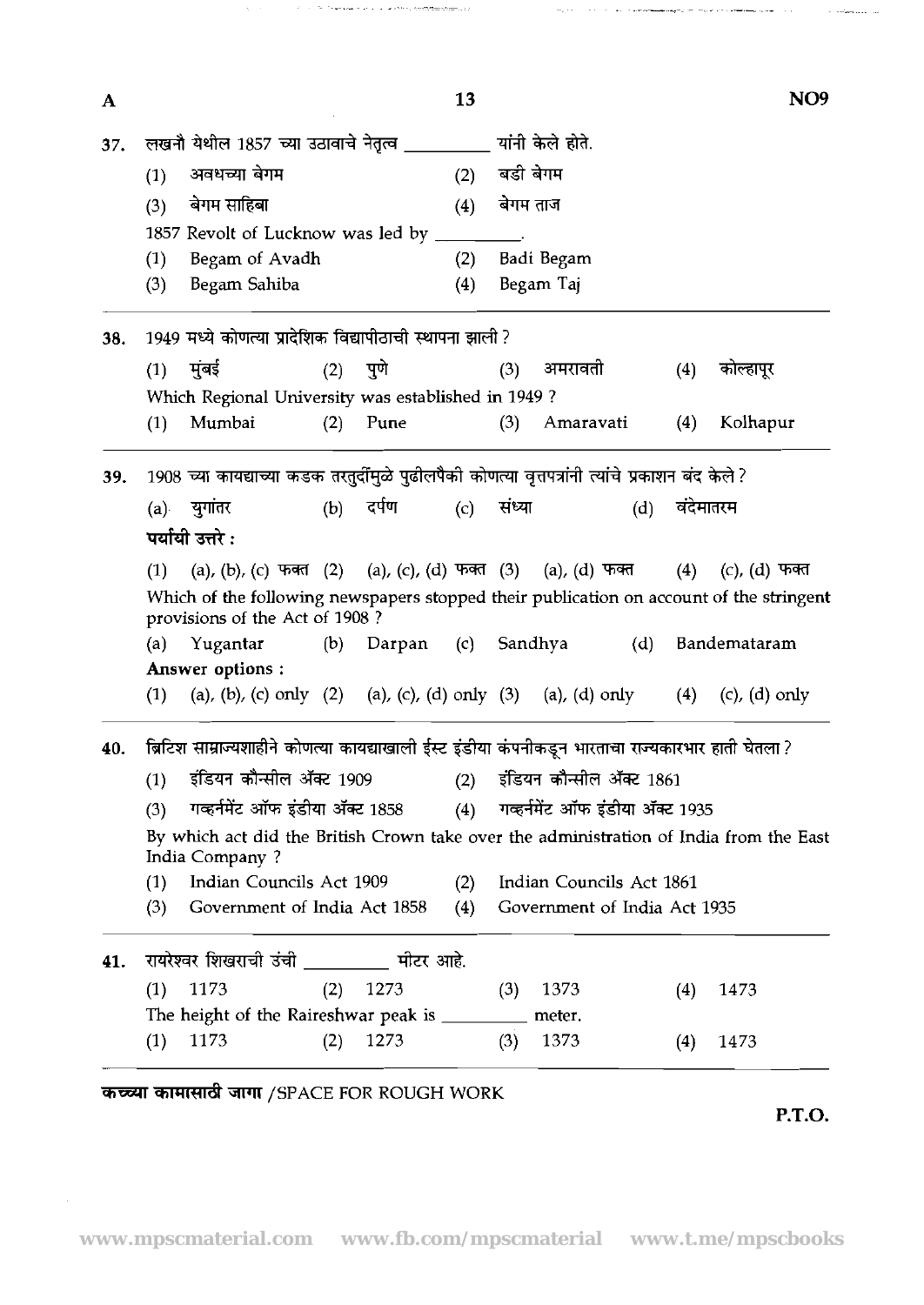| NO <sub>9</sub> |                                                                                                                     |                                                          |     | 14                                                                                                 |     |                        |     | A            |  |  |
|-----------------|---------------------------------------------------------------------------------------------------------------------|----------------------------------------------------------|-----|----------------------------------------------------------------------------------------------------|-----|------------------------|-----|--------------|--|--|
| 42.             | सौराष्ट्र व अरुणाचल प्रदेश यातील स्थानिक वेळेत किती तासांचा फरक आहे?                                                |                                                          |     |                                                                                                    |     |                        |     |              |  |  |
|                 | (1)                                                                                                                 | <b>3 तास</b>                                             | (2) | 2 <sub>ππ</sub>                                                                                    | (3) | 1 <sub>ππ</sub>        | (4) | $4 \pi$ स    |  |  |
|                 |                                                                                                                     |                                                          |     | What is the difference of the local time between Saurashtra and Arunachal Pradesh?                 |     |                        |     |              |  |  |
|                 | (1)                                                                                                                 | 3 Hours                                                  | (2) | 2 Hours                                                                                            | (3) | 1 Hour                 | (4) | 4 Hours      |  |  |
| 43.             |                                                                                                                     | व्यापलेले आहे.                                           |     | महाराष्ट्र राज्याचे भौगोलिक क्षेत्रफळ __________ चौ.की.मी. असून भारताच्या __________ टक्के क्षेत्र |     |                        |     |              |  |  |
|                 | (1)                                                                                                                 | $307713, 9.36$ (2)                                       |     | $306713, 8.36$ (3)                                                                                 |     | $305612, 9.36$ (4)     |     | 305710, 7.26 |  |  |
|                 |                                                                                                                     | ____% area of India.                                     |     | The Geographical area of Maharashtra State is ____________ sq. km and occupied                     |     |                        |     |              |  |  |
|                 | (1)                                                                                                                 |                                                          |     | 307713, 9.36 (2) 306713, 8.36 (3) 305612, 9.36 (4)                                                 |     |                        |     | 305710, 7.26 |  |  |
| 44.             | द. बिहारमधील __________ हे सिमेंट, कागद व पुठ्ठे, प्लायवूड इत्यादि उद्योगाचे प्रमुख केंद्र म्हणून उदयास आले<br>आहे. |                                                          |     |                                                                                                    |     |                        |     |              |  |  |
|                 | (1)                                                                                                                 | रांची                                                    | (2) |                                                                                                    |     | दालमियानगर (3) रूरकेला | (4) | असनसोल       |  |  |
|                 | in South Bihar has emerged as a major centre of cement, paper and paper<br>board and plywood.                       |                                                          |     |                                                                                                    |     |                        |     |              |  |  |
|                 | (1)                                                                                                                 | Ranchi                                                   | (2) | Dalmiyanagar (3)                                                                                   |     | Rurkela                | (4) | Asansol      |  |  |
| 45.             |                                                                                                                     | चिल्का सरोवर कोठे वसलेले आहे?                            |     |                                                                                                    |     |                        |     |              |  |  |
|                 | (1)                                                                                                                 | कृष्णा व कावेरी नद्यांच्या त्रिभुज प्रदेशांच्या दरम्यान  |     |                                                                                                    |     |                        |     |              |  |  |
|                 | (2)                                                                                                                 | गोदावरी व कृष्णा नद्यांच्या त्रिभुज प्रदेशांच्या दरम्यान |     |                                                                                                    |     |                        |     |              |  |  |
|                 | (3)                                                                                                                 | गंगा व महानदी नद्यांच्या त्रिभुज प्रदेशांच्या दरम्यान    |     |                                                                                                    |     |                        |     |              |  |  |

Where the Chilka Lake is situated ?

 $(4)$ 

**(1)** Between the delta of river Krishna and Kaveri

महानदी व गोदावरी नद्यांच्या त्रिभुज प्रदेशांच्या दरम्यान

- **(2)** Between the delta of river Godavari and Krishna
- **(3)** Between the delta of river Ganga and Mahanadi
- **(4)** Between the delta of river Mahanadi and Godavari

 $\overline{a}$   $\overline{b}$   $\overline{c}$   $\overline{d}$   $\overline{d}$   $\overline{d}$   $\overline{d}$   $\overline{d}$   $\overline{d}$   $\overline{d}$   $\overline{d}$   $\overline{d}$   $\overline{d}$   $\overline{d}$   $\overline{d}$   $\overline{d}$   $\overline{d}$   $\overline{d}$   $\overline{d}$   $\overline{d}$   $\overline{d}$   $\overline{d}$   $\overline{d}$   $\overline{d}$   $\overline{$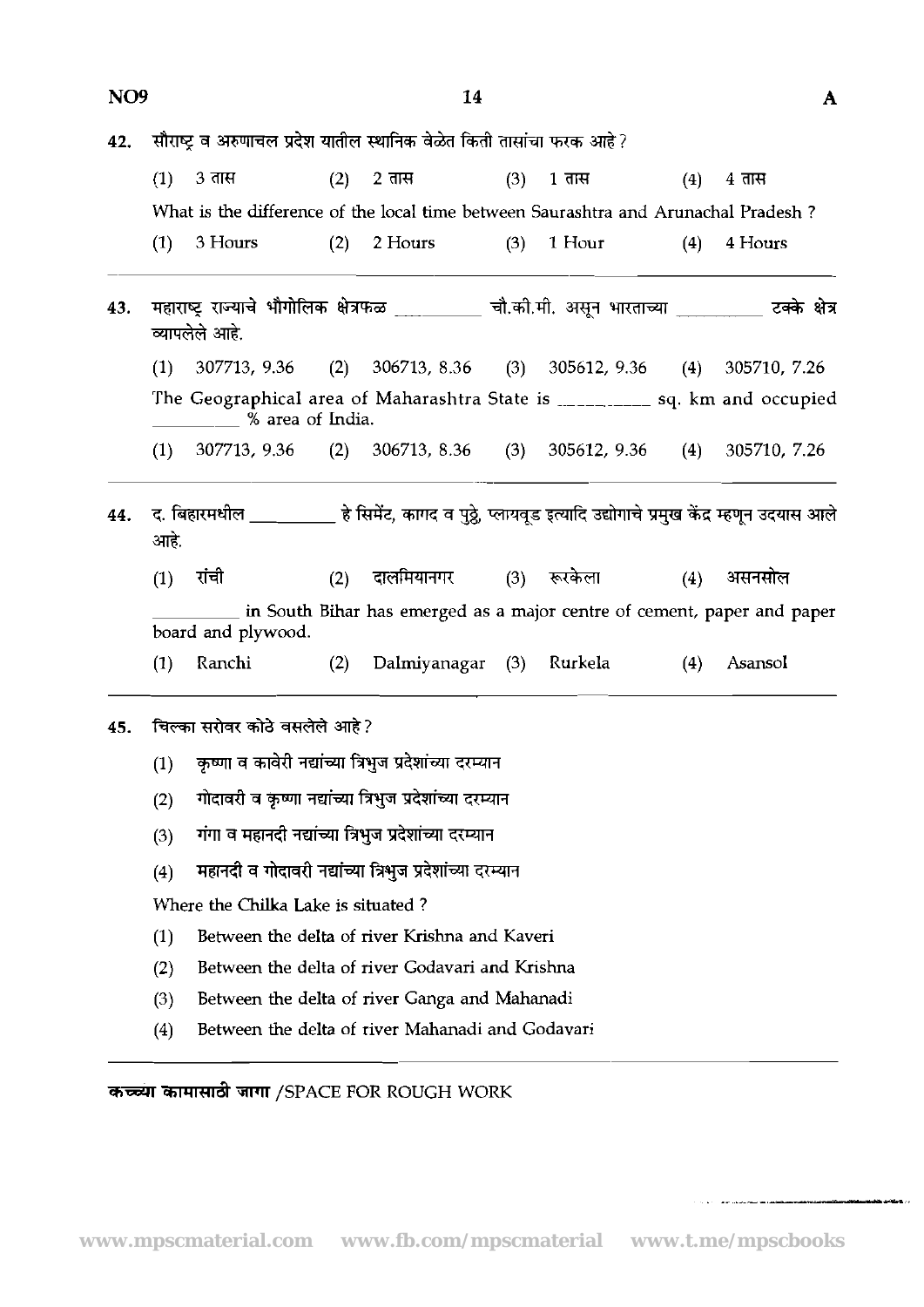जो*ड्या लावा*ः 46.

|     |                                                                          | जिल्हा                       |       |                 |               |                | जलाशय         |       |                                                                                |          |         |
|-----|--------------------------------------------------------------------------|------------------------------|-------|-----------------|---------------|----------------|---------------|-------|--------------------------------------------------------------------------------|----------|---------|
|     | (a)                                                                      | ठाणे                         |       |                 |               | धामापूर<br>(i) |               |       |                                                                                |          |         |
|     | (b)                                                                      | रत्नागिरी                    |       |                 |               | (ii)           | भातसा         |       |                                                                                |          |         |
|     | (c)                                                                      | रायगड                        |       |                 |               |                | फणसवाडी       |       |                                                                                |          |         |
|     | (d)                                                                      | सिंधुदुर्ग                   |       |                 |               | (iv)           | कालाते        |       |                                                                                |          |         |
|     | पर्यायी उत्तरे :                                                         |                              |       |                 |               |                |               |       |                                                                                |          |         |
|     |                                                                          | (a)                          | (b)   | (c)             | (d)           |                |               |       |                                                                                |          |         |
|     | (1)                                                                      | (ii)                         | (iii) | (iv)            | (i)           |                |               |       |                                                                                |          |         |
|     | (2)                                                                      | (i)                          | (ii)  | (iii)           | (iv)          |                |               |       |                                                                                |          |         |
|     | (3)                                                                      | (iv)                         | (iii) | (ii)            | (i)           |                |               |       |                                                                                |          |         |
|     | (4)                                                                      | (ii)<br>(iii)<br>(i)<br>(iv) |       |                 |               |                |               |       |                                                                                |          |         |
|     | Match the following:                                                     |                              |       |                 |               |                |               |       |                                                                                |          |         |
|     |                                                                          | <b>District</b>              |       |                 |               |                | Reservoir     |       |                                                                                |          |         |
|     | (a)                                                                      | Thane<br>Ratnagiri           |       | Dhamapur<br>(i) |               |                |               |       |                                                                                |          |         |
|     | (b)                                                                      |                              |       | (ii)            | <b>Bhatsa</b> |                |               |       |                                                                                |          |         |
|     | (c)                                                                      | Raigad<br>Sindhudurg         |       |                 |               | (iii)          | Fanaswadi     |       |                                                                                |          |         |
|     | (d)                                                                      |                              |       |                 |               | (iv)           | Kalate        |       |                                                                                |          |         |
|     | Answer options:                                                          |                              |       |                 |               |                |               |       |                                                                                |          |         |
|     |                                                                          | (a)                          | (b)   | $\mathbf{c}$    | (d)           |                |               |       |                                                                                |          |         |
|     | (1)                                                                      | (ii)                         | (iii) | (iv)            | (i)           |                |               |       |                                                                                |          |         |
|     | (2)                                                                      | (i)                          | (ii)  | (iii)           | (iv)          |                |               |       |                                                                                |          |         |
|     | (3)                                                                      | (iv)                         | (iii) | (ii)            | (i)           |                |               |       |                                                                                |          |         |
|     | (4)                                                                      | (ii)                         | (iv)  | (iii)           | (i)           |                |               |       |                                                                                |          |         |
| 47. | खालीलपैकी कोणते/कोणती जलविद्युत केंद्र/केंद्रे रायगड जिल्ह्यात आहे/आहेत? |                              |       |                 |               |                |               |       |                                                                                |          |         |
|     | (a)                                                                      | वैतरणा                       |       |                 | (b)           | येलदरी         |               | (c)   | भिरा                                                                           | (d)      | भिवपुरी |
|     |                                                                          | पर्यायी उत्तरे :             |       |                 |               |                |               |       |                                                                                |          |         |
|     | (1)                                                                      | (a)<br>(2)                   |       |                 | (a), (b), (d) | (3)            | $(b)$ , $(c)$ | (4)   | $(c)$ , $(d)$                                                                  |          |         |
|     |                                                                          |                              |       |                 |               |                |               |       | Which of the following hydel power station/stations is/are in Raigad district? |          |         |
|     | (a)                                                                      | Vaitarna<br>(b)              |       |                 | Yeldari       |                | (c)           | Bhira | (d)                                                                            | Bhivpuri |         |
|     | Answer options :                                                         |                              |       |                 |               |                |               |       |                                                                                |          |         |

~ ~~~ ~

(1) (a) (2) (a), (b), (d) (3) (b), (c) (4) (c), (d)

*कच्च्या कामासाठी जागा / SPACE FOR ROUGH WORK* 

**P.T.O.**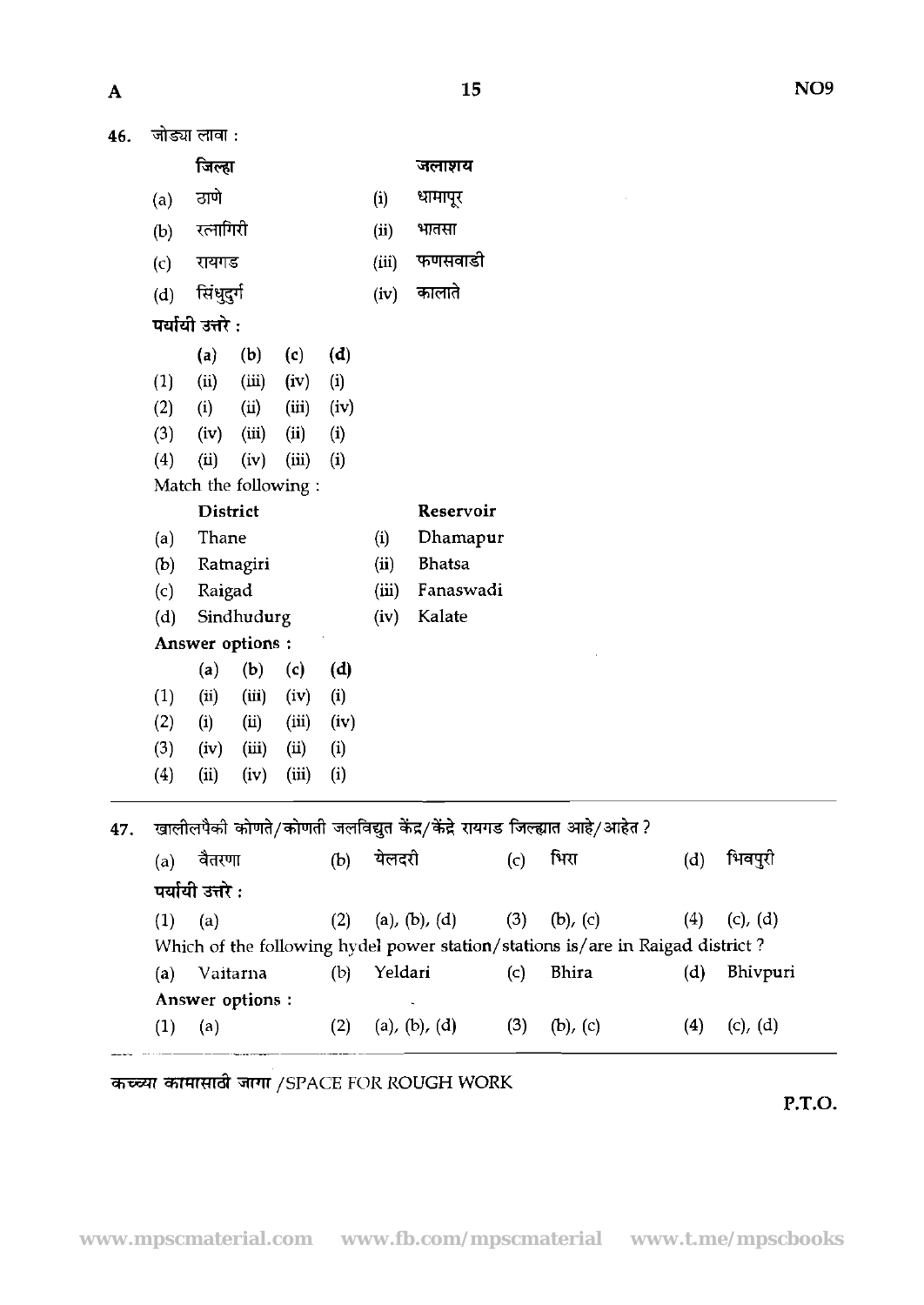| ٠ | i |
|---|---|

| 48. |     | खालाल विधान पहा.                                                 |     |                                     |
|-----|-----|------------------------------------------------------------------|-----|-------------------------------------|
|     | (a) | पंचगंगा व कृष्णा नद्यांच्या संगमाजवळ नरसोबाची वाडी आहे.          |     |                                     |
|     | (b) | कृष्णा व भिमा नद्यांची खोरी महादेव डोंगरामुळे वेगळी होतात.       |     |                                     |
|     | (c) | वर्धा व वैनगंगा नद्यांच्या एकत्रित प्रवाहास 'प्राणहिता' म्हणतात. |     |                                     |
|     |     | पर्यायी उत्तरे :                                                 |     |                                     |
|     | (1) | फक्त विधान (a) बरोबर आहे.                                        | (2) | फक्त विधान (b) बरोबर आहे.           |
|     | (3) | विधाने (a) आणि (b) बरोबर आहेत.                                   | (4) | विधाने (a), (b) आणि (c) बरोबर आहेत. |
|     |     | Observe the following statements :                               |     |                                     |

- (a) Narsobawadi is near the confluence of river Panchganga and Krishna.
- (b) The river basins of the river Krishna and Bhima are separated due to Mahadeo dongar.
- (c) The combine flow of the river Wardha and Vainganga is called 'Pranhita'.

### Answer options :

- (1) Only statement (a) is correct. (2) Only statement (b) is correct.
- **(3)** Statements (a) **and** (b) are correct.(4) Statements (a), (b) and (c) are correct.

|     | (3) | Statements (a) and (b) are correct. $(4)$ Statements (a), (1) |     |               |
|-----|-----|---------------------------------------------------------------|-----|---------------|
| 49. |     | मध्य व दक्षिण सह्यादी यांच्या दरम्यान ________ खिंड आहे.      |     |               |
|     | (1) | थळघाट                                                         | (2) | फोंडाघाट      |
|     | (3) | पालघाट                                                        | (4) | कुंभार्लीघाट  |
|     |     | pass lies between Central and South Sahyadri.                 |     |               |
|     | (1) | Thalghat                                                      | (2) | Fondaghat     |
|     | (3) | Palghat                                                       | (4) | Kumbharlighat |

# **कच्च्या कामासाठी जागा /SPACE FOR ROUGH WORK**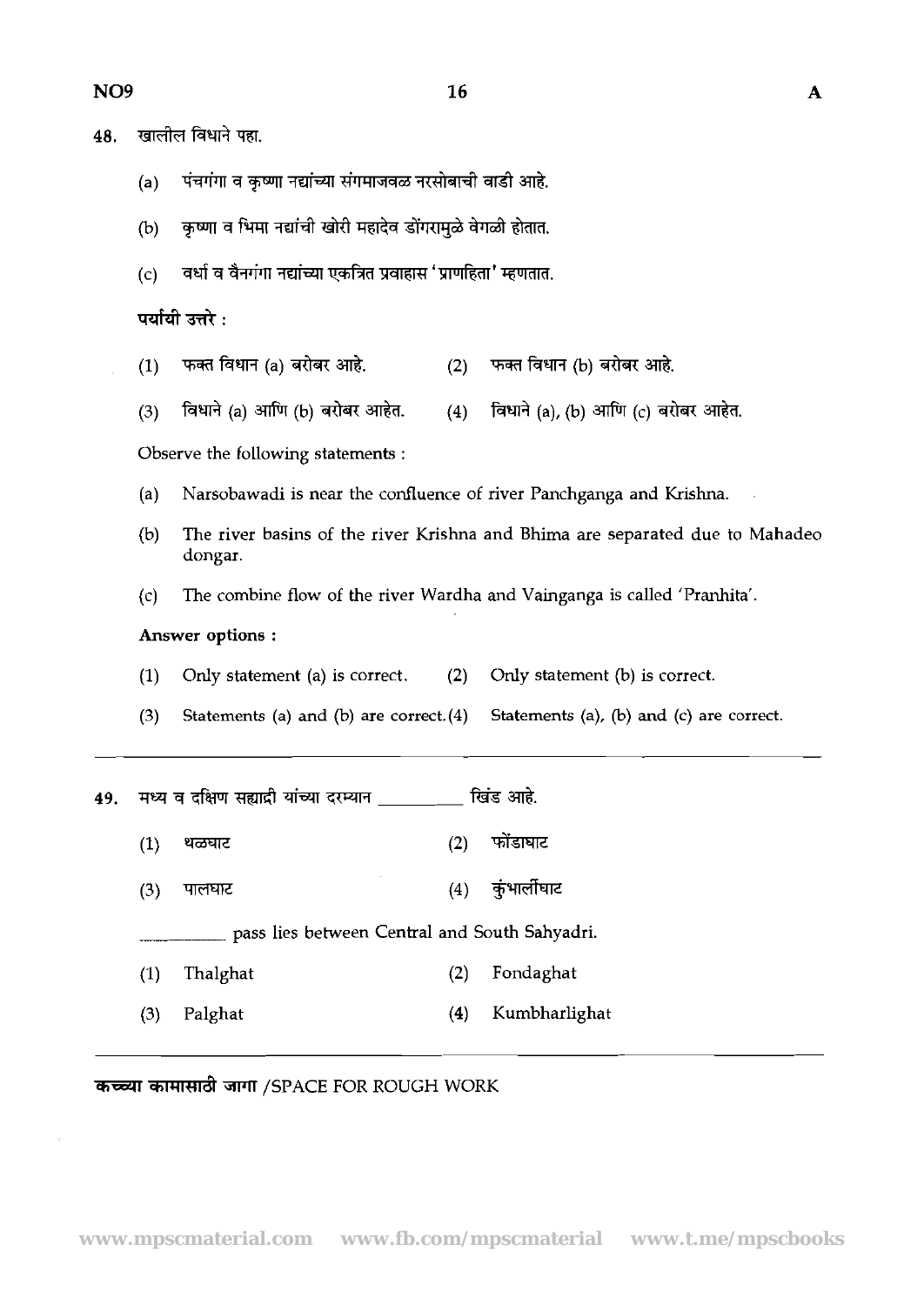$\hat{\phi}$ 

 $\sim 10^7$ 

 $\mathbf{A}$ 

| A   |                  |                                                                                    |                 |                             |       |       | 17            |                                                                               | NO <sub>9</sub>                                                                  |
|-----|------------------|------------------------------------------------------------------------------------|-----------------|-----------------------------|-------|-------|---------------|-------------------------------------------------------------------------------|----------------------------------------------------------------------------------|
| 50. |                  | योग्य जोड्या लावा :                                                                |                 |                             |       |       |               |                                                                               |                                                                                  |
|     |                  |                                                                                    | स्थलांतरित शेती |                             |       |       | देश           |                                                                               |                                                                                  |
|     | (a)              | रोका                                                                               |                 |                             |       | (i)   | मलेशिया       |                                                                               |                                                                                  |
|     |                  | लदांग                                                                              |                 |                             |       | (ii)  | बाझील         |                                                                               |                                                                                  |
|     | (b)              |                                                                                    |                 |                             |       |       |               |                                                                               |                                                                                  |
|     | (c)              | चेना                                                                               |                 |                             | (iii) | दौरे  |               |                                                                               |                                                                                  |
|     | (d)              | मसोले                                                                              |                 |                             |       | (iv)  | त्रीलंका      |                                                                               |                                                                                  |
|     |                  | पर्यायी उत्तरे :                                                                   |                 |                             |       |       |               |                                                                               |                                                                                  |
|     |                  | (a)                                                                                | (b)             | (c)                         | (d)   |       |               |                                                                               |                                                                                  |
|     | (1)              | (ii)                                                                               | (i)             | (iv)                        | (iii) |       |               |                                                                               |                                                                                  |
|     | (2)              | (i)                                                                                | (ii)            | (iii)                       | (iv)  |       |               |                                                                               |                                                                                  |
|     | (3)              | (iii)<br>(iv)                                                                      | (ii)            | (i)                         | (iv)  |       |               |                                                                               |                                                                                  |
|     | (4)              | Match the following:                                                               | (iii)           | (i)                         | (i)   |       |               |                                                                               |                                                                                  |
|     |                  |                                                                                    |                 | <b>Shifting Cultivation</b> |       |       | Countries     |                                                                               |                                                                                  |
|     | (a)              | Roca                                                                               |                 |                             |       | (i)   | Malaysia      |                                                                               |                                                                                  |
|     | (b)              | Ladang                                                                             |                 |                             |       | (ii)  | <b>Brazil</b> |                                                                               |                                                                                  |
|     | (c)              | Chena                                                                              |                 |                             |       | (iii) | Zaire         |                                                                               |                                                                                  |
|     | (d)              | Masole                                                                             |                 |                             |       | (iv)  | Sri Lanka     |                                                                               |                                                                                  |
|     | Answer options : |                                                                                    |                 |                             |       |       |               |                                                                               |                                                                                  |
|     |                  | (a)                                                                                | (b)             | (c)                         | (d)   |       |               |                                                                               |                                                                                  |
|     | (1)              | (ii)                                                                               | (i)             | (iv)                        | (iii) |       |               |                                                                               |                                                                                  |
|     | (2)              | (i)                                                                                | (ii)            | (iii)                       | (iv)  |       |               |                                                                               |                                                                                  |
|     | (3)              | (iii)                                                                              | (ii)            | (i)                         | (iv)  |       |               |                                                                               |                                                                                  |
|     | $\left(4\right)$ | (iv)                                                                               | (iii)           | (ii)                        | (i)   |       |               |                                                                               |                                                                                  |
| 51. |                  |                                                                                    |                 |                             |       |       |               | पहिल्या आधुनिक सुतगिरणीची स्थापना मुंबई येथे 1854 मध्ये _________ यांनी केली. |                                                                                  |
|     | (1)              |                                                                                    |                 |                             |       |       |               |                                                                               | सेठ सी.एन. लाड (2) डी.जी. पोतदार (3) सी.एन. दावर (4) टाटा अँड सन्स               |
|     |                  |                                                                                    |                 |                             |       |       |               | The first modern textile mill was established at Mumbai in 1854 by ________.  |                                                                                  |
|     | (1)              |                                                                                    |                 |                             |       |       |               | Seth C.N. Lad (2) D.G. Potdar (3) C.N. Dawar                                  | (4) Tata and Sons                                                                |
| 52. |                  | दखबन पठाराच्या उत्तर व पूर्व सिमावर्ती डोंगराळ भागात _________ जमातीचे लोक राहतात. |                 |                             |       |       |               |                                                                               |                                                                                  |
|     | (1)              |                                                                                    | गारो व खाशी     |                             |       |       |               | (2) वारली व ठाकर                                                              |                                                                                  |
|     | (3)              | कातकरी व हळबा                                                                      |                 |                             |       |       |               | (4) भिल्ल व गोंड                                                              |                                                                                  |
|     |                  |                                                                                    |                 |                             |       |       |               |                                                                               | $\_$ tribes live in the hills along the northern and eastern edges of the Deccan |
|     |                  | Plateau.                                                                           |                 |                             |       |       |               |                                                                               |                                                                                  |
|     | (1)              |                                                                                    |                 | Garo and Khasi              |       |       | (2)           | Warali and Thakar                                                             |                                                                                  |
|     | (3)              |                                                                                    |                 | Katkari and Halba           |       |       | (4)           | <b>Bhil and Gond</b>                                                          |                                                                                  |

कच्च्या कामासाठी जागा /SPACE FOR ROUGH WORK

**P.T.O.**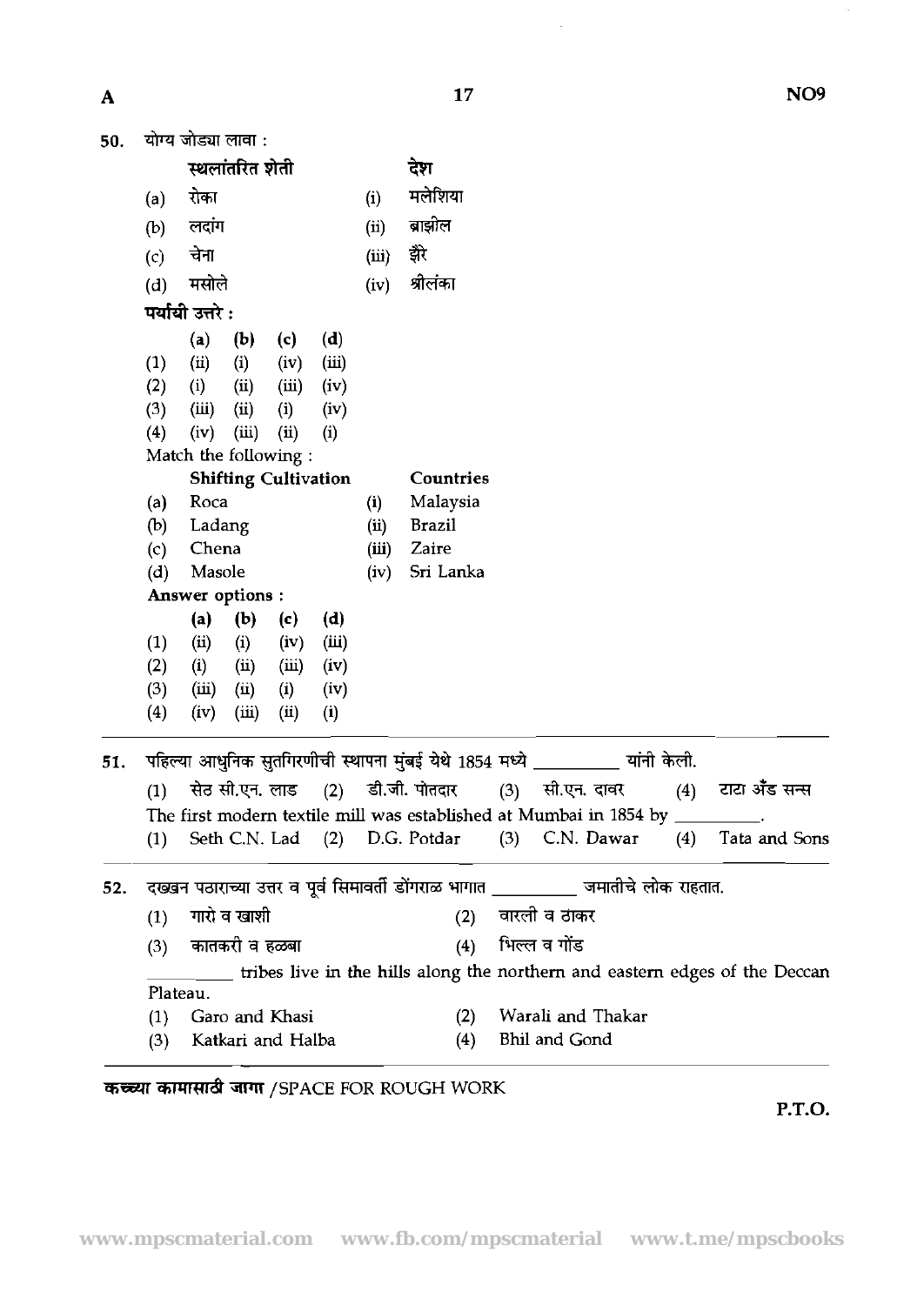- पूर्व हिमालय प्रदेशात ज्वारी व बाजरी सारखी पिके अभावानेच आढळतात, कारण : 53.
	- हा विभाग अतिपूर्वेकडील सखल प्रदेश आहे.  $(1)$
	- <u>(2)</u> हा विभाग जास्त उठाव आणि अधिक पर्जन्यमान असलेला प्रदेश आहे.
	- (3) हा विभाग उबदार हवामानाचा आहे.
	- $(4)$  हा विभाग अतिदाट जंगलांनी व्यापलेला आहे.
	- In Eastern Himalaya crops like jowar and bajra are rarely observed, because
	- (1) this is plain area in the far east<br>(2) this is the area of rugged topog
	- this is the area of rugged topography and high rainfall
	- (3) this is the area of warm climate
	- (4) this area is occupied by dense forest
- 54. उष्णकटिबंधीय सदाहरित जंगलांचे खालीलपैकी कोणते/कोणती वैशिष्ट्य/ष्ट्ये **बरोबर** आहे/आहेत ?
	- (a) अत्यंत घनदाट जंगले.
- (b) \* **TlTm\*.** 
	- (b) वार्षिक पानगळ होते.<br>(c) लाकुड टणक व टिकाऊ असते.
	- (d) एकाच प्रकारच्या वृक्षांची कमतरता असते.

**पर्यायी उत्तरे** :

- (a), (c) आणि  $(d)$  $(1)$  $(a)$  फक्त  $(2)$
- (b) आणि  $(c)$  $(c)$  फक्त  $(4)$  $(3)$

Which of the following feature/features of tropical evergreen forest is/are correct?

- (a) Very dense forest
- (b) Trees shed their leaves annually
- (c) Timber is hard and durable
- (d) Lack of pure stands

Answer options :

- (1) (a) only (2) (a), (c) and (d)
- (3) (c) only (4) (b) and (c)

55. राजस्थानच्या पश्चिमेकडील जैसलमेर, बारमेर, जोधपूर आणि बिकानेर जिल्ह्यात \_\_\_\_\_\_\_\_\_\_ ही खनिजे सापडतात.

- (1) d\*,~~mGlf+i (2) +-mT+z,~q~tfimTia
	- (1) कच्चे लोह, दगडी कोळसा आणि मेँगनिज (2) बॉक्साईट, अभ्रक आणि तांबे<br>(3) चुनखडक, जिप्सम आणि मीठ (4) क्रोमाईट, सिलीका आणि कच्चे लोह

In Western districts of Rajasthan namely, Jaisalmer, Barmer, Jodhpur and Bikaner minerals are found.

- (1) Iron ore, coal and manganese (2) Bauxite, mica and copper
	-
- (3) Limestone, gypsum and salts (4) Chromite, silica and iron ore

## कच्च्या कामासाठी जागा /SPACE FOR ROUGH WORK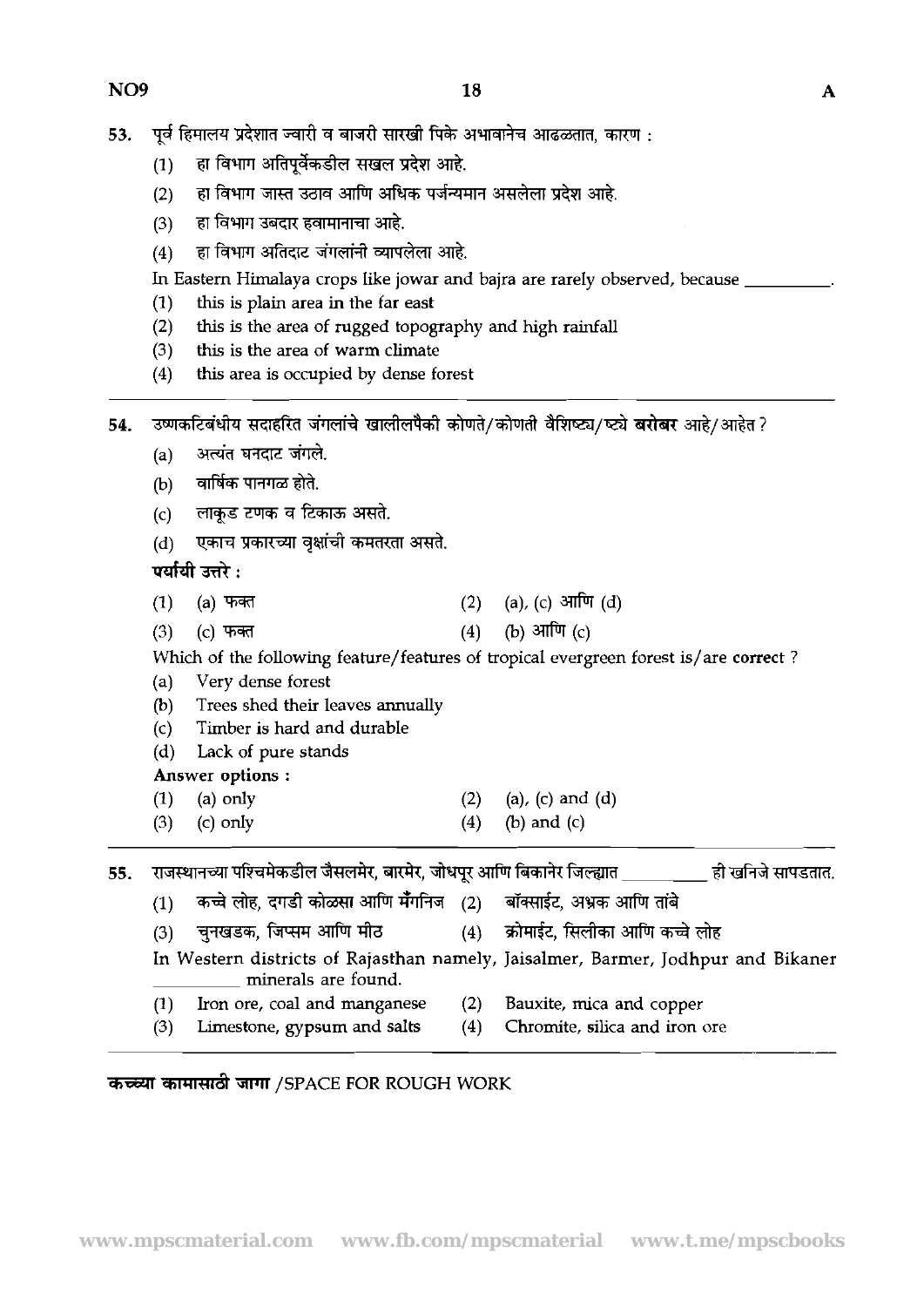| . . |
|-----|

जगातील एकण क्षेत्रापैकी भारताला केवळ 2.4 टक्के भूभाग लाभला आहे. उलटपक्षी भारताची लोकसंख्या मात्र 56. एकण जगाच्या लोकसंख्येपैकी जवळपास 16.85 टक्के एवढी आहे. मत्यदरात वेगाने झालेल्या घसरणीतन लोकसंख्येत वेगाने वाढ घडून आली. तर जननदरात मात्र लक्षणीय घट झाली नाही. खालीलपैकी कोणता एक आर्थिक आणि एक सामाजिक घटक सातत्याने उच्च राहिलेल्या जननदरास जबाबदार आहेत ?<br>(a) धीम्या गतीने होणारी शहरी़करणाची प्रक्रिया<br>(b) शिक्षणाचा अभाव **शिक्षणाचा अभाव** 

- (c) साथीच्या रोगांवरील नियंत्रण
- (d) ~~~m~€

# **पर्यायी उत्तरे:**

(d) हिवतापाच्या प्रादुर्भावात झालेली घट<br>**पर्यायी उत्तरे :**<br>(1) (a) आणि (b) (2) (b) आणि (c) (3) (a) आणि (c) (4) (b) आणि (d)<br>India's landscape is just 2.4 per cent of the total world area, whereas its population is nearly 16.85 per cent of the world population. Population has rapidly increased due to steady decline in the death rate, while birth rate has not declined significantly. Which one economic and one social factor are responsible for continue to favour high fertility ? (a) Slow urbanisation process

- Lack of education
- (c) Control of epidemics
- (d) Decline in the incidence of rnalaria

# **Answer Options** :

- (1) (a) and (b) (2) (b) and (c) (3) (a) and (c) (4) (b) and (d)
- 57. खालीलपैकी कोणते वित्तीय धोरणाचे साधन नाही ?

|     | one economic and one social factor are responsible for continue to |                 |     |                   |  |
|-----|--------------------------------------------------------------------|-----------------|-----|-------------------|--|
| (a) | Slow urbanisation process                                          |                 |     |                   |  |
| (b) | Lack of education                                                  |                 |     |                   |  |
|     | (c) Control of epidemics                                           |                 |     |                   |  |
| (d) | Decline in the incidence of malaria                                |                 |     |                   |  |
|     | <b>Answer Options:</b>                                             |                 |     |                   |  |
| (1) | (a) and $(b)$                                                      | (2) (b) and (c) |     | $(3)$ (a) and (c) |  |
|     | खालीलपैकी कोणते वित्तीय धोरणाचे साधन नाही ?                        |                 |     |                   |  |
| (1) | कर आकारणी                                                          |                 | (2) | सार्वजनिक कर्ज    |  |
| (3) | खुल्या बाजारात कर्जरोख्यांची खरेदी-विक्री (4) सार्वजनिक खर्च       |                 |     |                   |  |
|     | Which of the following is not an instrument of fiscal policy?      |                 |     |                   |  |

Which of the following is not an instrument of fiscal policy ?

- (1) Taxation (2) Public borrowing<br>(3) Open market operation (4) Public expenditure
	- Open market operation
- **58. कोणत्या वित्त आयोगाने केंद्र जीएसटीसाठी 5% दर व 7% राज्य जीएसटीसाठी असावा अशी शिफारस केलेली**  $\overrightarrow{6}$ ती ?
	-
- 
- (1) XI वा वित्त आयोग (2) XII वा वित्त आयोग<br>(3) XIII वा वित्त आयोग (4) निर्ता आयोग XIII वा वित्त आयोग

Which Finance Commission recommended single rate of 5 percent for central GST and 7 percent for state GST ?<br>(1) FC XI

(2) FC XI1 (4) NIT1 Aayog

59. 1990-91 **74** ficm \$hWi -?hT.

7 percent for state GST ?<br>
(1) FC XI<br>
(3) FC XII (4) NITI Aayog<br>
<u>(1) तयार कपडे (2) रत्ने आणि अलंकार</u><br>
(1) तयार कपडे (2) रत्ने आणि अलंकार<br>
(3) चामडी वस्तू (4) पेट्रोलियम उत्पादने (3) were most important export items (4) e in 1990-91 in India. तयार कपडे<br>चामडी वस्त yog<br>होत्या.<br>अलंकार<br>उत्पादने<br>91 in India.<br>d Jewellery (1) Readymade garments (2) Gems and Jewellery<br>(3) Leather goods (4) Petroleum products Petroleum products

कच्च्या कामासाठी जागा /SPACE FOR ROUGH WORK

**P.T.O.**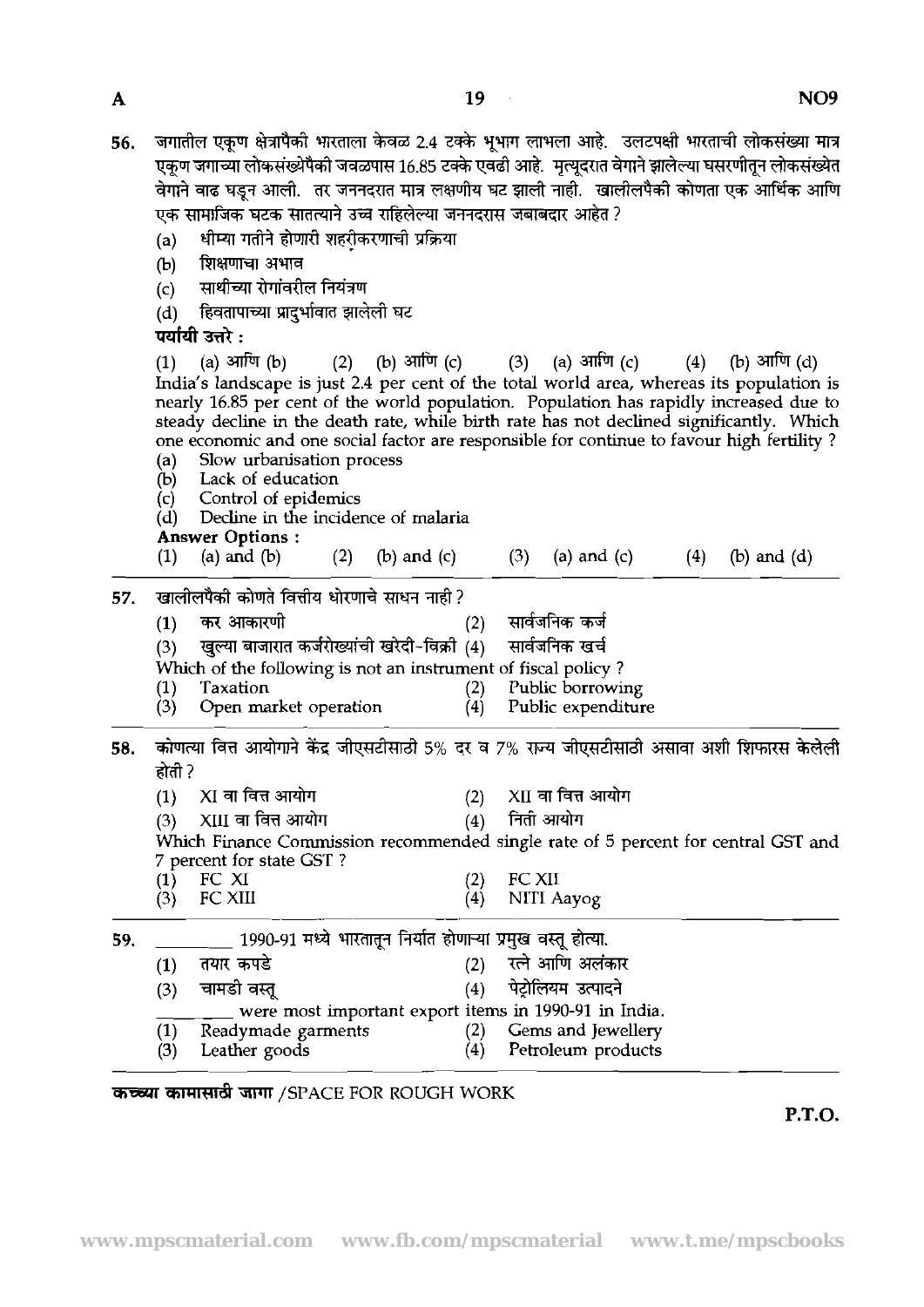60. पुढीलपैकी वित्तीय अंदाजपत्रक 2013-14 चे कोणती/कोणते निरीक्षण/निरीक्षणे बरोबर नाही/त ?<br>(a) वर्ष 2013-14 मध्ये योजनांतर्गत खर्चामध्ये अंदाजित पातळीपेक्षा बरीच जास्त कपात झाली.

- वर्ष 2013-14 मध्ये योजनांतर्गत खर्चामध्ये अंदाजित पातळीपेक्षा बरीच जास्त कपात झाली.
- (b) त्या अंदाजपत्रकाचा मुख्य भर गुंतवणूकीत वाढ आणि सर्वसमावेशक विकास कार्यक्रमावर होता.

पर्यायी उत्तरे :

- (1) (a) (2) (b) (3) (c) (4) सर्व (a), (b), (c) Which of the following observation/s is/are not correct for the Budget 2013-14 ?
- (a) In 2013-14 there has been a significant reduction in pIan expenditure over the budgeted levels.
- (b) The thrust of the budget was on higher investment and inclusive development agenda.<br>(c) Fiscal deficit was estimated to be 2.5% of the GDP. Fiscal deficit was estimated to be 2.5% of the GDP.
- 
- Answer Options :<br>(1) (a) (a)  $(2)$   $(b)$   $(3)$   $(c)$   $(4)$  all  $(a)$ ,  $(b)$ ,  $(c)$
- 61. भारतामध्ये तुटीच्या भरण्यामध्ये पुढील गोष्टी येतात:
	- (a) केंद्र सरकारने भारतीय रिझर्व बँकेकडून कर्ज घेणे.<br>(b) (सरकारने) बाजारात आणलेल्या सरकारी हंडींच्या
	- (सरकारने) बाजारात आणलेल्या सरकारी हंडींच्या प्रमाणात भारतीय रिझर्व बँकेने आपली साठलेली रोखीची **~~w?3.**  (c) rn m **w?3.** \*\*:
	-

(1) (a) आणि (c) (2) (b) आणि (c) (3) (a) आणि (b) (4) सर्व (a), (b), (c) In India deficit financing involves :

- (a) Central government borrowing from the RBI.<br>(b) RBI running down of accumulated cash balan
- (b) RBI running down of accumulated cash balances against the issue of treasury bills.<br>(c) Creation of money.
- Creation of money.

Answer Options :

- (1) (a) and (c) (2) (b) and (c) (3) (a) and (b) (4) All (a), (b), (c)
- <mark>62. वित्तीय वर्ष 2013-14 च्या अंदाजपत्रकात पुढ</mark>ील बाबी होत्या.<br>(1) तेव्हा अस्तित्वात असलेली, करपात्र उत्पन्न मर्यादा वाढ
	- तेव्हा अस्तित्वात असलेली, करपात्र उत्पन्न मर्यादा वाढविली परंतु वैयक्तिक कराचे दर तेच ठेवले.
	- (2) तेव्हा अस्तित्वात असलेली करपात्र उत्पन्न मर्यादा वाढविली व वैयक्तिक आयकर दर कमी केले.
	- (2) राष्ट्रा जास्तत्वात असलेला करनात्र उत्पन्न नवादा वाढावला व ववाकावर जावकर दर कमा कला.<br>(3) तेव्हा अस्तित्वात असलेली करपात्र उत्पन्न मर्यादा बदलली नाही तसेच वैयक्तिक आयकर दर सुद्धा बदल तव्हा आस<br>नाहीत.<br>-
	- (4) तेव्हा अस्तित्वात असलेली करपात्र उत्पन्न मर्यादा वाढविली तसेच वैयक्तिक आयकर दर सुद्धा वाढवले. Budget for 2013-14 had the following :
	-
	- (2) increased then existing tax slabs and decreased the personal income tax rates.<br>(3) neither altered then existing tax slabs nor altered the rates of personal income
	- (1) increased then existing tax slabs and kept the personal income tax rates constant.<br>
	(2) increased then existing tax slabs and decreased the personal income tax rates.<br>
	(3) neither altered then existing tax slabs nor al (3) neither altered then existing tax slabs nor altered the rates of personal income tax.<br>(4) increased then existing tax slabs and also increased the personal income tax rates.
		- increased then existing tax slabs and also increased the personal income tax rates.

## **WW&** /SPACE FOR ROUGH WORK

वित्तीय तूट ही राष्ट्रील सकल उत्पन्नाच्या 2.5% या प्रमाणात अनुमानित केली होती.  $(c)$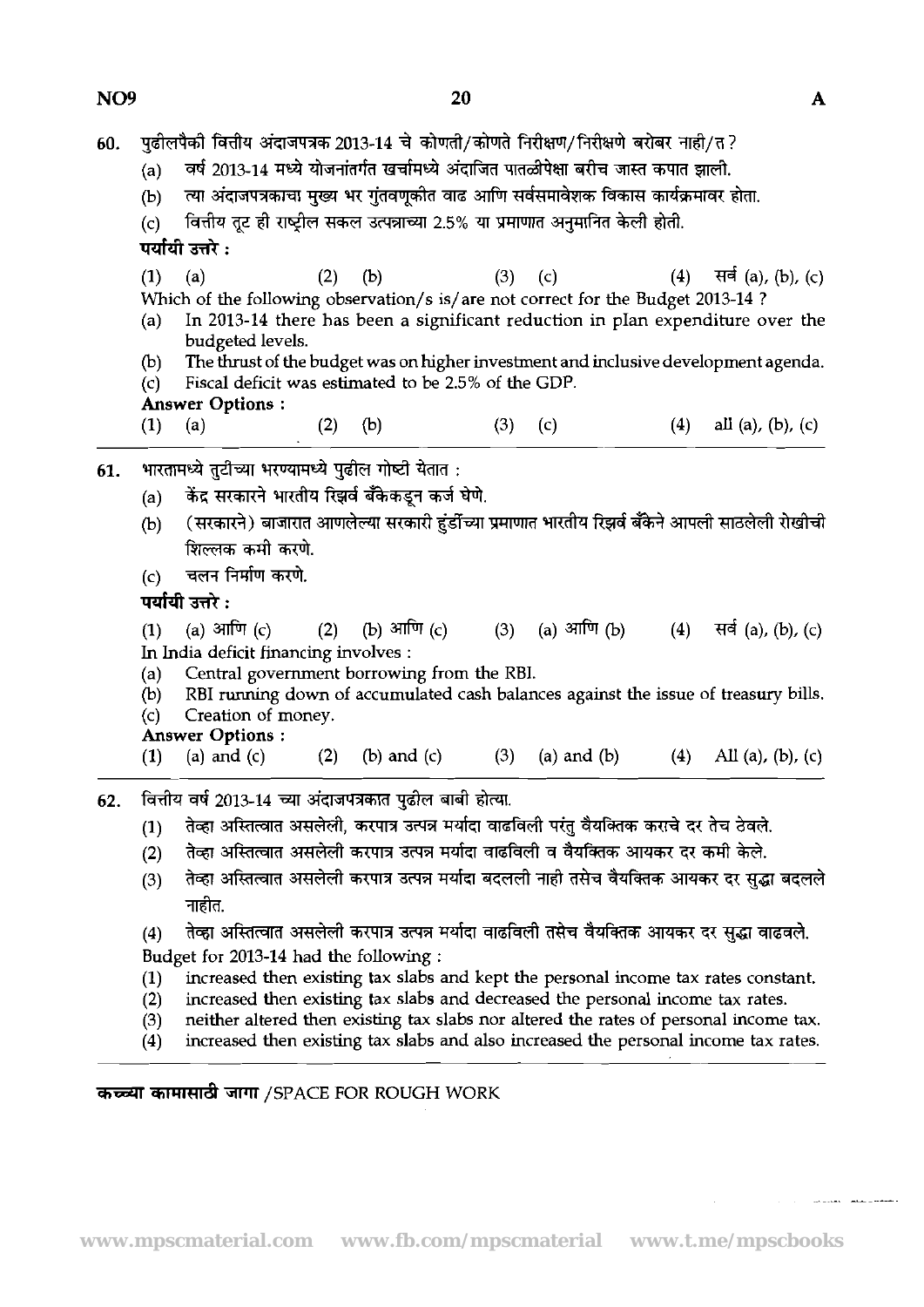**13. PR** 

.<br>The consideration of the consistence of

المتبدين والمحاجين

**Service and the property of the company's company's company's company's company's company's company** 

 $\label{eq:1} \rho_{\rm{imp}}(z) = - \gamma z^2$ 

 $\sim$  ....

In the Ninth five year plan high rate of growth registered by the service sector was due to

- (3) बकाच्या आधकाधिक शाखा सुरू झाल्या (4) वरालपका काणतहा नाहा<br>In the Ninth five year plan high rate of growth registered by the service sector was du<br>(1) Massive govt. wage hikes
- **(3)** Larger bank branches opened (4) None of above
- **66. तूटीच्या अंदाजपत्रकाची आवश्यकता भारतामध्ये या मधून निर्माण झाली :** 
	- (a) सार्वजनिक क्षेत्रातील योजनांसाठी आवश्यक तेवढा निधी जमा करण्यातील शासनाचे अपयश.
	- (b) विकासबाह्य अनुत्पादक कामांवरचा वेगाने वाढणारा खर्च.
	- वरीलपैकी कुठले **बरोबर** आहे ?
	- (a) राजना में राजाति गये तिलाले जानसभर तेनको गया गते का नारम्य जापसः<br>(b) विकासबाह्य अनुत्पादक कामांवरचा वेगाने वाढणारा खर्च.<br>वरीलपैकी कुठले **बरोबर** आहे ?<br>(1) (a) (2) (b) (3) (a) आणि (b) (4) कुठलेच नाही<br>The need for defici
	- (a) failure of the government to mobilise the desired volume of surplus for public sector plans.
	- @) its rapidly growing expenditures on unproductive non-developmental activities.
	- Which of the above is **correct**?
	- (1) (a)  $(2)$  (b)  $(3)$  (a) and (b)  $(4)$  None

# **कच्च्या कामासाठी जागा** /SPACE FOR ROUGH WORK

 $\mathcal{A}=\mathcal{A}=\mathcal{A}$  , where  $\mathcal{A}=\mathcal{A}$ 

**P.T.O.**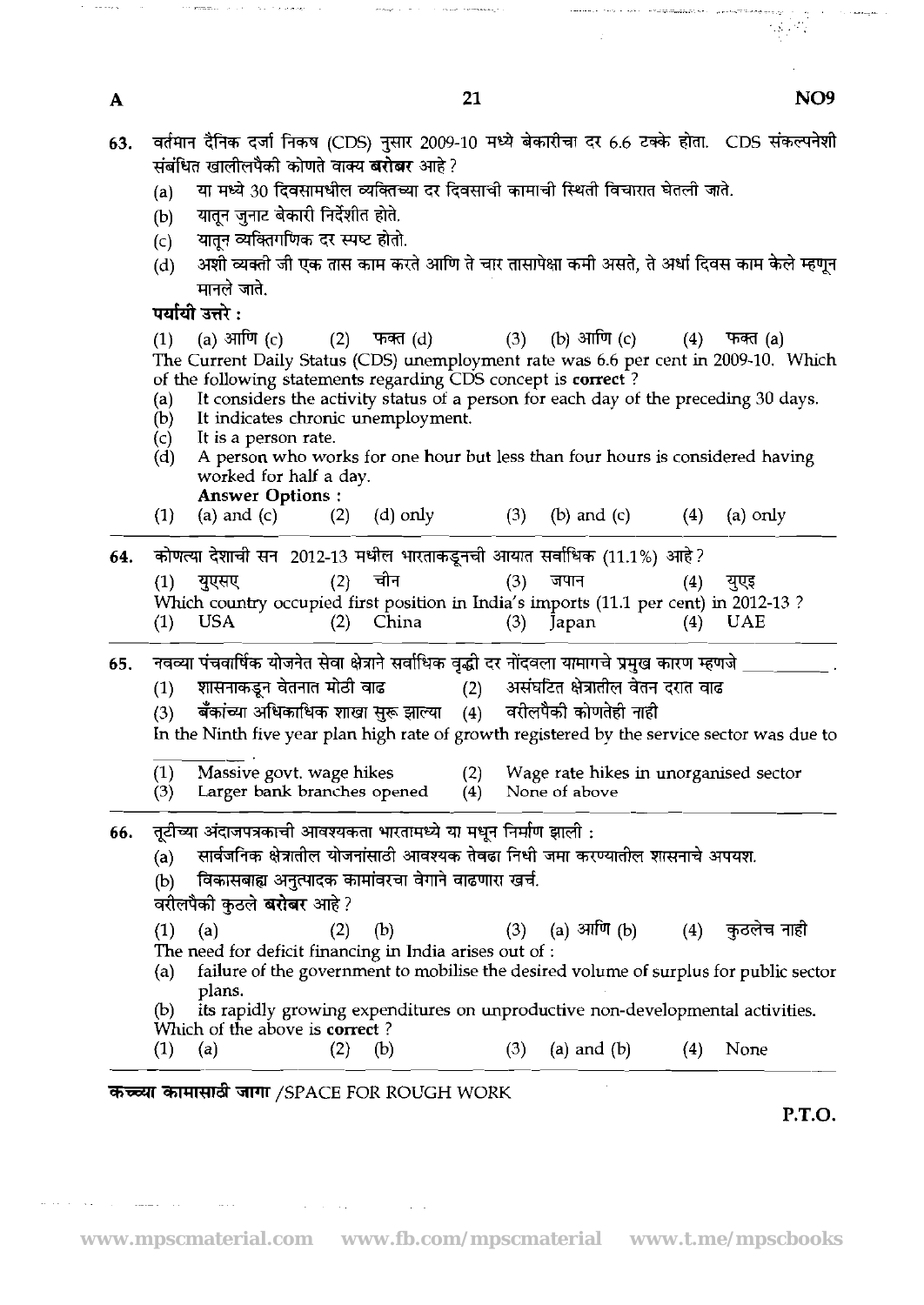| NO <sub>9</sub> |                                                                                            |                                                                                                                                                                                                                                                                                      | 22  |                                                                                             |  |  |  |
|-----------------|--------------------------------------------------------------------------------------------|--------------------------------------------------------------------------------------------------------------------------------------------------------------------------------------------------------------------------------------------------------------------------------------|-----|---------------------------------------------------------------------------------------------|--|--|--|
| 67.             | 1949-50 ते 2012-13 या संपूर्ण कालावधीत फक्त _________ या दोन वर्षात भारताचा व्यापार शेष धन |                                                                                                                                                                                                                                                                                      |     |                                                                                             |  |  |  |
|                 |                                                                                            | (Positive) स्वरूपाचा होता.                                                                                                                                                                                                                                                           |     |                                                                                             |  |  |  |
|                 | (1)                                                                                        | 1984-85 आणि 1996-97                                                                                                                                                                                                                                                                  |     | $(2)$ 2007-08 आणि 2008-09                                                                   |  |  |  |
|                 | (3)                                                                                        | 2009-10 आणि 2010-11                                                                                                                                                                                                                                                                  | (4) | 1972-73 आणि 1976-77                                                                         |  |  |  |
|                 |                                                                                            | 2012-13 that are _________.                                                                                                                                                                                                                                                          |     | Trade balance of India was positive in only two years during entire period 1949-50 to       |  |  |  |
|                 | (1)                                                                                        | 1984-85 and 1996-97                                                                                                                                                                                                                                                                  |     | $(2)$ 2007-08 and 2008-09                                                                   |  |  |  |
|                 | (3)                                                                                        | 2009-10 and 2010-11                                                                                                                                                                                                                                                                  | (4) | 1972-73 and 1976-77                                                                         |  |  |  |
| 68.             | आर्थिक सुधारणानंतरच्या काळात अप्रत्यक्ष कर संकलनाचे एकूण कर संकलनाशी असलेले गुणोत्तर :     |                                                                                                                                                                                                                                                                                      |     |                                                                                             |  |  |  |
|                 | (1)                                                                                        | वाढले                                                                                                                                                                                                                                                                                | (2) | कमी झाले                                                                                    |  |  |  |
|                 | (3)                                                                                        | ऋण झाले                                                                                                                                                                                                                                                                              | (4) | स्थिर राहीले                                                                                |  |  |  |
|                 |                                                                                            |                                                                                                                                                                                                                                                                                      |     | In the post reform period, the ratio of indirect taxes revenue to total tax revenue :       |  |  |  |
|                 | (1)                                                                                        | increased                                                                                                                                                                                                                                                                            | (2) | decreased                                                                                   |  |  |  |
|                 | (3)                                                                                        | became negative                                                                                                                                                                                                                                                                      | (4) | remained constant                                                                           |  |  |  |
| 69.             |                                                                                            | बँकिंग क्षेत्रातील सुधारणांच्या संदर्भात एम. नरसिंहम यांच्या अध्यक्षतेखाली नेमलेल्या समितीने आपला अहवाल<br>एप्रिल 1998 मध्ये सादर केला.  बैंकिंग क्षेत्र मजबूत होण्याच्या संदर्भात खालीलपैकी कोणती सूचना या समितीने<br>बैंकिंग क्षेत्रातील सुधारणा 1998 च्या अंतर्गत केलेली नव्हती ? |     |                                                                                             |  |  |  |
|                 | (a)                                                                                        | भांडवलाचा पुरेसा पुरवठा होण्याच्या संदर्भात नवीन आणि योग्य नियम लागू करणे.                                                                                                                                                                                                           |     |                                                                                             |  |  |  |
|                 | (b)                                                                                        | शासकीय अंदाजपत्रकातून बँकांच्या भांडवलाची पुनर्स्थापना करणे.                                                                                                                                                                                                                         |     |                                                                                             |  |  |  |
|                 | (c)                                                                                        | 2002 पर्यंत 3 टक्क्यांपेक्षा खाली आणणे.                                                                                                                                                                                                                                              |     | सन 2000 पर्यंत सर्व बँकांची अकार्यक्षम मालमत्तेची पातळी (NPAs) 5 टक्क्यांपेक्षा खाली आणणे व |  |  |  |

(d) प्राधान्य क्षेत्राकरिता देण्यात येणाऱ्या पतपुरवठ्यावरील व्याज अनुदान घटकांत पूर्णपणे कपात करणे.

**पर्यायी उत्तरे :**<br>(1) (a) आणि (b) (2) (c) आणि (d) (3) फक्त (a) (4) फक्त (b)<br>The committee on banking sector reforms chaired by M. Narasimham submitted its report

in April 1998. Which of the following was not a recommendation of the committee on banking sector reforms, 1998, to strengthen the banking system ?

- (a) Setting up new and higher norms for capital adequacy.
- (b) Recapitalisation of banks from the government budget.
- (c) Average level of net NPAs for all banks should be reduced to below 5 per cent by the year 2000 and to below 3 per cent by 2002.
- (d) Interest subsidy element in credit for the priority sector should be totally eliminated. Answer Options : (a) Interest subsidy element in credit for the priority sector should be totally<br> **Answer Options :**<br>
(1) (a) and (b) (2) (c) and (d) (3) (a) only (4) (b) only<br> **EXECUTE:**
- 

# **कच्च्या कामासाठी जागा** /SPACE FOR ROUGH WORK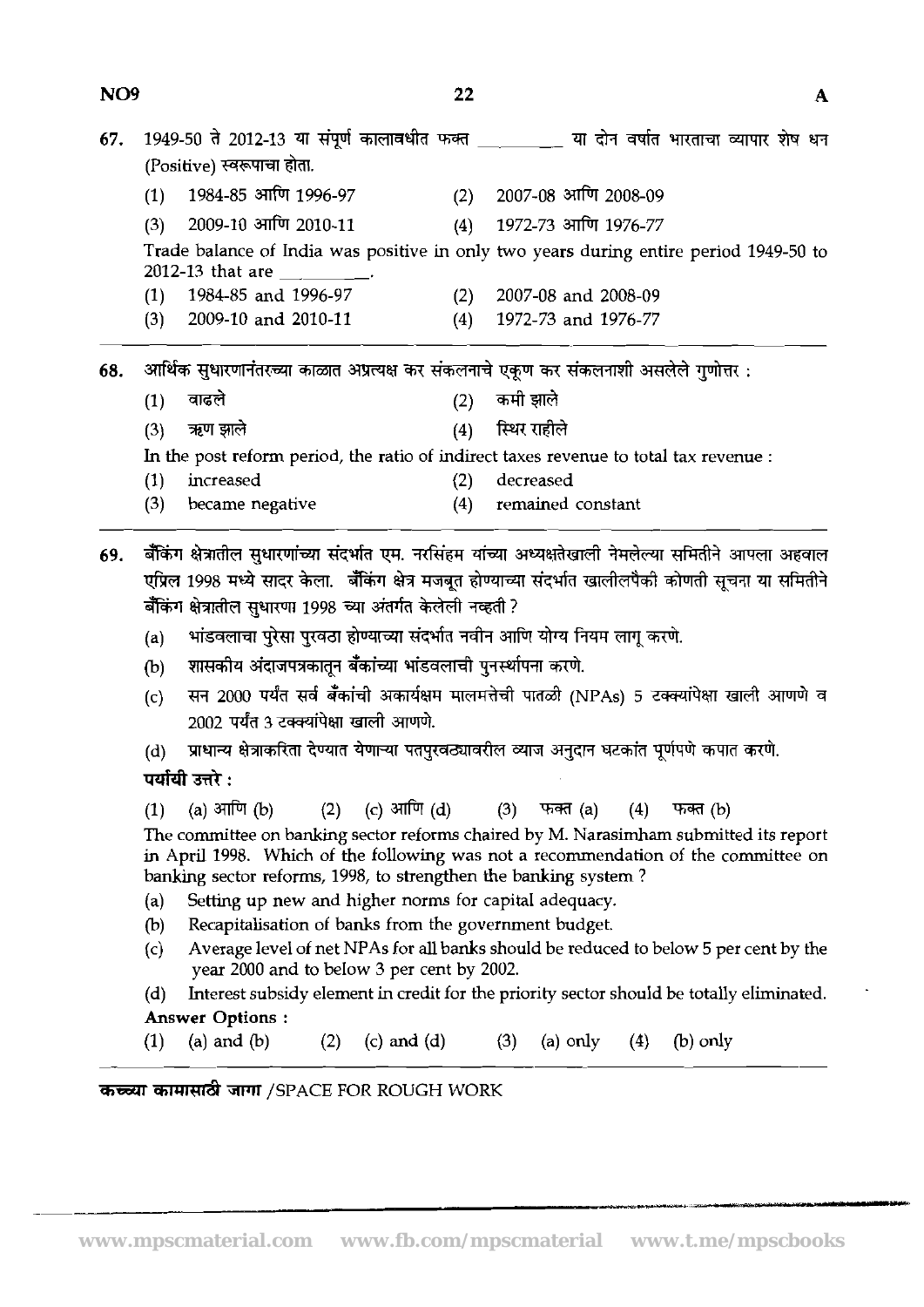| 70. पैशाचा पुरवठा या संदर्भात खालील वाक्ये विचारात घ्या : |  |  |  |
|-----------------------------------------------------------|--|--|--|
|                                                           |  |  |  |

- (a) हिज्ञव्हें बँक सध्या पैशाच्या पुरवठ्याविषयीचे अंदाज M, या पैशाच्या पुरवठ्याच्या संकल्पनेच्या आधारे व्यक्त करते.
- @) M,~~~~~T~~~T~~~M~,M~,M~T~~ (1) (a) (2) @) संदर्भातील उतरते प्रमाण स्पष्ट करतात. घ्या :<br>अंदाज M<sub>1</sub> यो पैशाच्या पुरवठ<br>ण स्पष्ट करते आणि M<sub>2</sub>, M<br>1?<br>(2) - फक्त (b)<br>(4) - वरीलपैको नाही<br>msider the following sta<br>stimates of the supply

वरीलपैकी कोणते वाक्य/वाक्ये बरोबर आहे/आहेत ?

- 
- *(3)*  फक्त (a)<br>(a) आणि (b) दोन्ही<br>meetion with the 1
- In connection with the money supply consider the following statements :

(a) Reserve Bank presently provides estimates of the supply of money in terms of  $M_1$ concepts of money supply.

(b) M<sub>1</sub> represents the highest degree of liquidity and M<sub>2</sub>, M<sub>3</sub>, M<sub>4</sub> follow it in descending order in terms of liquidity.

Which of the statement/s given above is/are correct?<br>(1) (a) only (2) (b) only

- 
- (1) (a) only (2) (b) only (2) (c)  $R_{1}^{(1)}$  (c)  $R_{2}^{(2)}$  (b) only (4)  $(3)$  Both (a) and (b)  $(4)$  None of the above
- 71. एखादा व्यक्ती 2.0 मी. पेक्षा लांब अंतरावरील वस्तु स्पष्टपणे पाह शकत नाही, त्या वस्तु स्पष्ट दिसण्याकरिता **भिंगाची शक्ती (पावर) किती असावी ?**

| ।भगाचा शक्ता ( पावर ) किता असावा ?                                                      |  |  |  |
|-----------------------------------------------------------------------------------------|--|--|--|
| $(1)$ + 2.0 diopters $(2)$ - 1.0 diopters $(3)$ + 1.0 diopters $(4)$ - 0.5 diopters     |  |  |  |
| A person cannot see objects clearly beyond 2.0 m. The power of lens required to correct |  |  |  |
| his vision will be :                                                                    |  |  |  |
| (1) $+2.0$ diopters (2) $-1.0$ diopters (3) $+1.0$ diopters (4) $-0.5$ diopters         |  |  |  |

# **72. दोन अणूंना आयसोबार (Isobar) म्हणतात जर**<br>i (1) प्रोटॉन ची संख्या दोन्ही अणुंमध्ये सारखी

- 
- (1) प्रोटॉन ची संख्या दोन्ही अणूंमध्ये सारखी असेल<br>(2) च्युट्रॉन ची संख्या दोन्ही अणूंमध्ये सारखी असेल न्यूटॉन ची संख्या दोन्ही अणूंमध्ये सारखी असेल
- 
- (3) न्यूट्रॉन आणि प्रोटॉनची बेरीज दोन्ही अणूंमध्ये सारखी असेल<br>(4) न्यूट्रॉन आणि प्रोटॉनची बेरीज दोन्ही अणूंमध्ये असमान असेल न्यूट्रॉन आणि प्रोटॉनची बेरीज दोन्ही अणूंमध्ये असमान असेल
- Two atoms are called Isobars if
- (1) Number of protons in both atoms are same<br>
(2) Number of neutrons in both atoms are same<br>
(3) Sum of number of protons and neutrons is so
- 
- (2) Number of neutrons in both atoms are same<br>  $\begin{array}{ll}\n\text{(3)} & \text{Sum of number of protons and neutrons is same} \\
\text{(4)} & \text{Sum of number of protons and neutrons is different.}\n\end{array}$
- (4) Sum of number of protons and neutrons is different

|     | Number of protons in both atoms are same<br>$\bf(1)$<br>$\binom{2}{3}$<br>Number of neutrons in both atoms are same<br>Sum of number of protons and neutrons is same<br>Sum of number of protons and neutrons is different<br>$\left( 4\right)$                                                                                                 |            |                          |
|-----|-------------------------------------------------------------------------------------------------------------------------------------------------------------------------------------------------------------------------------------------------------------------------------------------------------------------------------------------------|------------|--------------------------|
| 73. | धातुंमधील विद्युत चालकता कमी ते जास्त क्रमानुसार ____<br>असते.<br>(1) Al, Ag, Cu (2) Al, Cu, Ag (3) Cu, Al, Ag<br>From metals electrical conductivity increases in the order of :<br>Al, Ag, Cu (2) Al, Cu, Ag (3) Cu, Al, Ag<br>(1)                                                                                                            | (4)<br>(4) | Ag, Cu, Al<br>Ag, Cu, Al |
| 74. | मीनामाटा रोगासाठी कारणीभूत असलेला प्रदूषक ______<br>हा आहे.<br>मिथाईल अर्सेनेट<br>मिथाईल मक्यूरी<br>(2)<br>(1)<br>टेटाईथाईल लेड<br>मिथाईल आयसोसायनेट<br>(4)<br>(3)<br>The pollutant that caused Minamata disease is _____<br>Methyl arsenate<br>Methyl mercury<br>(2)<br>$\left(1\right)$<br>Tetraethyl lead<br>Methyl isocyanate<br>(4)<br>(3) |            |                          |

कच्च्या कामासाठी जागा /SPACE FOR ROUGH WORK

**P.T.O.**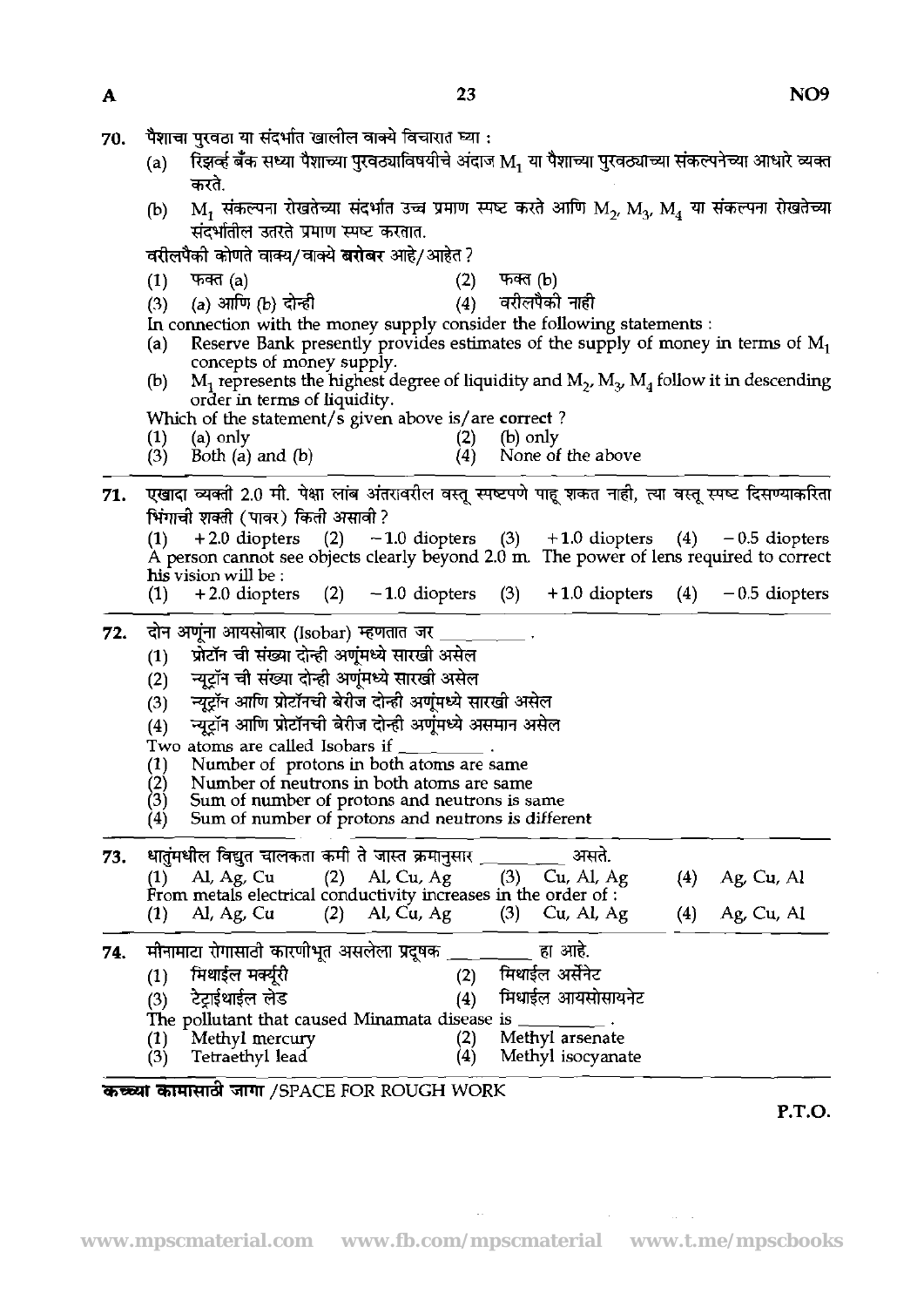**NO9** 

 $\bar{z}$ 

 $\bar{\beta}$ 

 $\mathbf{A}$ 

| 75. | साधारण तापमानाला H <sub>2</sub> O द्रवस्थितीत तर H <sub>2</sub> S, H <sub>2</sub> Se व H <sub>2</sub> Te हे वायुस्थितीत असण्याचे कारण:<br>ऑक्सिजनची उच्चतर विद्युतऋणता<br>(1)<br>हायड्रोजन बंध<br>(2)<br>पाण्याच्या रेणूंची बहुवारिकता<br>(3)<br>उपरोक्त सर्व<br>(4)<br>The liquid state of H <sub>2</sub> O and the gaseous states of H <sub>2</sub> S, H <sub>2</sub> Se and H <sub>2</sub> Te at room temperature<br>are due to:<br>higher electronegativity of oxygen<br>hydrogen bonding<br>polymerisation of water molecules<br>all the above                                                                                                                                                                      |  |
|-----|--------------------------------------------------------------------------------------------------------------------------------------------------------------------------------------------------------------------------------------------------------------------------------------------------------------------------------------------------------------------------------------------------------------------------------------------------------------------------------------------------------------------------------------------------------------------------------------------------------------------------------------------------------------------------------------------------------------------------|--|
| 76. | 1A विद्युत प्रवाह प्रत्येको 1M NaCl, 1M KCl आणि 1M RbCl च्या द्रावणांतून स्वतंत्रपणे एका सेकंदासाठी<br>पाठविला.  निक्षेपण होणाऱ्या धातूंच्या ग्रॅम रेणुंतले (n <sub>m</sub> ) अचूक संबंध असे आहेत.<br>(2)<br>$n_{\text{Na}}$ > $n_{\text{K}}$ > $n_{\text{Rb}}$<br>$n_{Na} < n_K < n_{Rb}$<br>(4)<br>वरीलपैको कोणतेही नाही<br>(3)<br>$n_{\text{Na}} = n_K = n_{\text{Rb}}$<br>1A of electric current is passed through each 1M NaCl, 1M KCl and 1M RbCl solutions<br>separately for 1s. The correct relationship for the number of mol $(n_m)$ of the metals deposited<br>1S<br>$n_{\text{Na}}$ > $n_{\text{K}}$ > $n_{\text{Rb}}$<br>$n_{Na}$ < $n_K$ < $n_{Rb}$<br>None of the above<br>(3)<br>$n_{Na} = n_K = n_{Rb}$ |  |
| 77. | टेलेओस्टी या सुपरऑर्डर मधील _<br>्या प्राण्यांना सामान्यपणे 'उडणारे मासे' असे म्हणतात.<br>एक्झोसीटस<br>ॲंग्युइला<br>(1)<br>हेमीऱ्हेम्फस<br>हिप्पोकॅम्पस<br>(4)<br>(3)<br>In superorder Teleosti<br>animals are commonly called as 'Flying Fishes'.<br>(2)<br>Exocoetus<br>Anguilla<br>$\left(4\right)$<br>Hemirhamphus<br>Hippocampus                                                                                                                                                                                                                                                                                                                                                                                    |  |
| 78. | खालीलपैकी शुक्राणुनिर्मितीच्या प्रक्रियेचा योग्य घटनाक्रम कोणता ?<br>स्परमॅटोगोनिया, स्परमॅटोसाईट, स्परमॅटीड, स्पर्म<br>$\left(1\right)$<br>स्परमॅटोसाईट, स्परमॅटोगोनिया, स्परमॅटीड, स्पर्म<br>(2)<br>स्परमॅटोसाईट, स्परमॅटीड, स्परमॅटोगोनिया, स्पर्म<br>(3)<br>स्परमॅटोगोनिया, स्परमॅटोसाईट, स्पर्म, स्परमॅटीड<br>(4)<br>Which of the following is correct sequence of events during spermatogenesis?<br>Spermatogonia, Spermatocyte, Spermatid, Sperm<br>Spermatocyte, Spermatogonia, Spermatid, Sperm<br>$\left( 2\right)$<br>Spermatocyte, Spermatid, Spermatogonia, Sperm<br>(3)<br>Spermatogonia, Spermatocyte, Sperm, Spermatid                                                                                   |  |
| 79. | या प्राणीवर्गातील सदस्य हे ॲंनेलिडातील द्विलिंगी प्राणी होत.<br>पॉलिकाएटा व ऑलिगोकाएटा<br>ऑलिगोकाएटा व हिरूडीनीआ<br>(1)<br>हिरूडीनीआ व आरकीॲनेलीडा<br>पॉलिकाएटा व हिरूडीनीआ<br>(4)<br>(3)<br>class of Annelida are hermaphrodite animals.<br>Members of<br>Polychaeta and Oligochaeta<br>Oligochaeta and Hirudinea<br>(2)<br>Hirudinea and Archiannelida<br>Polychaeta and Hirudinea<br>(3)<br>(4)                                                                                                                                                                                                                                                                                                                       |  |
|     | कच्च्या कामासाठी जागा /SPACE FOR ROUGH WORK                                                                                                                                                                                                                                                                                                                                                                                                                                                                                                                                                                                                                                                                              |  |

and the company of the company of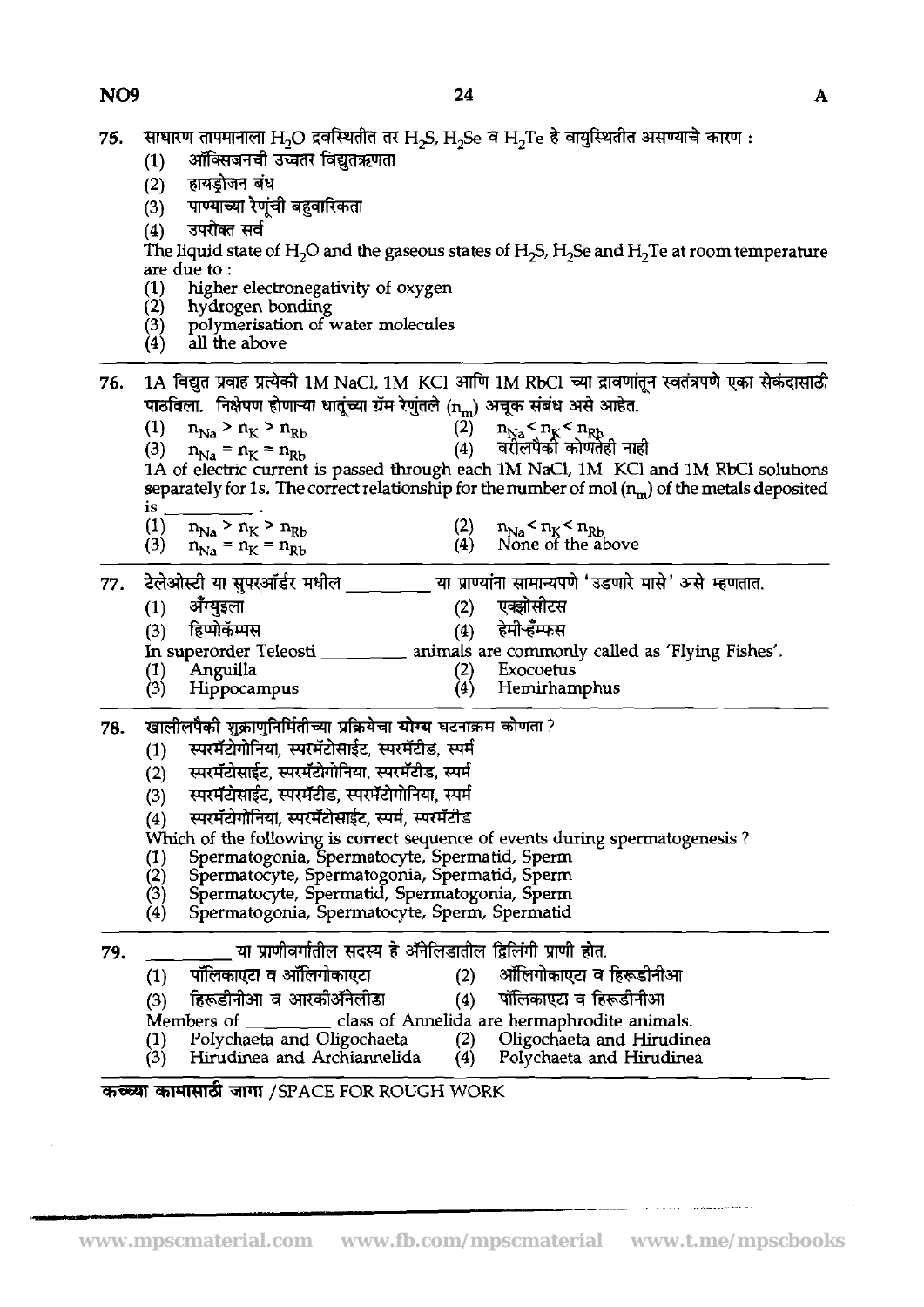| A          |                                                                                                               | 25                                       |     |                            |     | NO <sub>9</sub> |  |  |  |  |  |
|------------|---------------------------------------------------------------------------------------------------------------|------------------------------------------|-----|----------------------------|-----|-----------------|--|--|--|--|--|
| 80.        | इन्डोसल्फॉन हे _________ चे उदाहरण आहे.                                                                       |                                          |     |                            |     |                 |  |  |  |  |  |
|            | (1) बुरशीनाशक (2) जीवाणूनाशक                                                                                  |                                          | (3) | तणनाशक                     | (4) | किडनाशक         |  |  |  |  |  |
|            | Endosulfan is an example of ________.                                                                         |                                          |     |                            |     |                 |  |  |  |  |  |
|            | Fungicide<br>(2)<br>(1)                                                                                       | <b>Bactericide</b>                       | (3) | Herbicide                  | (4) | Insecticide     |  |  |  |  |  |
| 81.        | नेचे या गटात येतात.                                                                                           |                                          |     |                            |     |                 |  |  |  |  |  |
|            | ब्रायोफायटा<br>(1)                                                                                            | (2) जीम्नोस्पर्मस्                       | (3) | टेरिडोफायटा                | (4) | ॲंजिओस्पर्मस्   |  |  |  |  |  |
|            | The ferns are classified in $\_\_\_\_\_\_\_\$                                                                 |                                          |     |                            |     |                 |  |  |  |  |  |
|            | Bryophyta<br>(1)                                                                                              | (2) Gymnosperms (3) Pteridophyta         |     |                            | (4) | Angiosperms     |  |  |  |  |  |
| 82.        | 2-4, D चा वापर _________ यांच्या नियंत्रणासाठी करतात.                                                         |                                          |     |                            |     |                 |  |  |  |  |  |
|            | परजीवी कवके<br>(1)                                                                                            | (2)                                      |     | परजीवी जीवाणू              |     |                 |  |  |  |  |  |
|            | (3)<br>तण                                                                                                     | (4)                                      |     | विषाणूजन्य रोग             |     |                 |  |  |  |  |  |
|            |                                                                                                               | $2 - 4$ , D is used to control ________. |     |                            |     |                 |  |  |  |  |  |
|            | (1)<br>Parasitic Fungi                                                                                        | (2)                                      |     | Parasitic bacteria         |     |                 |  |  |  |  |  |
|            | Weeds<br>(3)                                                                                                  | (4)                                      |     | Viral diseases             |     |                 |  |  |  |  |  |
| 83.        | सिरम इनस्टिट्यूट ऑफ इंडिया कोणत्या रिकॉम्बिनंट लसीचे उत्पादन व वितरण करते ?                                   |                                          |     |                            |     |                 |  |  |  |  |  |
|            |                                                                                                               |                                          |     |                            |     |                 |  |  |  |  |  |
|            |                                                                                                               |                                          |     |                            |     |                 |  |  |  |  |  |
|            | मिसल्स लस<br>(1)                                                                                              |                                          |     |                            |     |                 |  |  |  |  |  |
|            | डिफ्थेरिया, टिटॅनस, परट्युसिस व हेपेटायटिस बी ची लस<br>(2)                                                    |                                          |     |                            |     |                 |  |  |  |  |  |
|            | हेपेटायटिस बी ची लस<br>(3)                                                                                    |                                          |     |                            |     |                 |  |  |  |  |  |
|            | रेपॉयटिन<br>(4)                                                                                               |                                          |     |                            |     |                 |  |  |  |  |  |
|            | Which is the Recombinant vaccine produced and marketed by Serum Institute of India?                           |                                          |     |                            |     |                 |  |  |  |  |  |
|            | Measles vaccine<br>(1)<br>Diphtheria, Tetanus, Pertussis and Hepatitis B vaccine                              |                                          |     |                            |     |                 |  |  |  |  |  |
|            | (2)<br>(3)<br>Hepatitis B vaccine                                                                             |                                          |     |                            |     |                 |  |  |  |  |  |
|            | Repoiten<br>(4)                                                                                               |                                          |     |                            |     |                 |  |  |  |  |  |
|            | पहिल्या महायुद्धाच्या वेळी एकलाखापेक्षा जास्त लोक 'ट्रेन्व फीवर' नावाच्या रोगाने पिडीत होते. ह्या रोगाचा कारक |                                          |     |                            |     |                 |  |  |  |  |  |
|            | ओळखा.                                                                                                         |                                          |     |                            |     |                 |  |  |  |  |  |
|            | बारटोनेला क्विनटाना<br>(1)                                                                                    |                                          |     | (2) स्टॅफ ऑरिअस            |     |                 |  |  |  |  |  |
|            | (3) ई. कोली                                                                                                   |                                          |     | (4) क्लेबसिल्ला न्युमोनिये |     |                 |  |  |  |  |  |
|            | During world war I around one million people were infected by a disease called 'Trench                        |                                          |     |                            |     |                 |  |  |  |  |  |
|            | fever'. This disease is caused by which of the following agent?                                               |                                          |     |                            |     |                 |  |  |  |  |  |
|            | Bartonella quintana<br>(1)                                                                                    | (2)                                      |     | Staph aureus               |     |                 |  |  |  |  |  |
|            | E. Coli<br>(3)                                                                                                | (4)                                      |     | Klebsiella pneumoniae      |     |                 |  |  |  |  |  |
|            | पित्त हे <u>__________</u> अवयवात तयार होते.                                                                  |                                          |     |                            |     |                 |  |  |  |  |  |
| 84.<br>85. | मूत्रपिंड (2) लाळग्रंथी<br>(1)                                                                                |                                          | (3) | यकृत                       | (4) | फुप्फुस         |  |  |  |  |  |
|            | Bile is formed in the $\frac{1}{(2)}$ .<br>(1) Kidney (2) Salivary gland                                      |                                          | (3) | Liver                      | (4) | Lung            |  |  |  |  |  |

**P.T.O.** 

 $\bar{z}$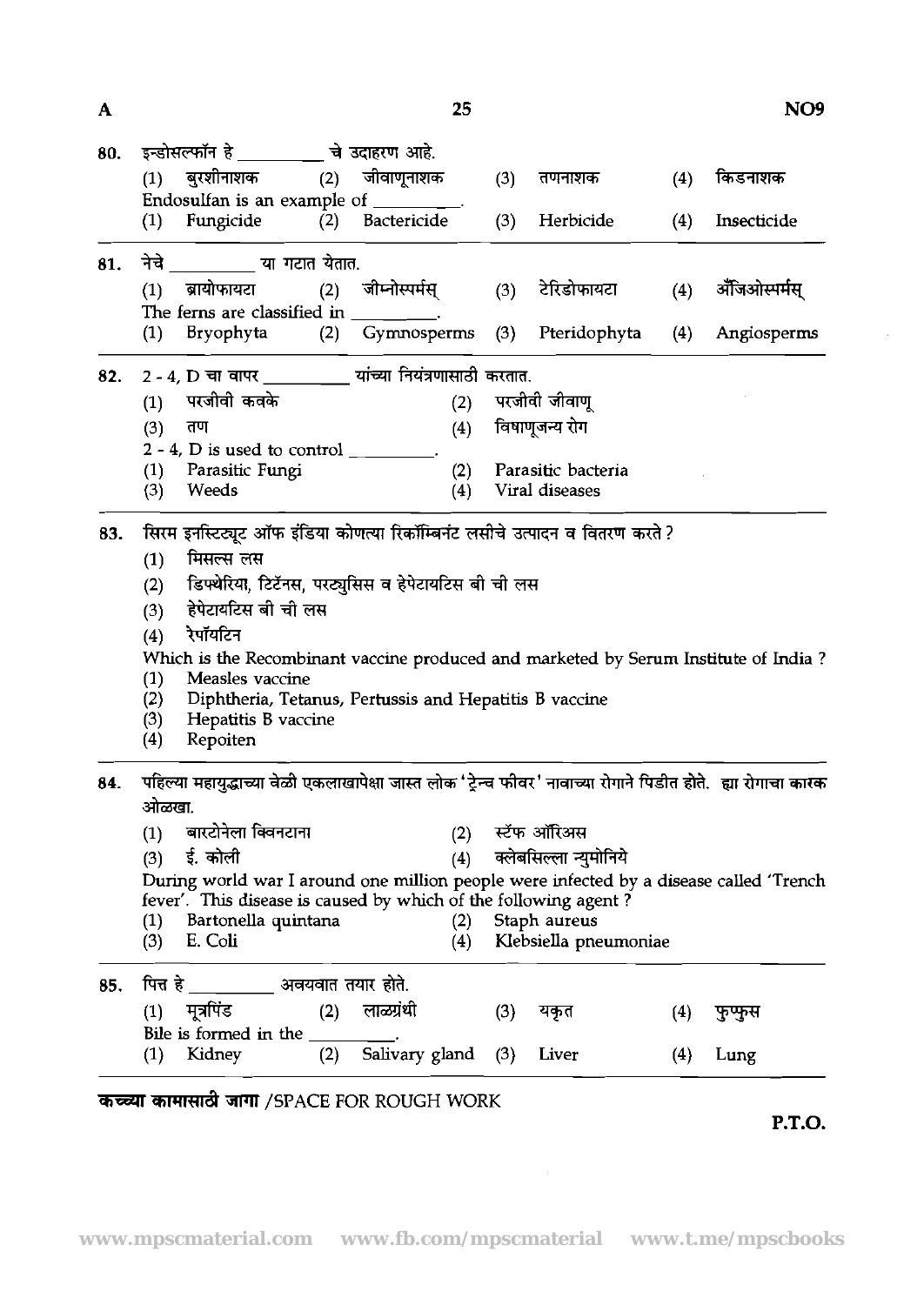**NO9** 

86. पहिल्या ओळीत अंक/प्रतिके दिलेली असुन दुसऱ्या ओळीत त्यांचे अक्षर कोड दिलेले आहेत. अंक/प्रतिक : 4 % 3 9 \$ 1 8 @ © 2 # 5 6 ★ 7 **δ**<br>अक्षर कोड : P M I T R O I F H A E U N B G L **am\*** : PMITRQJFHAEUNBGL खाली एक अंक/प्रतिक समूह दिलेला आहे. तसेच अटी दिलेल्या आहेत. त्या अटींच्या अधीन राहून दिलेल्या **+/\*vpmaw\*m-\$mr;?IT9\*l+m.**  &: अटी :<br>(i) समूहातील पहिले तत्त्व प्रतिक आणि अंतीम तत्त्व अंक असेल तर, त्यांचे कोड परस्पर बदलवावे.<br>(ii) समहाचे पहिले तत्त्व अंक आणि अंतीम तत्त्व प्रतिक असेल तर दोघांना अंकाच्या कोडने कोडबद्ध (ii) समूहाचे पहिले तत्त्व अंक आणि अंतीम तत्त्व प्रतिक असेल तर दोघांना अंकाच्या कोडने <mark>कोडबद्ध करावे.</mark><br>(iii) पहिले आणि अंतीम तत्त्व दोन्ही सम अंक असतील तर दोन्ही 'X' च्या रूपात कोड करावे. (iii) पहिले आणि अंतीम तत्त्व दोन्ही सम अंक असतील तर दोन्ही 'X' च्या रूपात कोड करावे.<br>(iv) पहिले आणि अंतीम तत्त्व दोन्ही विषम अंक असतील तर दोन्ही 'Y' च्या रूपात कोड करा<sup>,</sup> पहिले आणि अंतीम तत्त्व दोन्ही विषम अंक असतील तर दोन्ही 'Y' च्या रूपात कोड करावे. अंक/प्रतिक समूह : \$ 1 8 9 6 © **(I)'** TRQJ%H **(2)** RQJTNH **(3)** NHJQRT **(4)** RQTJNH In the first row numbers/symbols and in the second row, their letter codes are given : Number/Symbol: **4 % 3 9 \$ 1 8 @ © 2 # 5 6 ★ 7 δ**<br>Letter Codes: P M I T R O I F H A E U N B G L PMITRQJFHAEUNBGL Below, a number/symbol group is given and some conditions are also given. Under these conditions, select the correct option of the letter code of given number/symbol group. **Conditions :**<br>(i) If the f If the first character of the group is symbol, and last character is number, then interchange their codes. **(ii)** If the first character of the group is number and the last character is symbol, then code both, by the code of number. time the content of the content of the content of the content of the section of the section of the content of the content of the content of the content of the content of the content of the content of the content of the co (iii) If first and last characters both are even numbers, then code both as 'X'. (iv) If first and last characters, both are odd numbers, then code both as 'Y'. Number/Symbol group : \$1896 ©<br>
(1) TRQJNH<br>
(3) NHJQRT (4) F<br>
Tangled The Transfer of Transfer of Transfer of Transfer of Transfer of Transfer of Transfer of the following number will occup<br>
(1) 36 (2) 63 (3)<br>
(1) 36 (2) 6 Number/Symbol group : **\$1** 8 **9 6 0 (1)** TRQJNH **(2)** RQJTNH  $R\overline{Q}T$ JNH 87.  $\begin{array}{c|c|c|c|c|c|c|c|c} \hline 2 & 1 & 3 & 1 \ \hline 7 & 26 & & \dots \ \hline 1) & 36 & & & & \end{array}$  $(4)$ 94 **(1) 36 (2) 63 (3) 49**  Which one of the following number will occupy the blank space? 49  $(4)$ 94 88. **(4) 92**  (1) 69 (2) 80 (3) 71<br>
Select correct alternative in blank space, in the given number series :<br>
4, 9, 17, 35, \_\_\_\_\_, 139. (2) 80 (3) 71 (<br> **TRIFING SHUTH WORK COUGH WORK** (3) THE SERIE FOR ROUGH WORK

**(1) 69 (2)** 80 **(3) 71 (4) 92**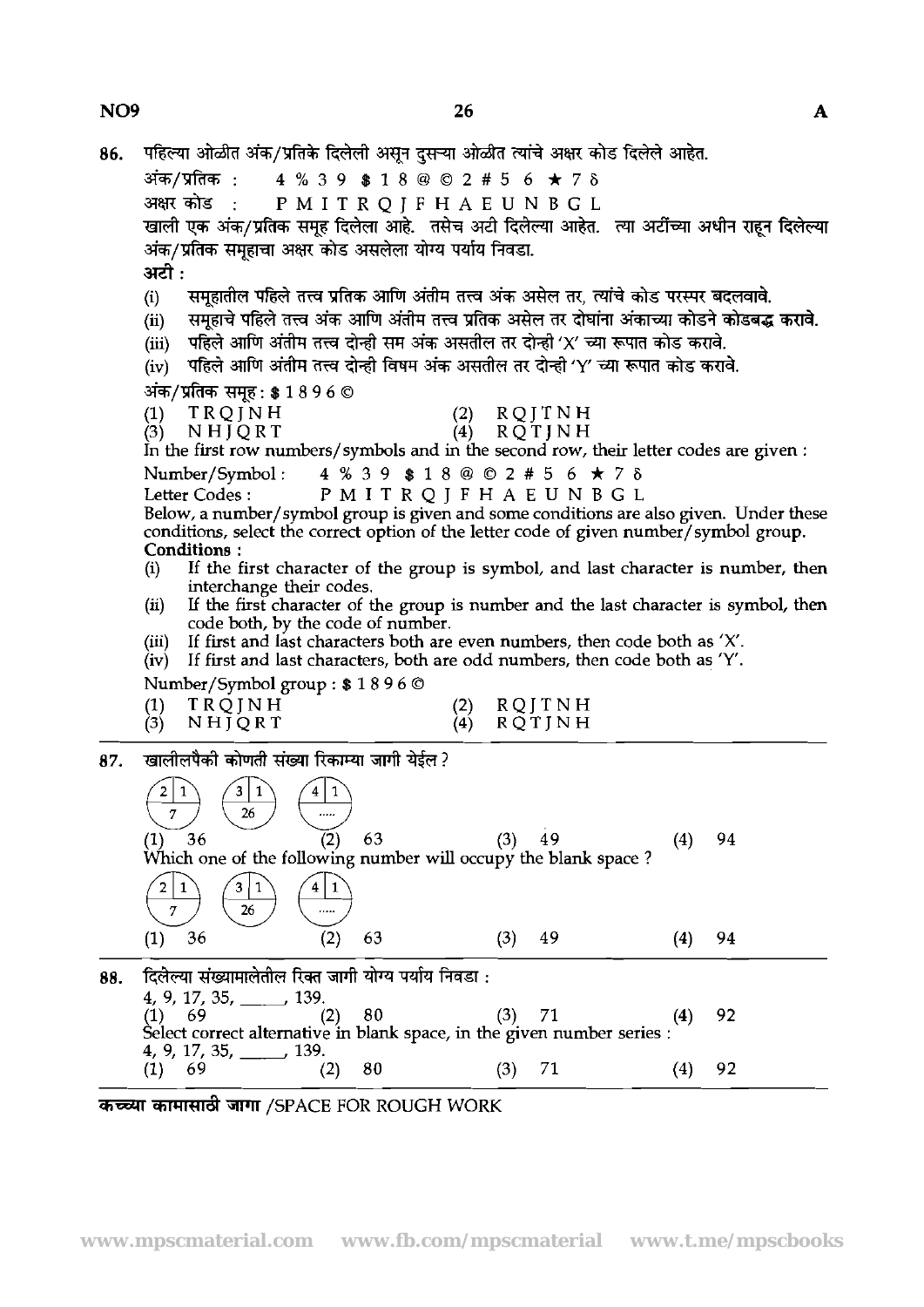| 89. | प्रत्येक वर्तुळातील संख्या विशिष्ट नियमानुसार भरलेल्या आहेत.  प्रश्नचिन्हाच्या ठिकाणी योग्य पर्याय निवडा.                                                                   |  |  |  |  |  |  |  |  |  |
|-----|-----------------------------------------------------------------------------------------------------------------------------------------------------------------------------|--|--|--|--|--|--|--|--|--|
|     | 28<br>126<br>9<br>?<br>$\overline{5}$<br>2<br>$\mathbf{1}$                                                                                                                  |  |  |  |  |  |  |  |  |  |
|     | 7<br>13<br>(3)<br>35<br>(1)<br>21<br>(4)<br>(2)                                                                                                                             |  |  |  |  |  |  |  |  |  |
|     | The numbers in each circle are according to some rule. Select correct alternative in place                                                                                  |  |  |  |  |  |  |  |  |  |
|     | of question mark.                                                                                                                                                           |  |  |  |  |  |  |  |  |  |
|     | 28<br>126<br>9<br>5<br>$\mathbf{1}$<br>3<br>$\overline{2}$                                                                                                                  |  |  |  |  |  |  |  |  |  |
|     | 7<br>13<br>(3)<br>35<br>(1)<br>21<br>(4)<br>(2)                                                                                                                             |  |  |  |  |  |  |  |  |  |
| 90. | खालील संख्यामालेतील प्रश्नचिन्हाच्या जागी कोणती संख्या येईल ?<br>65, 126, 217, 344, $\frac{?}{?}$                                                                           |  |  |  |  |  |  |  |  |  |
|     | 413<br>$(3)$ 412<br>(2)<br>502<br>$(1)$ 513<br>(4)<br>In the following number series, which number will come in place of question mark?<br>65, 126, 217, 344, $\frac{?}{?}$ |  |  |  |  |  |  |  |  |  |
|     | 413<br>$(3)$ 412<br>$(1)$ 513<br>(2)<br>502<br>(4)                                                                                                                          |  |  |  |  |  |  |  |  |  |
| 91. | जर 'x' चा अर्थ आहे' -', '+' चा अर्थ आहे' +', '+' चा अर्थ आहे' +' आणि ' -' चा अर्थ आहे' x' तर<br>खालीलपैकी कोणते समीकरण <b>बरोबर</b> आहे ?                                   |  |  |  |  |  |  |  |  |  |
|     | (1) $15-5 \div 5 \times 20 + 10 = 6$                                                                                                                                        |  |  |  |  |  |  |  |  |  |
|     | (2) $8 \div 10 - 3 + 5 \times 6 = 8$<br>(4) $3 \div 7 - 5 \times 10 + 3 = 10$<br>(3) $6 \times 2 + 3 \div 12 - 3 = 15$                                                      |  |  |  |  |  |  |  |  |  |
|     | If ' $\times$ ' stands for ' $-$ ', ' $\div$ ' stands for ' $+\prime$ , ' $+$ ' stands for ' $\div$ ' and ' $-$ ' stands for ' $\times$ ' then,                             |  |  |  |  |  |  |  |  |  |
|     | which one of the following equations is correct?<br>$15 - 5 \div 5 \times 20 + 10 = 6$<br>$(2)$ $8 \div 10 - 3 + 5 \times 6 = 8$<br>(1)                                     |  |  |  |  |  |  |  |  |  |
|     | (3) $6 \times 2 + 3 \div 12 - 3 = 15$<br>$(4)$ $3 \div 7 - 5 \times 10 + 3 = 10$                                                                                            |  |  |  |  |  |  |  |  |  |
| 92  | आकर्त्यांमधील संख्या विशिष्ट नियमानसार आहेत । पश्नार्थक चिन्हाच्या तिकाणी येणारी संख्या दिलेल्या पर्यायांमधन                                                                |  |  |  |  |  |  |  |  |  |

92. आकृत्यांमधील संख्या विशिष्ट नियमानुसार आहेत. प्रश्नार्थक चिन्हाच्या ठिकाणी येणारी संख्या दिलेल्या पर्यायांमधून  $\frac{1}{2}$ जोधा.





 $\ddot{\phantom{0}}$ 

**P.T.O.**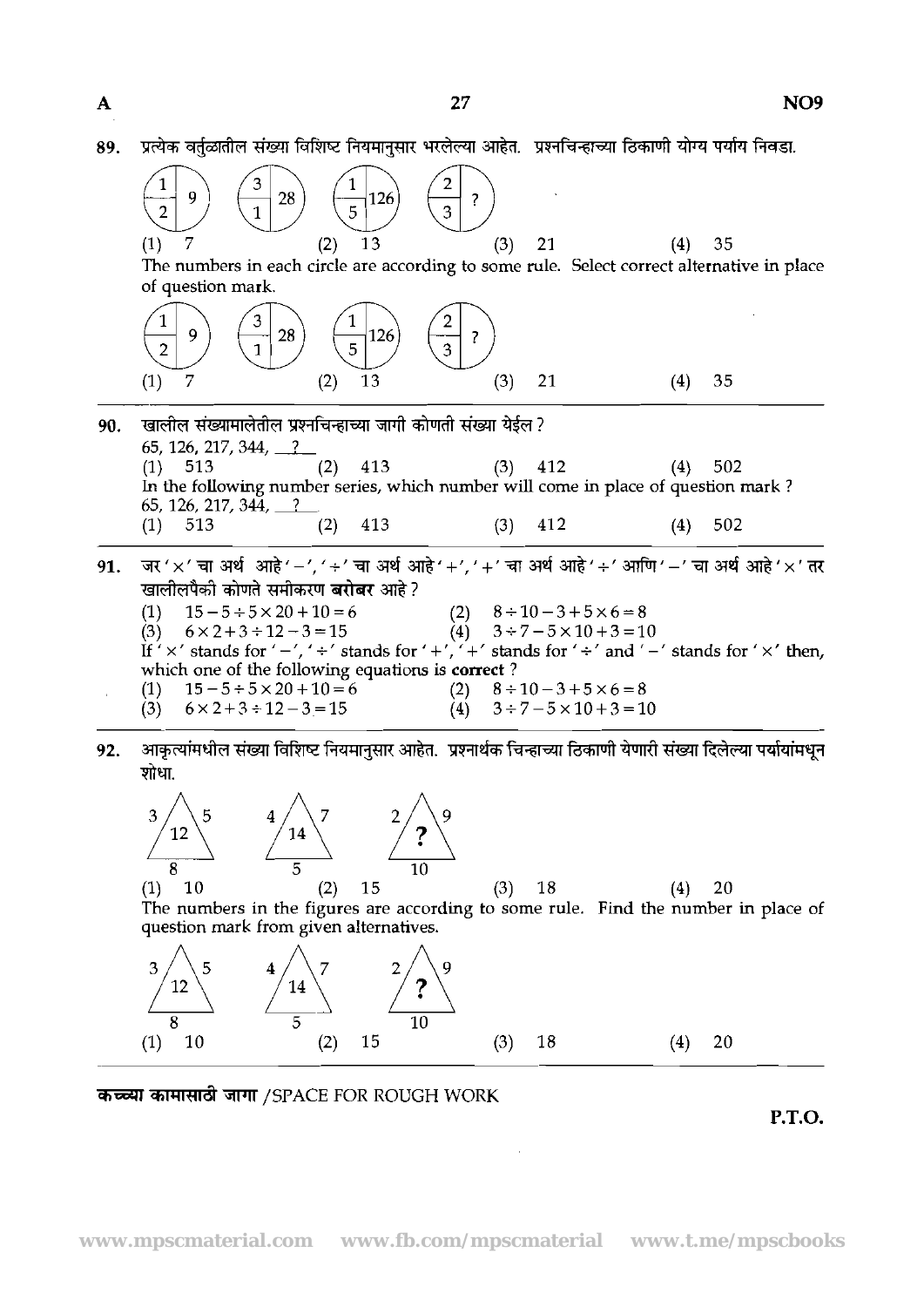|                                                   | 28    |     |     |     |     |
|---------------------------------------------------|-------|-----|-----|-----|-----|
| खालील मालिकेत गहाळ झालेला अंक शोधा :              |       |     |     |     |     |
| 24, 6, 48, 12, 96, 24, $\frac{?}{?}$              |       |     |     |     |     |
| $(1)$ 191 $(2)$                                   | - 192 | (3) | 193 | (4) | 194 |
| Find the missing number in the following series : |       |     |     |     |     |
| 24, 6, 48, 12, 96, 24, $\frac{?}{?}$              |       |     |     |     |     |
| - 191                                             | 192   |     | 193 |     | 194 |

खाली संख्यांच्या दोन ओळी दिलेल्या आहेत. खाली दिलेल्या नियमांच्या आधारे, त्या खालील प्रत्येक ओळीचे मूल्य 94. काढून विचारलेल्या प्रश्नाचे उत्तर द्यायचे आहे. संख्यांचा हिशेब डावीकडून उजवीकडे करावयाचा आहे. नियम $:$ 

- जर एका दोन अंकी सम संख्येनंतर आणखी एक समसंख्या असेल तर पहिल्या संख्येला दुसरीने भागावे.  $(i)$
- जर एका सम संख्येनंतर एक अविभाज्य संख्या असेल तर, त्या दोन्हींचा गणाकार करावा.  $(ii)$
- जर एका विषम संख्येनंतर आणखी एक विषम संख्या असेल तर, त्या दोन्हींची बेरीज करावी.  $(iii)$
- जर एका तीन अंकी संख्येनंतर एक पूर्ण वर्ग असणारी दोन अंकी संख्या असेल तर, दुसऱ्या संख्येला पहिल्या  $(iv)$ संख्येतन वजा करावे.
- जर एका तीन अंकी संख्येनंतर एक पूर्ण वर्ग नसणारी दोन अंकी संख्या असेल तर पहिल्या संख्येला दुसऱ्या  $(v)$ संख्येने भागावे.
	- 125 64 33
	- $282 \t X$ 39

जर पहिल्या ओळीचे मूल्य 'X' असेल तर दूसऱ्या ओळीचे मूल्य किती ?

| $(1)$ 45 |  | $(2)$ 42 |  | $(3)$ 39 |                                                                                           | $(4)$ 36 |  |
|----------|--|----------|--|----------|-------------------------------------------------------------------------------------------|----------|--|
|          |  |          |  |          | Two rows of numbers are given. Answer the question by calculating the value of each       |          |  |
|          |  |          |  |          | row, on the basis of the following rules. The calculations of numbers are to be made from |          |  |

left to right.

**Rules** :

- (i) If after a two-digit even number, there is one more even number, then divide first by second.
- (ii) If after an even number there is a prime number, then multiply them.
- (iii) If after an odd number, there is one more odd number, then add them.
- (iv) If after **a** three-digit number, there is a two-digit square whole number, then subtract second number from the first number.
- $(v)$  If after a three-digit number, there is a two-digit number, which is not square whole number, then divide first number by the second.
	- 125 64 33
	- 282 X 39

If the value of the first row is  $'X'$ , what is the value of second row ?

(1)  $45$  (2)  $42$  (3)  $39$  (4)  $36$ 

## **कच्च्या कामासाठी जागा /SPACE FOR ROUGH WORK**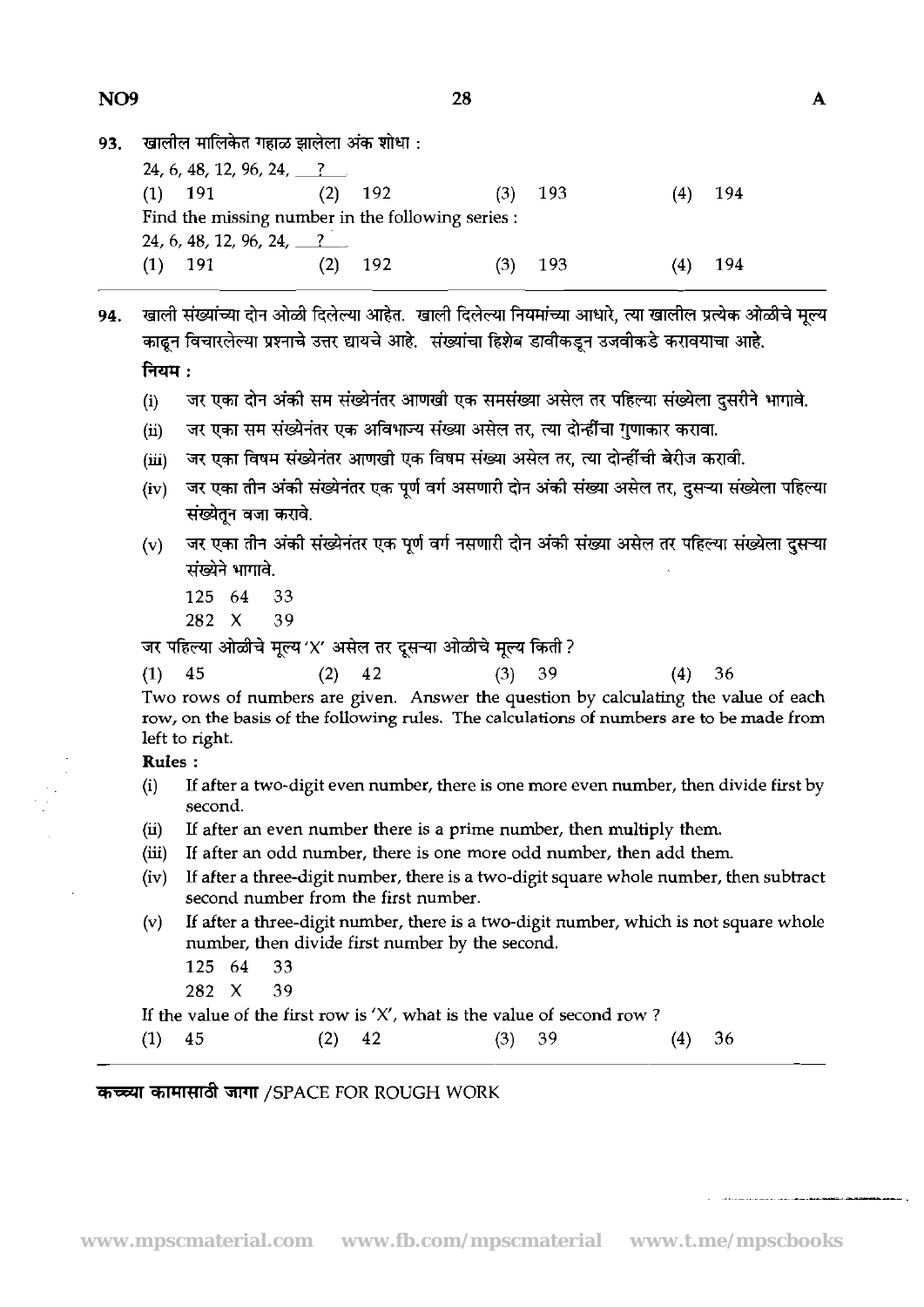@, ©, #, \$ आणि ★ या प्रतिकांचा उपयोग पुढीलप्रमाणे करण्यात आलेला आहे: 95.

 $P$ ©O चा अर्थ आहे. P, O पेक्षा लहान नाही.

 $P\star O$  चा अर्थ आहे. P. O पेक्षा मोठा नाही आणि O पेक्षा लहान नाही.

P@O चा अर्थ आहे. P. O पेक्षा मोठा नाही आणि O एवढा नाही.

P\$O चा अर्थ आहे. P.O पेक्षा मोठा नाही.

 $P#O$  चा अर्थ आहे. P. O पेक्षा लहान नाही आणि O एवढा नाही.

यावर आधारित खाली तीन विधाने दिलेली आहेत आणि त्यावरून काढलेले तीन निष्कर्ष दिलेले आहेत. निष्कर्षांबाबत योग्य तो पर्याय निवडा.

विधाने  $H \star M$ ;  $M@T$ ;  $T$  \$  $K$ निष्कर्ष  $(I)$  - K # M

 $(II)$  - T # H

(III) - H @ K)<br>(1) फक्त निष्कर्ष (I) आणि (II) बरोबर आहेत<br>(2) फक्त निष्कर्ष (II) आणि (III) बरोबर आहेत<br>(3) फक्त निष्कर्ष (I) आणि (III) बरोबर आहेत<br>(4) निष्कर्ष (I), (II) आणि (III) सर्व बरोबर आ

**Fi**জৰ্ষ (I), (II) आणि (III) सर्व बरोबर आहेत

The symbols  $\mathcal{Q}, \mathcal{Q}, \#$ ,  $\$$  and  $\star$  are used as follows :

POQ means, P, is not Iess than Q.

 $P\star Q$  means, P, is not greater than Q and not less than Q.

P@Q means, P, is not greater than Q and not equal to Q.

P\$Q means, P, is not greater than Q.

P#Q means, P, is not less than Q and not equal to Q.

On the basis of this three statements and three conclusions, derived from them, are given. Select correct option about the conclusions.

Statements -  $H \star M$ ;  $M @ T$ ;  $T$   $*$  K

Conclusions - (I) - K # M  $(II)$  - T # H  $(III) - H @ K$ 

(1) Only conclusions (I) and (11) are correct

(2) Only conclusions (11) and (111) are correct

- **(3)** Only conclusions (I) and (111) are correct
- (4) ConcIusions (I), (11) and (111) all are correct

कच्च्या कामासाठी जागा /SPACE FOR ROUGH WORK

**P.T.O.**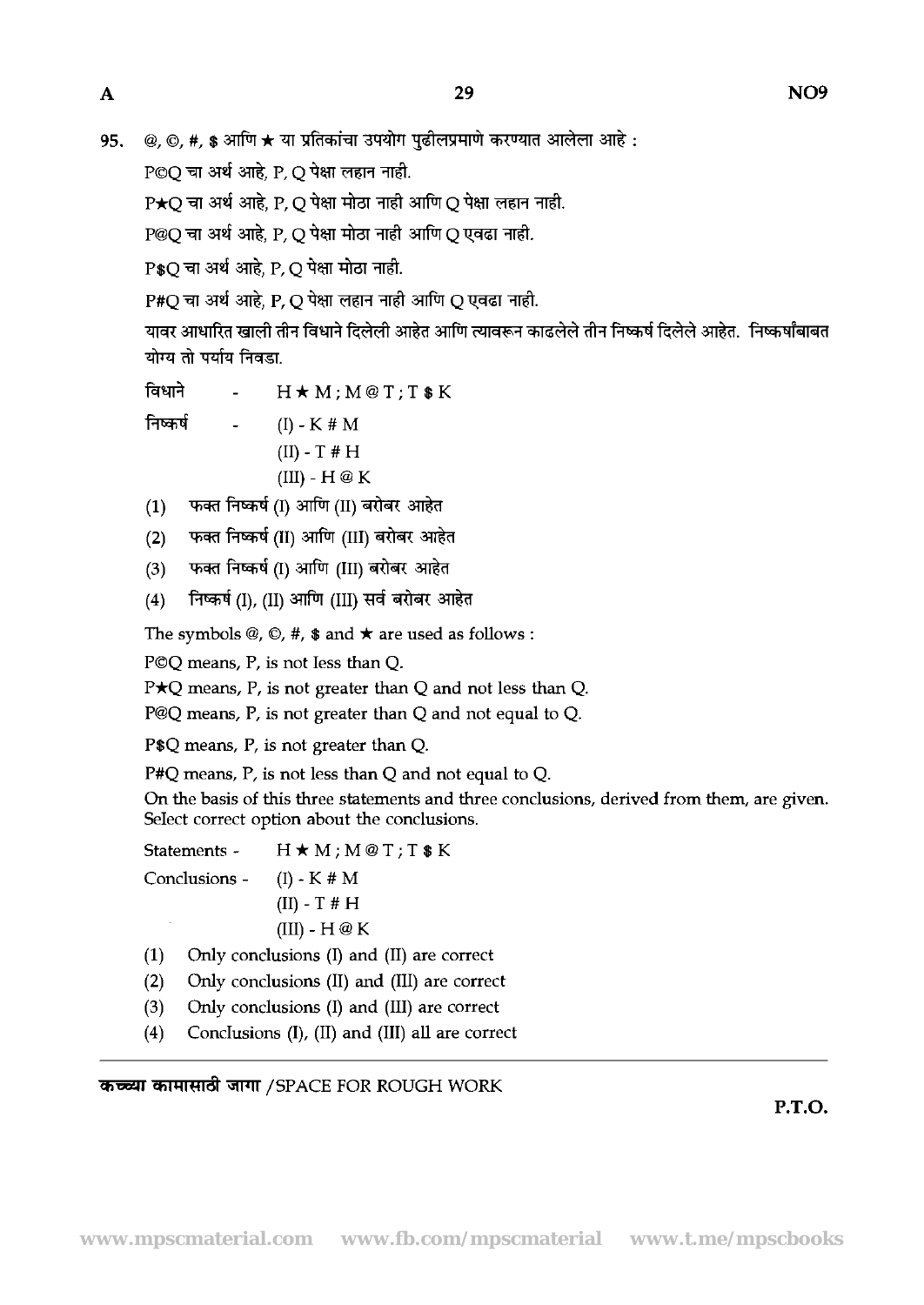### NO<sub>9</sub>

96. दिलेल्या समीकरणातील, दोन चिन्हांच्या अदलाबदलीमुळे दिलेले समीकरण बरोबर होईल. ज्या चिन्हांच्या ।दलल्या समाकरणाताल, दान**ाचन्हाच्या अदलाब**<br>अदलाबदलीमुळे दिलेले समीकरण बरोबर होईल, अ

|     |                                                                    |                                                        |     | अदलाबदलामुळ ादलल समाकरण बराबर हाइल, असा याग्य पयाय निवडा.                   |     |                   |     |                                                                                                                                                                                  |  |  |  |  |
|-----|--------------------------------------------------------------------|--------------------------------------------------------|-----|-----------------------------------------------------------------------------|-----|-------------------|-----|----------------------------------------------------------------------------------------------------------------------------------------------------------------------------------|--|--|--|--|
|     |                                                                    | $2 \times 3 + 6 - 12 \div 4 = 17$                      |     |                                                                             |     |                   |     |                                                                                                                                                                                  |  |  |  |  |
|     | (1)                                                                |                                                        |     | $\times$ आणि + (2) + आणि – (3) + आणि ÷ (4)                                  |     |                   |     | — आणि ÷                                                                                                                                                                          |  |  |  |  |
|     |                                                                    | will be correct.<br>$2 \times 3 + 6 - 12 \div 4 = 17$  |     |                                                                             |     |                   |     | The given equation becomes correct due to the interchange of two signs; in the given<br>equation. Find the correct alternative of signs, by interchanging of which, the equation |  |  |  |  |
|     |                                                                    |                                                        |     |                                                                             |     |                   |     |                                                                                                                                                                                  |  |  |  |  |
|     | (1)                                                                | $\times$ and $+$                                       |     | (2) $+$ and $-$ (3) $+$ and $\div$ (4)                                      |     |                   |     | $-$ and $\div$                                                                                                                                                                   |  |  |  |  |
| 97. |                                                                    |                                                        |     | वेगवेगळ्या नियमांचा अवलंब करणाऱ्या चार अक्षर मालिका दिलेल्या आहेत.          |     |                   |     |                                                                                                                                                                                  |  |  |  |  |
|     | (a)                                                                |                                                        |     | azy, byx, cxw, dwv, _________.                                              |     |                   |     |                                                                                                                                                                                  |  |  |  |  |
|     | (b)                                                                |                                                        |     | zxa, ywb, xvc, wud, _________.                                              |     |                   |     |                                                                                                                                                                                  |  |  |  |  |
|     | (c)                                                                |                                                        |     | acz, bdy, cex, dfw, $\_\_\_\_\_\_\_\_\_\_\$ .                               |     |                   |     |                                                                                                                                                                                  |  |  |  |  |
|     | (d)                                                                |                                                        |     | ayb, bxc, cwd, dve, $\_\_\_\_\_\_\_\_\_\_\_\_\_\_\_\_\_\_\_\_\_\_\_\_$ .    |     |                   |     |                                                                                                                                                                                  |  |  |  |  |
|     |                                                                    |                                                        |     | खाली एक पद दिलेले आहे. ते पद ज्या मालिकेचे आहे, ती मालिका शोधा.             |     |                   |     |                                                                                                                                                                                  |  |  |  |  |
|     | पद - mmn                                                           |                                                        |     |                                                                             |     |                   |     |                                                                                                                                                                                  |  |  |  |  |
|     |                                                                    | पर्यायी उत्तरे :                                       |     |                                                                             |     |                   |     |                                                                                                                                                                                  |  |  |  |  |
|     | (1)                                                                | (a)                                                    | (2) | (b)                                                                         | (3) | (c)               | (4) | (d)                                                                                                                                                                              |  |  |  |  |
|     |                                                                    |                                                        |     | There are four letter series, following different rules :                   |     |                   |     |                                                                                                                                                                                  |  |  |  |  |
|     | (a)                                                                |                                                        |     | azy, byx, $c x w$ , dwv, $\_\_\_\_\_\_\_\_\_\_\_\_\_\_\_\_\_\_\_\_\_$ .     |     |                   |     |                                                                                                                                                                                  |  |  |  |  |
|     | (b)                                                                |                                                        |     | zxa, ywb, xvc, wud, __________.                                             |     |                   |     |                                                                                                                                                                                  |  |  |  |  |
|     | (c)                                                                | acz, bdy, cex, dfw, $\_\_\_\_\_\_\_\_\_\_\$ .          |     |                                                                             |     |                   |     |                                                                                                                                                                                  |  |  |  |  |
|     | (d)<br>ayb, bxc, cwd, dve, $\_\_$ .                                |                                                        |     |                                                                             |     |                   |     |                                                                                                                                                                                  |  |  |  |  |
|     | One term is given below. Find out the series, to which it belongs. |                                                        |     |                                                                             |     |                   |     |                                                                                                                                                                                  |  |  |  |  |
|     | Term - mmn                                                         |                                                        |     |                                                                             |     |                   |     |                                                                                                                                                                                  |  |  |  |  |
|     |                                                                    | <b>Answer options:</b>                                 |     |                                                                             |     |                   |     |                                                                                                                                                                                  |  |  |  |  |
|     | (1)                                                                | (a)                                                    | (2) | (b)                                                                         | (3) | $\left( c\right)$ | (4) | (d)                                                                                                                                                                              |  |  |  |  |
| 98. | खालील संख्या मालिकेत प्रश्न चिन्हाच्या जागी कोणती संख्या येईल ?    |                                                        |     |                                                                             |     |                   |     |                                                                                                                                                                                  |  |  |  |  |
|     |                                                                    | $17, 30, 47, \underline{\hspace{1cm}}\phantom{1}2, 93$ |     |                                                                             |     |                   |     |                                                                                                                                                                                  |  |  |  |  |
|     |                                                                    |                                                        | (2) | 68                                                                          | (3) | 70                | (4) | 73                                                                                                                                                                               |  |  |  |  |
|     | (1)                                                                | 66                                                     |     |                                                                             |     |                   |     |                                                                                                                                                                                  |  |  |  |  |
|     |                                                                    |                                                        |     | Which number will replace the question mark in the following number series? |     |                   |     |                                                                                                                                                                                  |  |  |  |  |
|     |                                                                    | $17, 30, 47, \underline{\hspace{1cm}} 2, 93$           |     |                                                                             |     |                   |     |                                                                                                                                                                                  |  |  |  |  |

**कच्च्या कामासाठी जागा /SPACE FOR ROUGH WORK**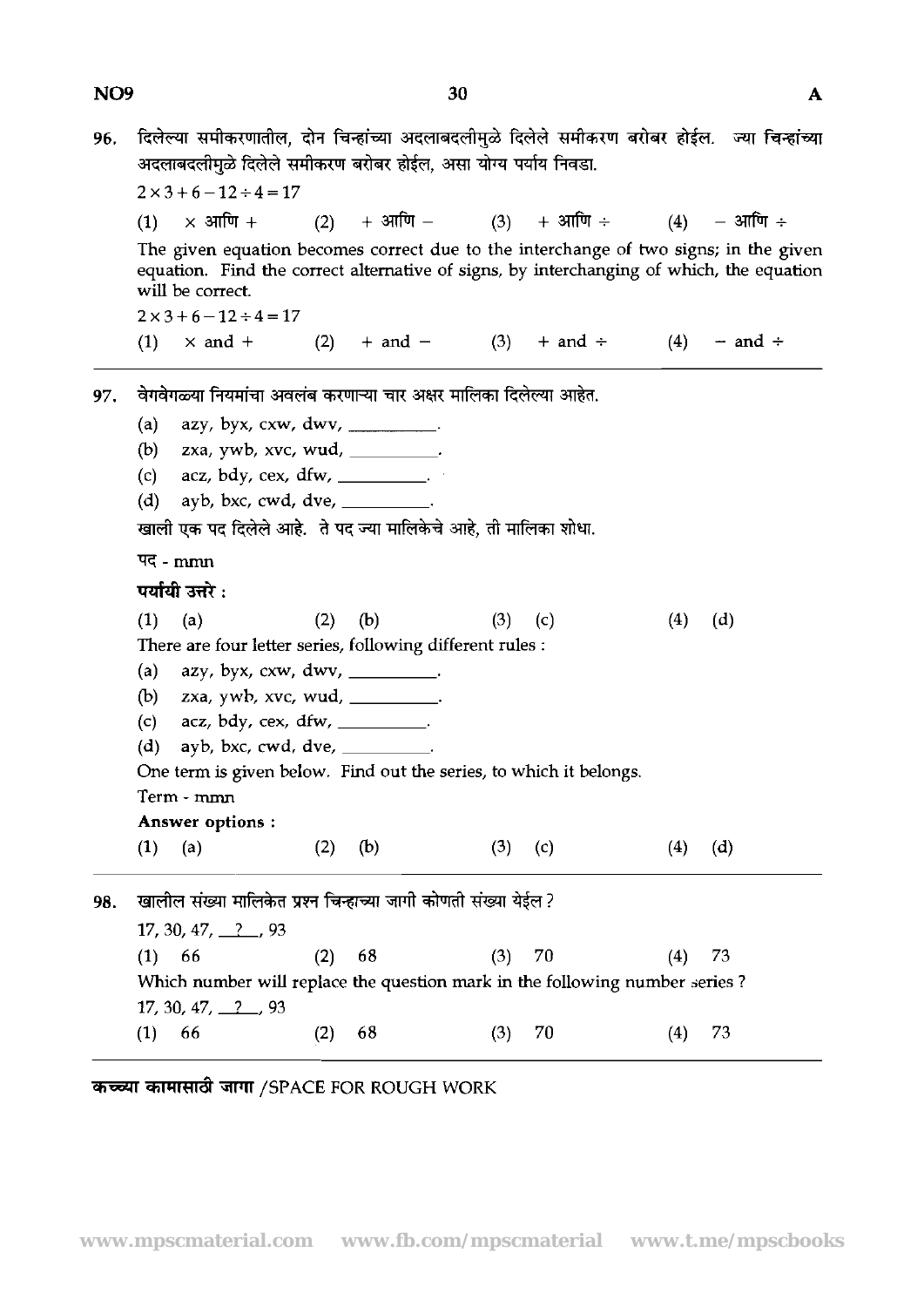| A   | 31                                                                                                                                                                                                                                     |                                                                                                                                                                                                          |     |                    |     |     |                               |  |     |    | NO <sub>9</sub> |  |  |
|-----|----------------------------------------------------------------------------------------------------------------------------------------------------------------------------------------------------------------------------------------|----------------------------------------------------------------------------------------------------------------------------------------------------------------------------------------------------------|-----|--------------------|-----|-----|-------------------------------|--|-----|----|-----------------|--|--|
| 99. | एका विशिष्ट सांकेतिक भाषेत 'yak le di' म्हणजे 'sky is blue', 'mok se le' म्हणजे 'blood is red' आणि<br>'mok pi di' म्हणजे 'sky and blood' तर 'blood' साठी कोणता संकेत असेल ?                                                            |                                                                                                                                                                                                          |     |                    |     |     |                               |  |     |    |                 |  |  |
|     | (1)                                                                                                                                                                                                                                    | pi                                                                                                                                                                                                       |     | $(2)$ mok $(3)$ le |     |     |                               |  | (4) | di |                 |  |  |
|     |                                                                                                                                                                                                                                        | In a certain code language 'yak le di' means 'sky is blue', 'mok se le' means 'blood is red'<br>and 'mok pi di' means 'sky and blood' which code stands for 'blood'?                                     |     |                    |     |     |                               |  |     |    |                 |  |  |
|     | $(1)$ pi                                                                                                                                                                                                                               |                                                                                                                                                                                                          | (2) | mok                |     | (3) | le.                           |  | (4) | di |                 |  |  |
|     | येईल?<br>(1)                                                                                                                                                                                                                           | 100. एका सांकेतिक भाषेत 'pik da pa' चा अर्थ आहे 'where are you', 'da na ja' चा अर्थ आहे 'you may<br>come' आणि 'na ka sa' चा अर्थ आहे 'he may go'. तर या सांकेतिक भाषेमध्ये 'come' साठी कोणता संकेत<br>da |     |                    | (2) | ja  |                               |  |     |    |                 |  |  |
|     |                                                                                                                                                                                                                                        |                                                                                                                                                                                                          |     |                    |     |     |                               |  |     |    |                 |  |  |
|     | (4) (1), (2), (3) पैकी एकही नाही<br>(3)<br>na<br>In a code language 'pik da pa' means 'where are you', 'da na ja' means 'you may come'<br>and 'na ka sa' means 'he may go'. Then what is the code for 'come' in this code<br>language? |                                                                                                                                                                                                          |     |                    |     |     |                               |  |     |    |                 |  |  |
|     | (1)                                                                                                                                                                                                                                    | da                                                                                                                                                                                                       |     |                    | (2) | ja  |                               |  |     |    |                 |  |  |
|     | (3)                                                                                                                                                                                                                                    | na                                                                                                                                                                                                       |     |                    | (4) |     | None of $(1)$ , $(2)$ , $(3)$ |  |     |    |                 |  |  |
|     |                                                                                                                                                                                                                                        |                                                                                                                                                                                                          |     |                    |     |     |                               |  |     |    |                 |  |  |

-000-

कच्च्या कामासाठी जागा /SPACE FOR ROUGH WORK

P.T.O.

J.